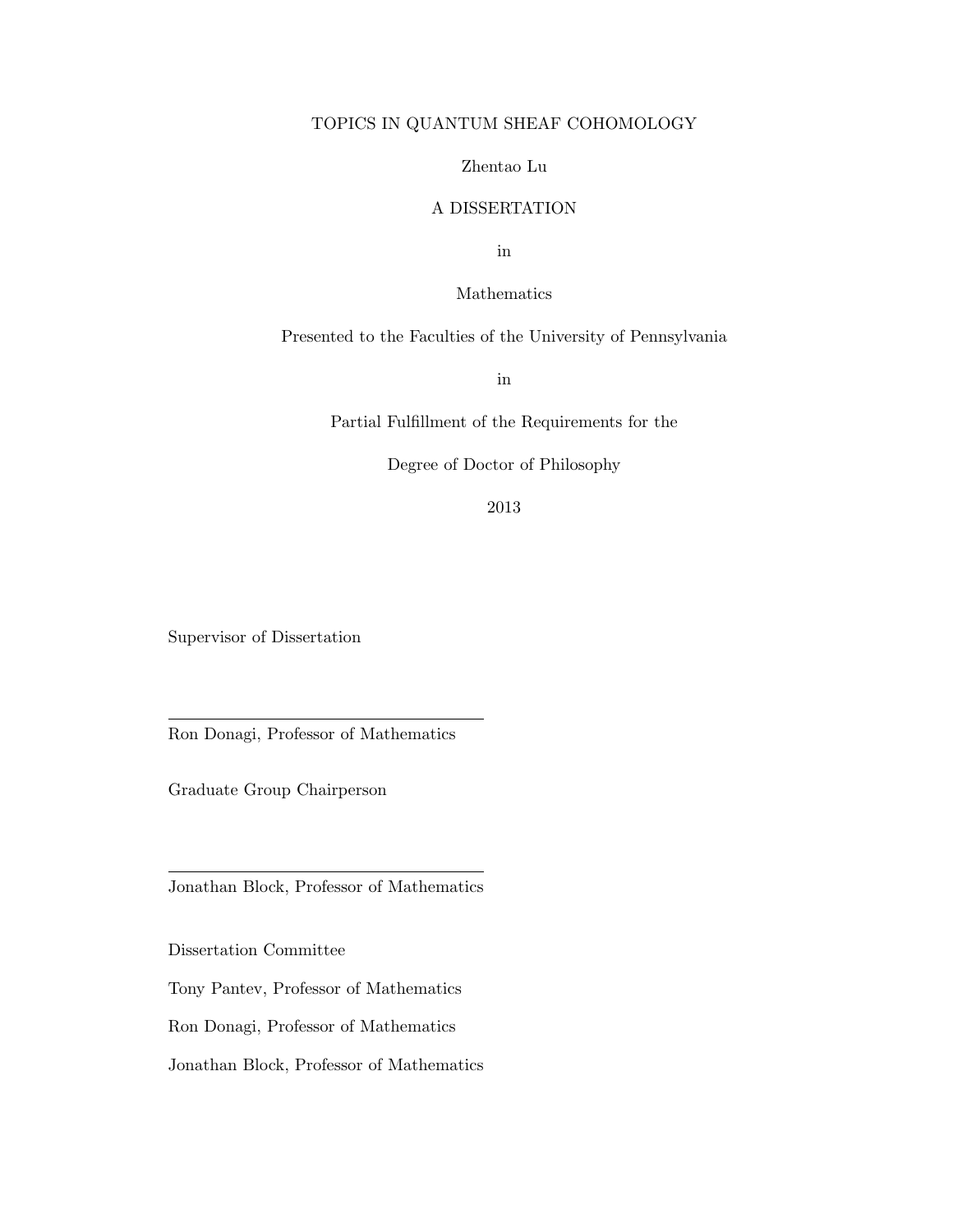Dedicated to my parents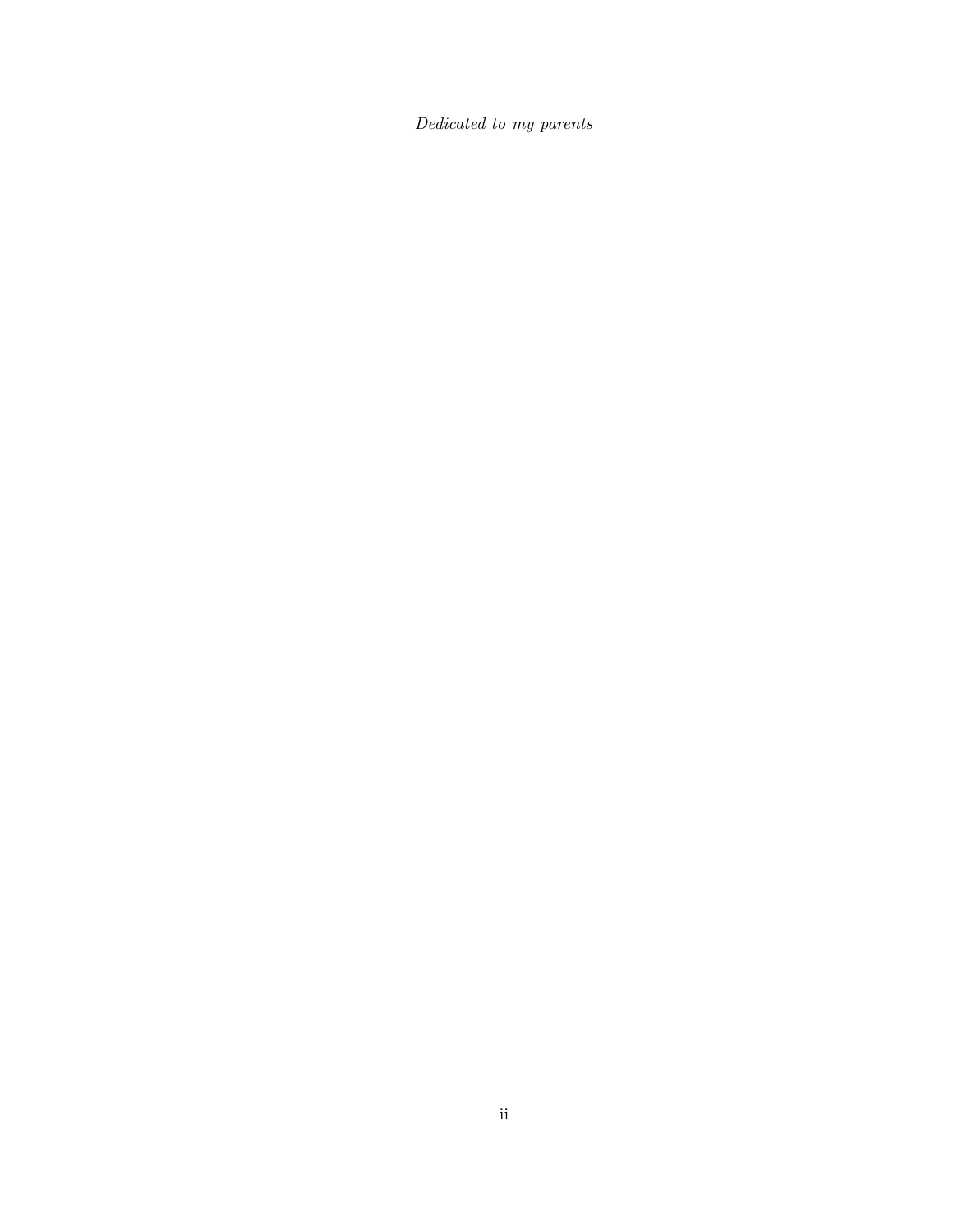### Acknowledgments

I would like to thank my advisor Ron Donagi for the constant support and tremendous help throughout my graduate study. I benefit from his guidance on all aspects of study and research, from way of thinking to working styles, from general strategy to technical problems. His support extends beyond the academic life, making my graduate life more enjoyable than I could have imagined.

I would also like to thank all faculty members I talked to, Penn and else where, who helped me appreciate math and physics better through various ways including lecturers, seminars, and conversations. Specially I thank Tony Pantev, Mirjam Cvetic, Jonathan Block, Florian Pop, Sheldon Katz, Eric Sharpe, Ilarion Melnikov, Josh Guffin, David Cox, Hal Schenck, Shin-Yao Jow, and Wenxuan Lu.

I enjoy my stay at Penn in the nice department atmosphere created by my fellow graduate students. I specially thank Zhaoting Wei, Jim Halverson, Charles Siegel, Ting Chen, Tolga Karayayla, Dragos Deliu, Ying Zhang, Yang Liu, Xiaoxian Liu, Adam Topaz, Alberto García-Raboso, Ryan Manion, Tyler Kelly, Ryan Eberhart, Justin Curry, Shanshan Ding, Elaine So, Jason Chase, Ying Zhao, Tong Li, Taisong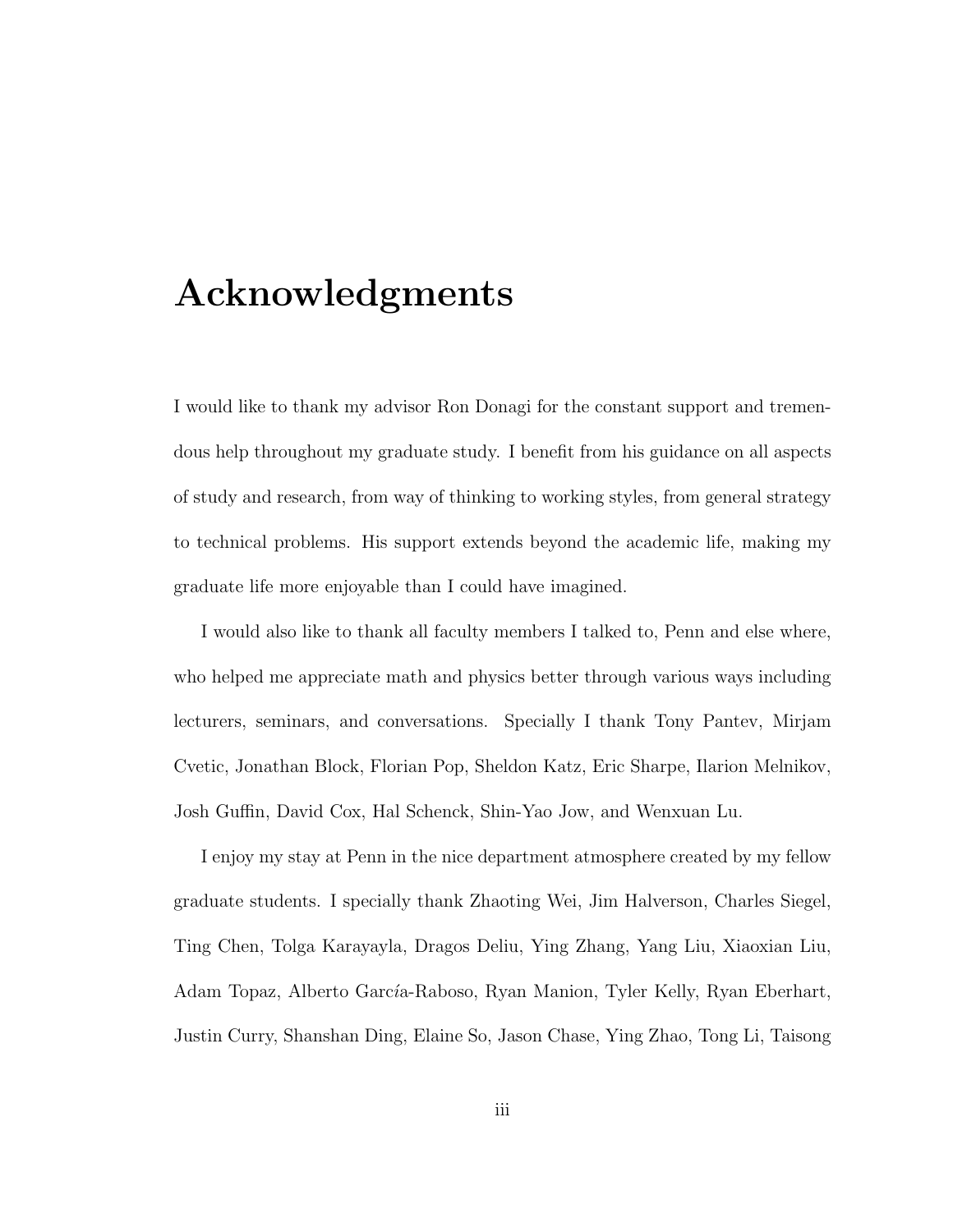Jing, and Haoming Wen for making my DRL experience memorable.

Many thanks to Janet Burns, Monica Pallanti, Paula Scarborough and Robin Toney. This department runs so smoothly with their dedication, and my numerous questions and concerns were just resolved instantly with their help.

Thanks to my friends in China and around the world. You make my world colorful and joyful. Thank Weiqiang Sun for being the best friend I can ever have.

Last but not least, I thank my family for their solid support. I thank my parents and parents-in-law for their encouragements and caring, I cherish every minute spent with them over phone, and during the short reunions every year. Thank my sister and my brother-in-law for being supportive and for taking care of my parents so well. Thank my wife and soulmate Yu Xiao, for persistent love, support, and tolerance that go beyond what I can ask.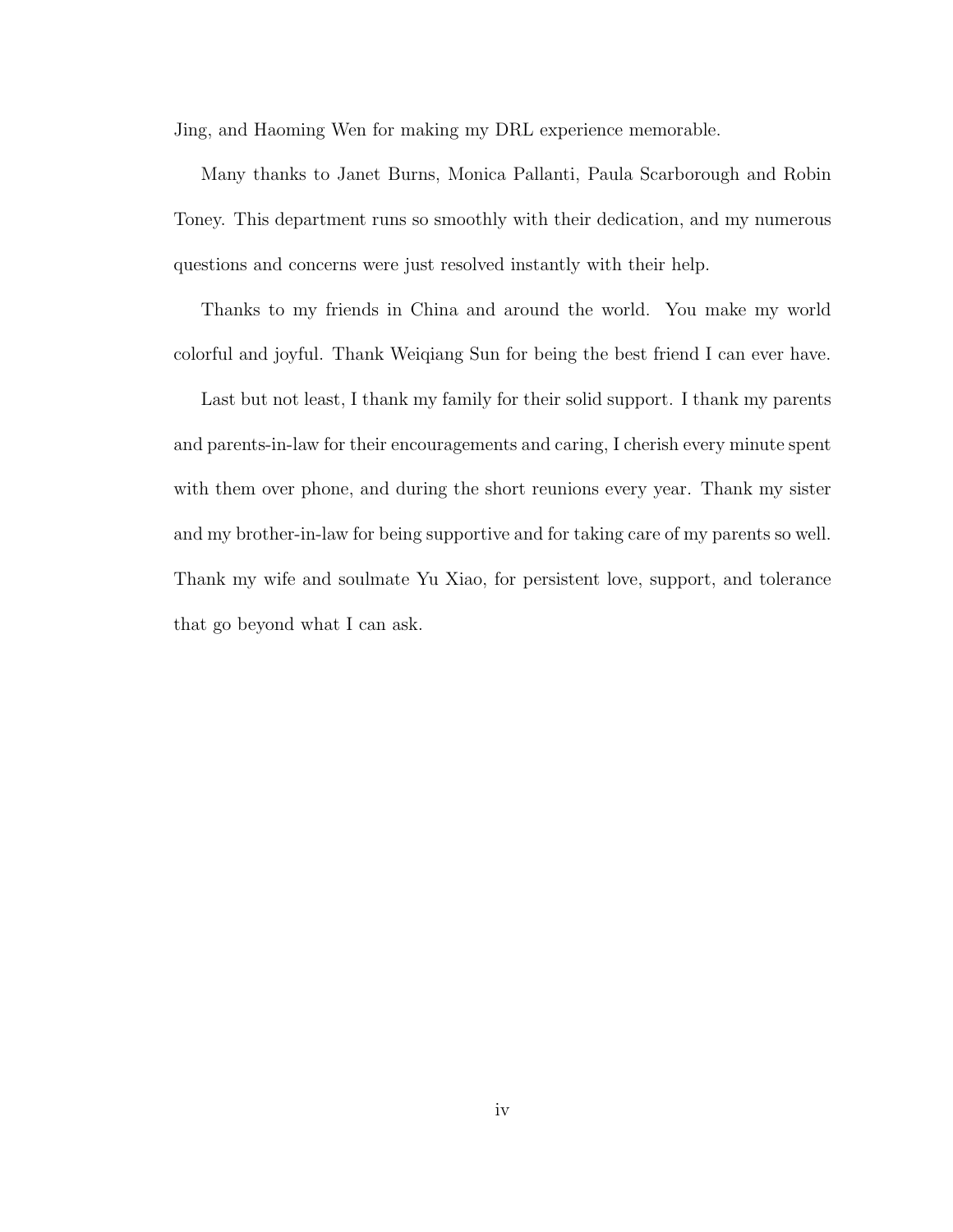#### ABSTRACT

#### TOPICS IN QUANTUM SHEAF COHOMOLOGY

#### Zhentao Lu

#### Ron Donagi

Quantum sheaf cohomology generalizes the theory quantum cohomology, in the sense that it deals with a class of more general sheaves rather than the tangent bundle. In this thesis we study quantum sheaf cohomology of bundles on smooth projective toric varieties. The basic case is when the bundle is a deformation of the tangent bundle. We study the quantum correlators defined by the quantum sheaf cohomology. We give a mathematical proof of a formula that computes the quantum correlators in this case, confirming the conjecture in the physics literature. The next important case is when the bundle is of higher rank than the tangent bundle. We study bundles being deformations of  $T \oplus \mathcal{O}$  where T is the tangent bundle and  $\mathcal O$  is the trivial bundle. We give a rudimentary description of the classical and quantum sheaf cohomology ring in this case. We also discuss other interesting cases and the demanding from physics, as well as the connections between them and the previously mentioned ones.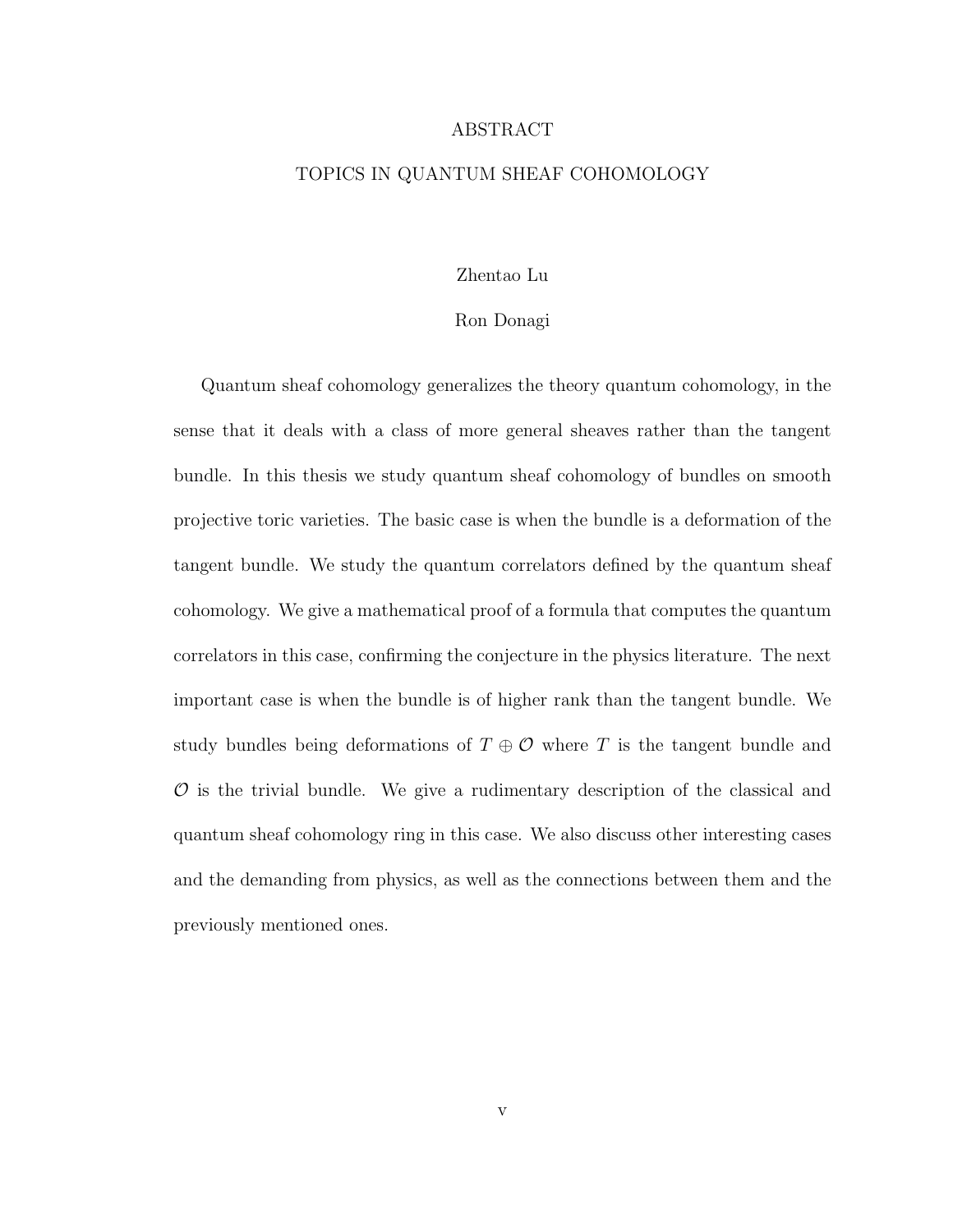## **Contents**

| $\mathbf{1}$ |     | Introduction |                                                                           | $\mathbf{1}$     |
|--------------|-----|--------------|---------------------------------------------------------------------------|------------------|
| $\mathbf{2}$ |     |              | QSC for Deformations of Tangent Bundles on Toric Varieties                | $\boldsymbol{4}$ |
|              | 2.1 |              |                                                                           | $\overline{5}$   |
|              |     | 2.1.1        |                                                                           | $\overline{5}$   |
|              |     | 2.1.2        | The definition of the polymology $\dots \dots \dots \dots \dots$          | 6                |
|              |     | 2.1.3        |                                                                           | 8                |
|              |     | 2.1.4        | An integral formula for the $(2,2)$ classical correlators $\dots$         | $8\,$            |
|              | 2.2 |              | An integral formula for $(0,2)$ classical correlators $\dots \dots \dots$ | 10               |
|              |     | 2.2.1        |                                                                           | 11               |
|              |     | 2.2.2        |                                                                           | 12               |
|              |     | 2.2.3        |                                                                           | 15               |
|              | 2.3 |              | The first integral formula for quantum correlators $\ldots \ldots \ldots$ | 18               |
|              |     | 2.3.1        | The quantum correlators $\dots \dots \dots \dots \dots \dots \dots \dots$ | 18               |
|              |     | 2.3.2        | The Mori cone of smooth projective variety                                | 19               |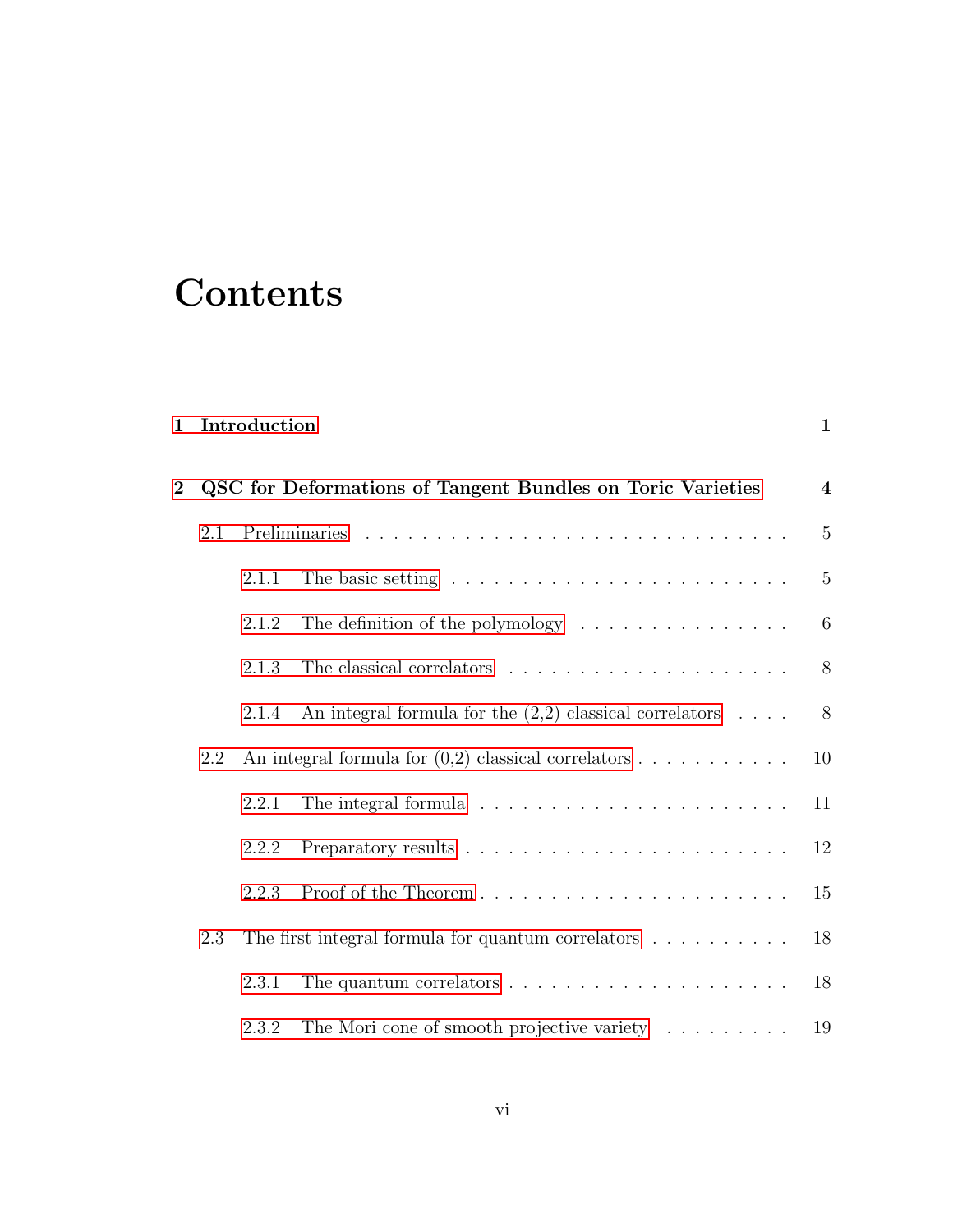|   |     | 2.3.3 |                                                                             | 20 |
|---|-----|-------|-----------------------------------------------------------------------------|----|
|   | 2.4 |       | Quantum correlator: summation formula                                       | 22 |
|   |     | 2.4.1 |                                                                             | 22 |
|   |     | 2.4.2 | Some preparations $\ldots \ldots \ldots \ldots \ldots \ldots \ldots \ldots$ | 24 |
|   |     | 2.4.3 | The proof of the Main Result                                                | 28 |
| 3 |     |       | QSC for Higher Rank Bundles on Toric Varieties                              | 30 |
|   | 3.1 |       |                                                                             | 30 |
|   | 3.2 |       |                                                                             | 31 |
|   |     | 3.2.1 |                                                                             | 31 |
|   |     | 3.2.2 |                                                                             | 32 |
|   |     | 3.2.3 | Realistic check: Euler characteristic                                       | 35 |
|   | 3.3 |       |                                                                             | 35 |
|   |     | 3.3.1 |                                                                             | 36 |
|   |     | 3.3.2 | A second example: $p = 3 \ldots \ldots \ldots \ldots \ldots \ldots \ldots$  | 38 |
|   |     | 3.3.3 | General Description of $H^p(V, \wedge^p {\mathcal{E}}^\vee)$                | 41 |
|   | 3.4 |       |                                                                             | 46 |
|   | 3.5 |       |                                                                             | 47 |
| 4 |     |       | <b>Further Discussions</b>                                                  | 48 |
|   | 4.1 |       | QSC for complete intersections in toric varieties $\ldots \ldots \ldots$    | 48 |
|   | 4.2 |       |                                                                             | 49 |
|   |     |       |                                                                             |    |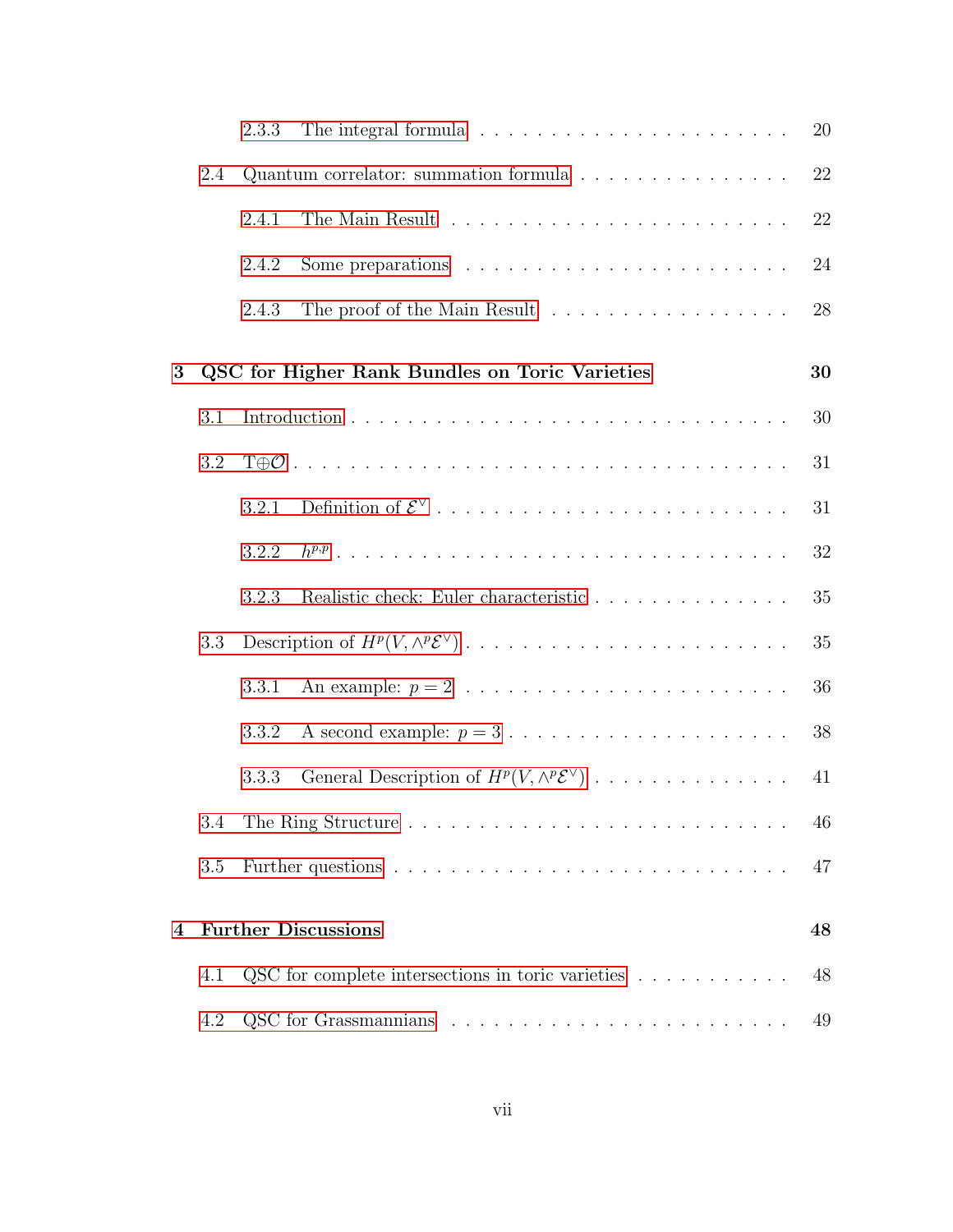#### [Bibliography](#page-58-0) 51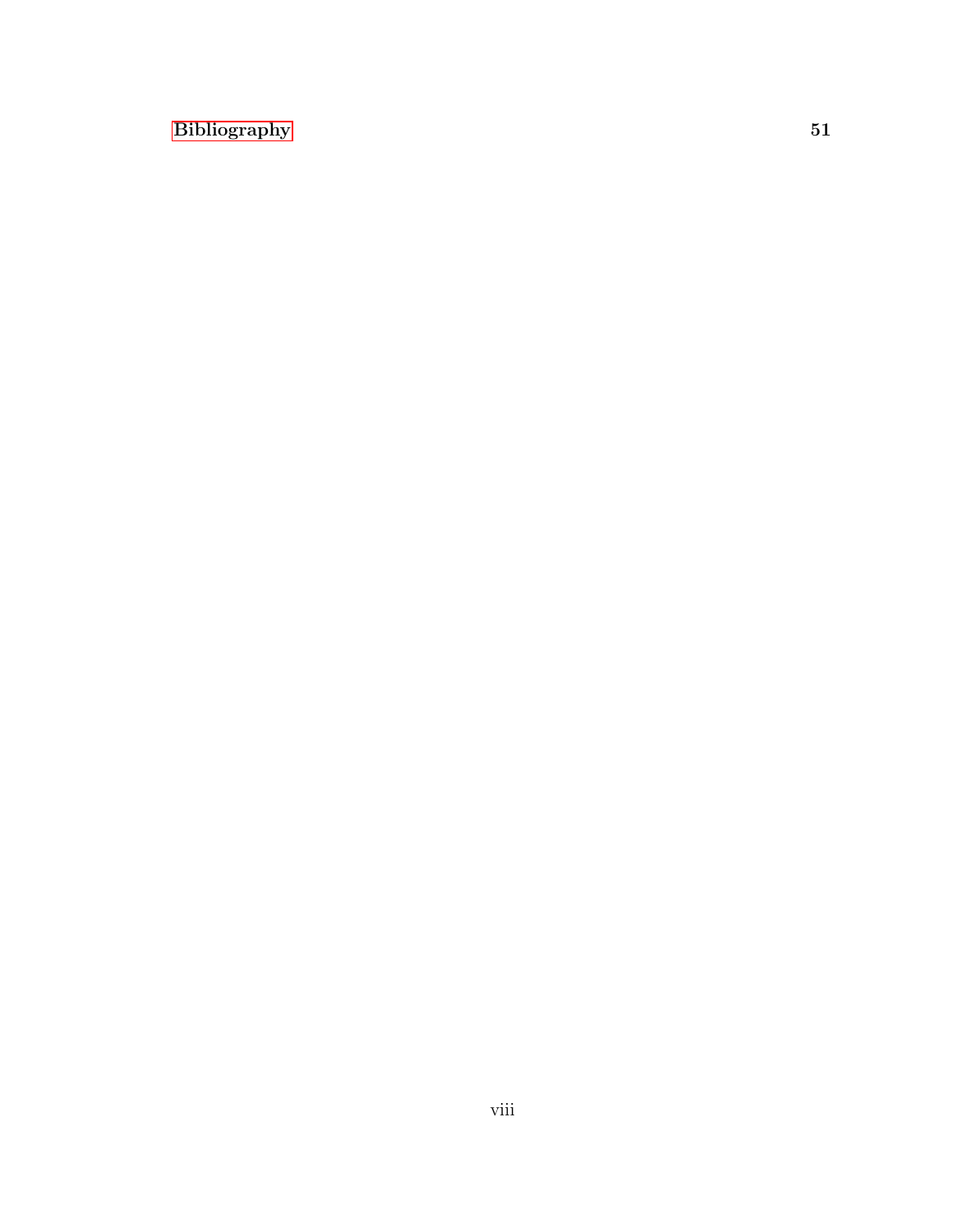### <span id="page-8-0"></span>Chapter 1

### Introduction

The study of quantum sheaf cohomology (QSC) arises from the physics problem of understanding the Gauged Linear Sigma Model (GLSM), introduced by Witten [\[21\]](#page-60-0). There are two versions of GLSM, the  $(2,2)$  theory and the  $(0,2)$  theory, where  $(2,2)$  and  $(0,2)$  indicates the amount of supersymmetry of the theory. Both theories study maps from Riemann surfaces to compact Kähler manifolds. The former theory considers the manifold with its tangent bundle, while the latter considers more general bundles.

The study of the (2,2) theory is more mature and the associated quantum co-homology theory is studied by Batyrev [\[2\]](#page-58-1) and Morrison-Plesser [\[16\]](#page-60-1). The main result there, the Toric Residue Mirror Conjecture (TRMC, see Equation [\(2.4.4\)](#page-30-0)), is formulated in [\[1\]](#page-58-2) based on [\[16\]](#page-60-1), and is proved independently by Szenes-Vergne [\[20\]](#page-60-2) and Borisov [\[4\]](#page-58-3).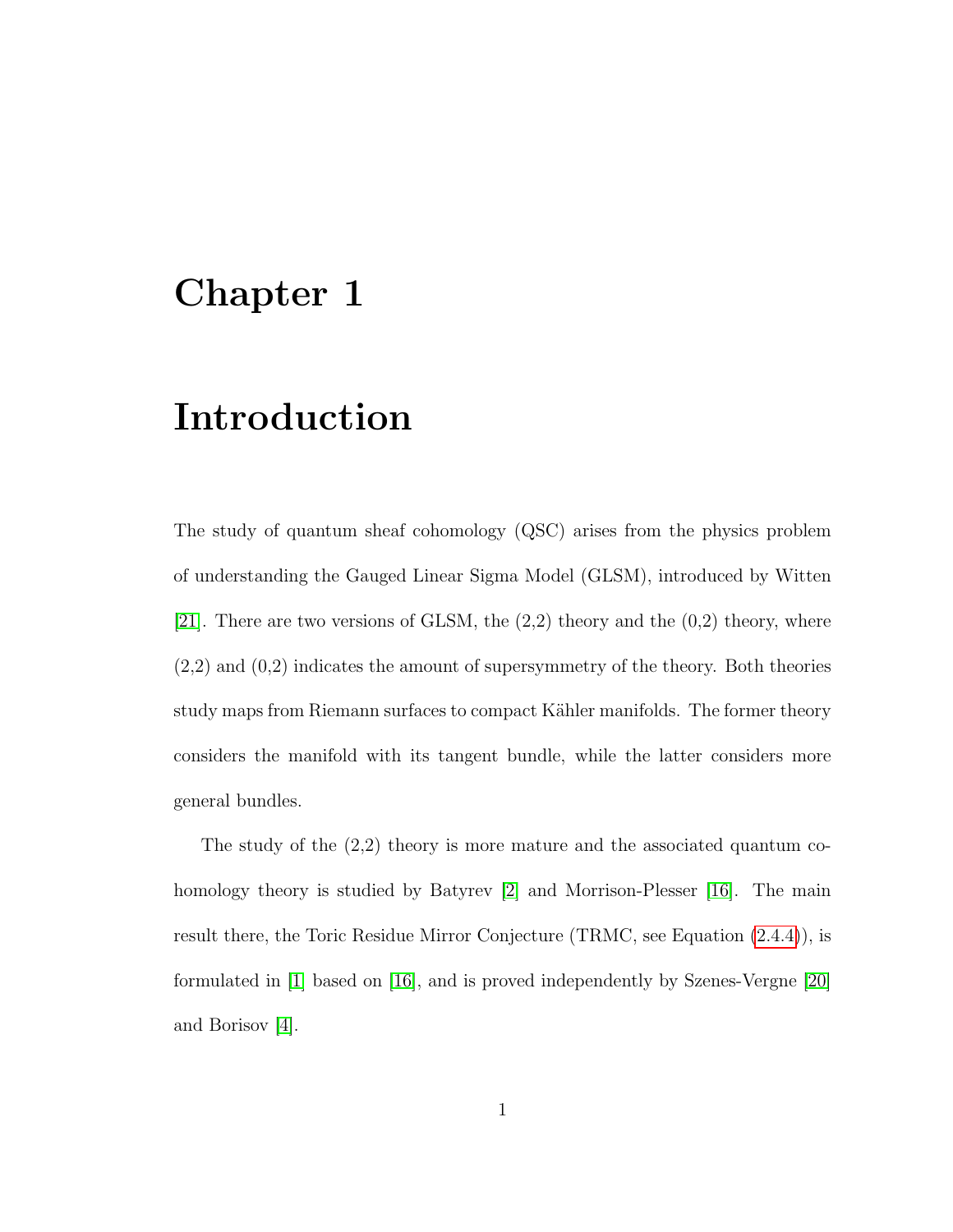Quantum sheaf cohomology is associated to the study of the (0,2) theory, which is relatively new and many problems remain open. See [\[15\]](#page-59-0) for a survey. The basic object studied here is a compact Kähler manifold V with an omalous<sup>[1](#page-9-0)</sup> holomorphic vector bundle  $\mathcal E$  on it. An important quantity in the  $(0,2)$  theory (as well as in the (2,2) theory) is the set of *correlators*. For cohomology elements in  $H^1(V, \mathcal{E}^{\vee}),$ the classical correlator is a sheaf cohomology analog of the intersection number of divisors, while the quantum correlator is a weighted sum of classical correlators of the moduli spaces parametrized by effective curve classes of V .

Donagi, Guffin, Katz and Sharpe in [\[9\]](#page-59-1) devoloped the mathematical theory of the quantum sheaf cohomology for any smooth projective toric variety X with a bundle  $\mathcal E$  defined by the deformed toric Euler sequence  $(2.1.1)$ . Bundles defined this way are naturally omalous, and they can be studied using Koszul complex. The quantum sheaf cohomology ring is defined by specifying the quantum Stanley-Reisner ideals. This enables the authors of [\[9\]](#page-59-1) to define the quantum correlators with values in a one-dimensional complex vector space  $H^*$ .

From the physics side, McOrist and Melnikov formulated a conjectures about the quantum correlators in [\[17\]](#page-60-3).

<span id="page-9-1"></span>**Conjecture 1.0.1.** For a toric variety V with a holomorphic vector bundle  $\mathcal{E}$  defined by a deformed toric Euler sequence (See  $(2.1.1)$  below), the quantum correlator of  $\sigma_i$ 's in  $H^1(\mathcal{E}^{\vee})$  can be computed by the following summation formula:

<span id="page-9-0"></span><sup>&</sup>lt;sup>1</sup> "Omalous" means "non-anomalous", i.e. the Chern classes satisfy  $c_i(\mathcal{E}) = c_i(V), i = 1, 2$ .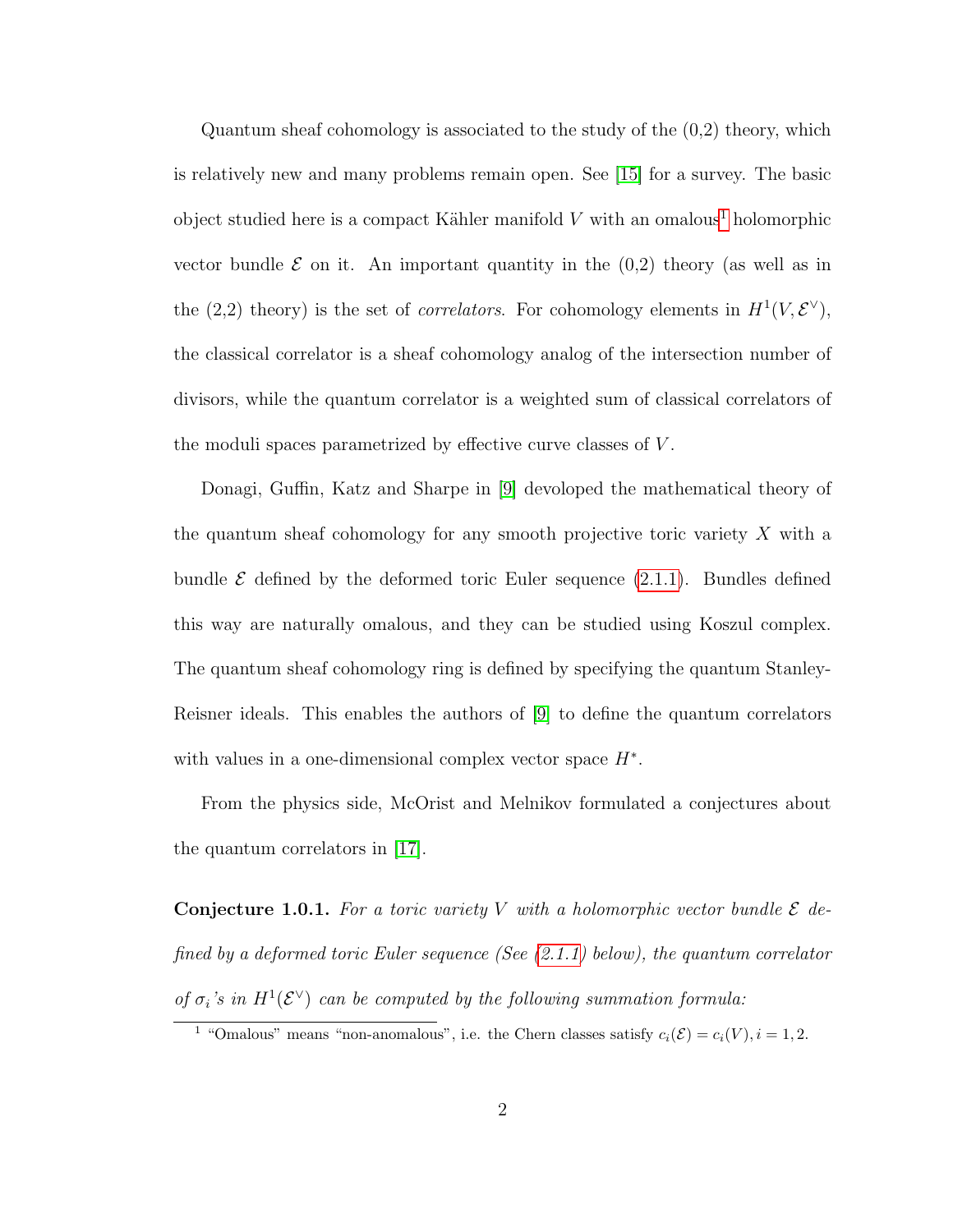<span id="page-10-0"></span>
$$
\langle \sigma_{i_1}, \dots, \sigma_{i_s} \rangle^{quantum} = \sum_{\{u \in W^\vee | \tilde{v}_j(u) = q_j\}} \frac{\sigma_I}{\prod_{c \in [\Sigma(1)]} Q_c} \frac{\prod_{j=1}^r \tilde{v}_j}{\det_{j,k}(\tilde{v}_{j,k})}.
$$
(1.0.1)

In the above formula, the quantities on the right hand side are constructed from the map in the deformed toric Euler sequence defining  $\mathcal{E}$ . We will give the precise definition of the notations later in this thesis.

The authors of [\[17\]](#page-60-3) work in the physics theory of Coulomb branch and derive the formula [\(1.0.1\)](#page-10-0) there. They then conjecture that the same formula holds for the geometric case as described in Conjecture [1.0.1.](#page-9-1)

Conjecture [1.0.1](#page-9-1) has the feature that the quantum correlators take values in the complex numbers. Compared to the result in [\[9\]](#page-59-1), it offers a specific identification of  $H^*$  to  $\mathbb{C}$ , and an effective way computing it.

In Chapter [2](#page-11-0) we prove Conjecture [1.0.1](#page-9-1) using results of [\[9\]](#page-59-1). We then explore the next important case, where the omalous bundle is a deformation of  $T \oplus \mathcal{O}$ , in Chapter [3.](#page-37-0) Lastly, in Chapter [4,](#page-55-0) we discuss the case when the variety is a complete intersection in a toric variety, as well as the QSC for Grassmannians. These two directions are motivated by physicists' interest: complete intersections contains the case of Calabi-Yau manifolds which are interested to string theorists; QSC on Grassmannians generalizes the current theory to the case with non-abelian gauge groups.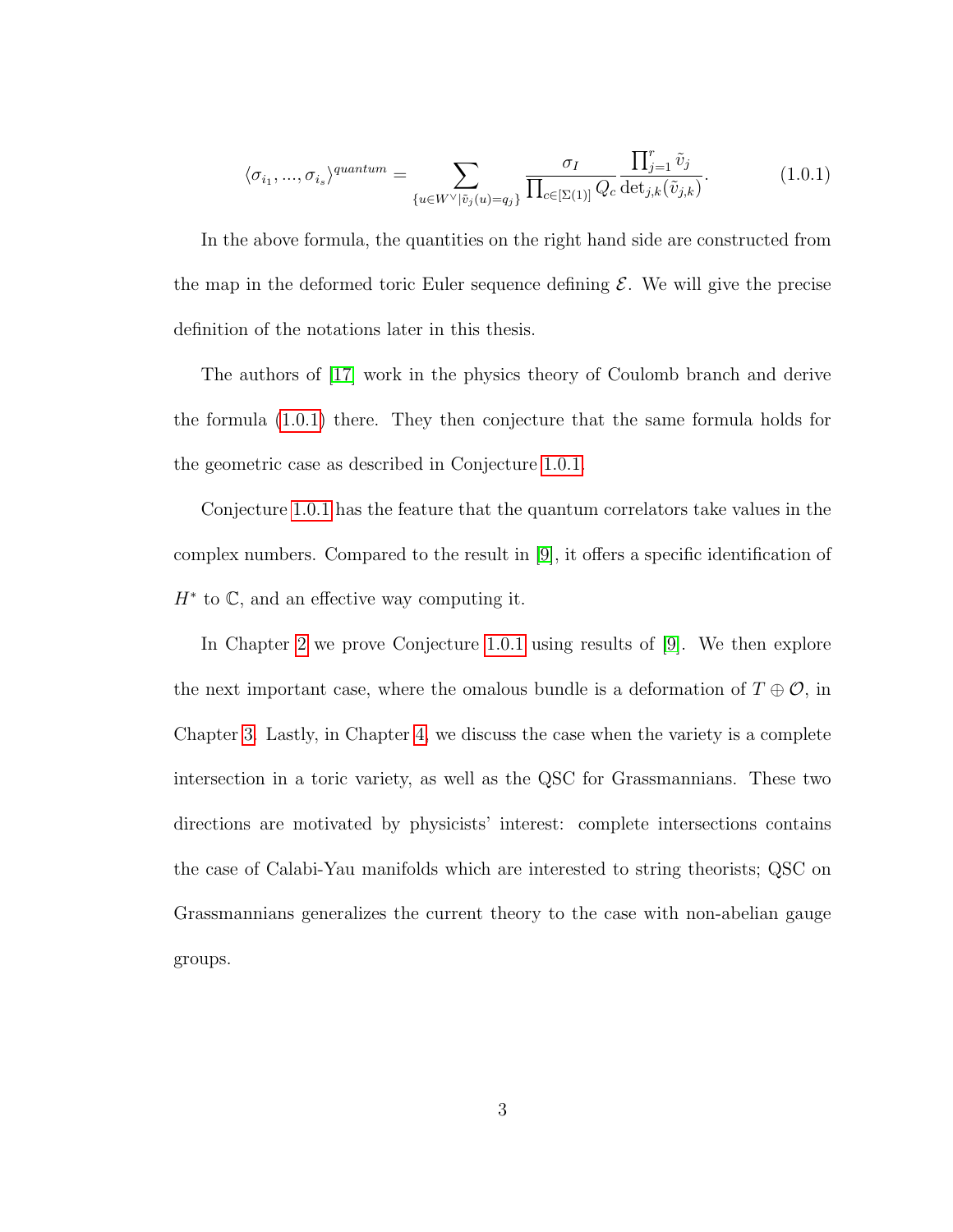### <span id="page-11-0"></span>Chapter 2

# QSC for Deformations of Tangent Bundles on Toric Varieties

In Section [2.1](#page-12-0) we set up the basic notations, introduce the classical correlators, and review some results in the case where  $\mathcal E$  is the tangent bundle of the toric variety.

In Section [2.2,](#page-17-0) we prove an integral formula that computes the classical correlators for  $\mathcal E$  being a deformation of the tangent bundle  $T_V$  with small deformation parameters.

In Section [2.3,](#page-25-0) we define the quantum correlators following [\[9\]](#page-59-1). Then we use this to write the quantum correlator, which is the sum of all contributions of classical correlators from different moduli spaces parametrized by effective curve classes of the toric variety, into an integral form.

In Section [2.4,](#page-29-0) we show that Equation [\(1.0.1\)](#page-10-0) can be written as an integral,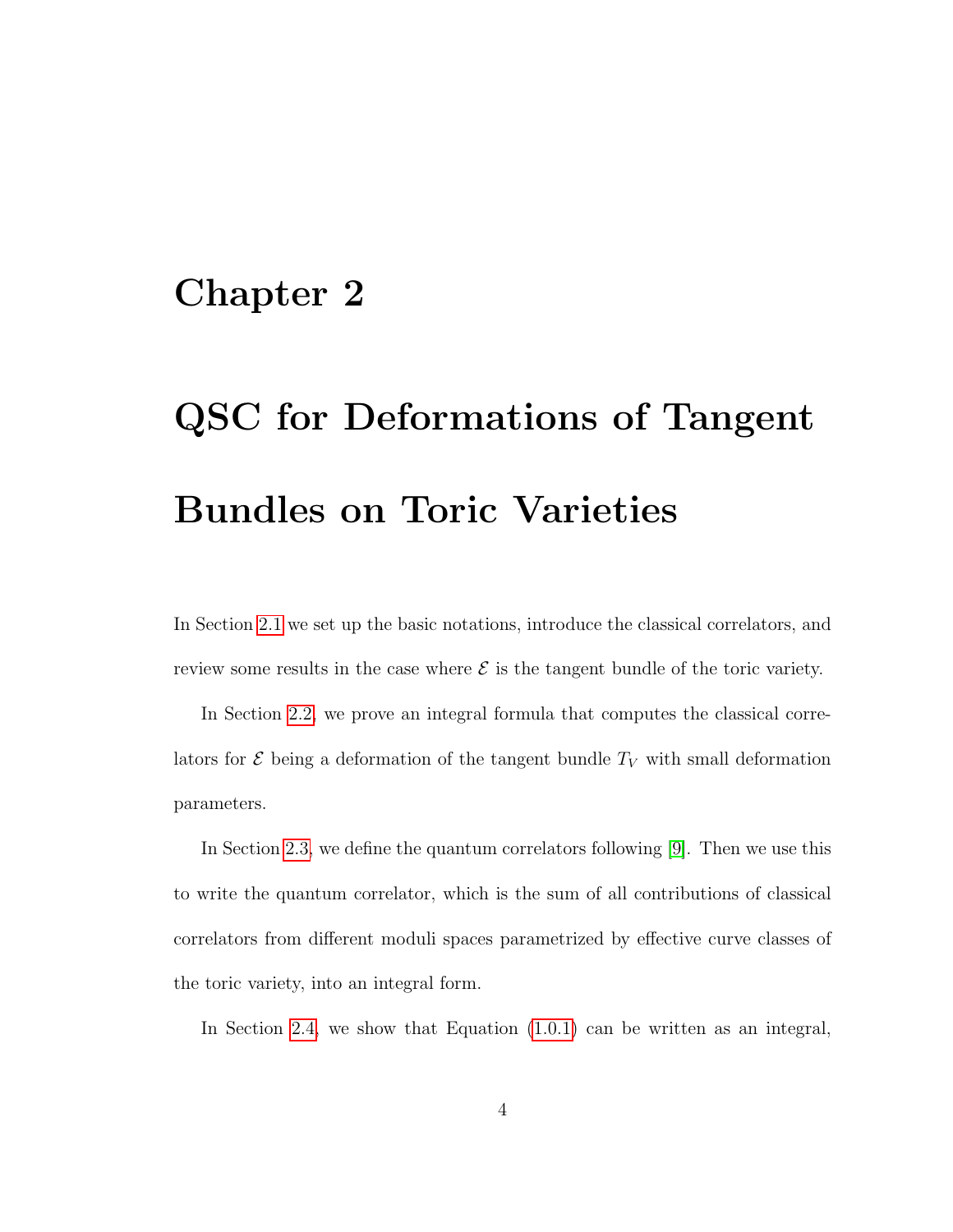which has the same integrand as the one in Section [2.3.](#page-25-0) However the two integrals are over different cycles. we will prove the equality of the two integrals, which proves Conjecture [1.0.1.](#page-9-1) The proof is inspired by the (2,2) case work [\[20\]](#page-60-2) proving the TRMC. In the end we comment on the significance of this summation formula.

#### <span id="page-12-1"></span><span id="page-12-0"></span>2.1 Preliminaries

#### 2.1.1 The basic setting

Throughout this thesis, let  $V$  be an *n*-dimensional smooth projective toric variety with the fan  $\Sigma$ , and let  $\Sigma(k)$  be the collection of all k-dimensional cones of the fan Σ. Each ray  $i \in \Sigma(1)$  corresponds to a prime divisor  $D_i$  via the orbit-cone correspondence.

Let  $\mathcal E$  be a holomorphic vector bundle of rank n on V, defined by the deformed toric Euler sequence (sometimes referred as *monadic deformation*, as  $\mathcal{E}$  is the cokernel of two bundles that are direct sums of line bundles)

<span id="page-12-2"></span>
$$
0 \to \mathcal{O} \otimes W^{\vee} \to \bigoplus_{i \in \Sigma(1)} \mathcal{O}(D_i) \to \mathcal{E} \to 0. \tag{2.1.1}
$$

We will also make use of the dual sequence

<span id="page-12-3"></span>
$$
0 \to \mathcal{E}^{\vee} \to \bigoplus_{i \in \Sigma(1)} \mathcal{O}(-D_i) \xrightarrow{E} \mathcal{O} \otimes W \to 0. \tag{2.1.2}
$$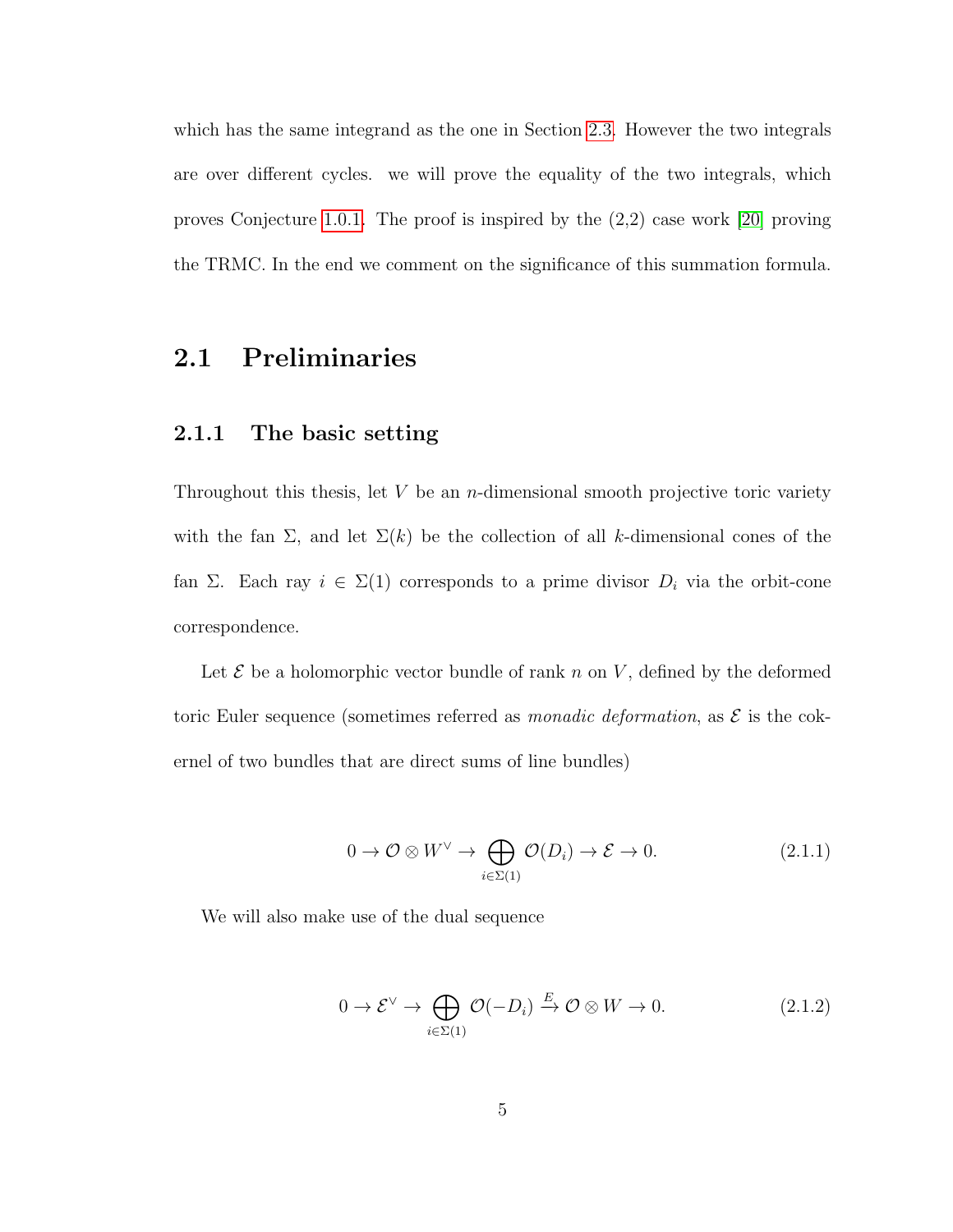#### <span id="page-13-0"></span>2.1.2 The definition of the polymology

Note that  $W \cong H^1(\mathcal{E}^{\vee})$  for all bundles  $\mathcal{E}^{\vee}$  defined by different E maps. The space of cohomology  $\bigoplus_{p,q} H^q(V, \wedge^q {\mathcal{E}}^\vee)$  together with cup product forms an associative algebra  $H^*_{\mathcal{E}}(V)$  called the *polymology* of  $\mathcal{E}$ .

Recall that the cohomology of toric varieties can be described using Stanley-Reisner ideals:

$$
H_{T_V}^*(V) \cong \text{Sym}^* W / SR(V). \tag{2.1.3}
$$

We can describe the polymology in a similar way.

Let E be the second map in [\(2.1.2\)](#page-12-3) whose kernel defines  $\mathcal{E}^{\vee}$ . Then E is in  $Hom(\oplus(-D_i), \mathcal{O}\otimes W)\cong H^0(\oplus \mathcal{O}(D_i))\otimes W$ . For each  $i\in \Sigma(1)$  we have an expression in monomials

$$
E_i = \sum_{m \in \Delta_i \cap M} a_{im} \chi^m,\tag{2.1.4}
$$

where  $\chi^m, m \in \Delta_i \cap M$  is a basis of  $H^0(\mathcal{O}(D_i))$  and  $a_{im}$  takes values in W.

Since it is shown by [\[9\]](#page-59-1) that the quantum sheaf cohomology does not depend on non-linear deformations, we can focus on the linear part of  $E_i$  defined by

$$
E_i^{\text{lin}} := \sum_{i' \in \{i' \in \Sigma(1) \mid D_{i'} \sim D_i\}} a_{ii'} x_{i'}, \tag{2.1.5}
$$

where  $D_{i'} \sim D_i$  means they are linearly equivalent divisors, and  $x_{i'} \in H^0(\mathcal{O}(D_i))$  is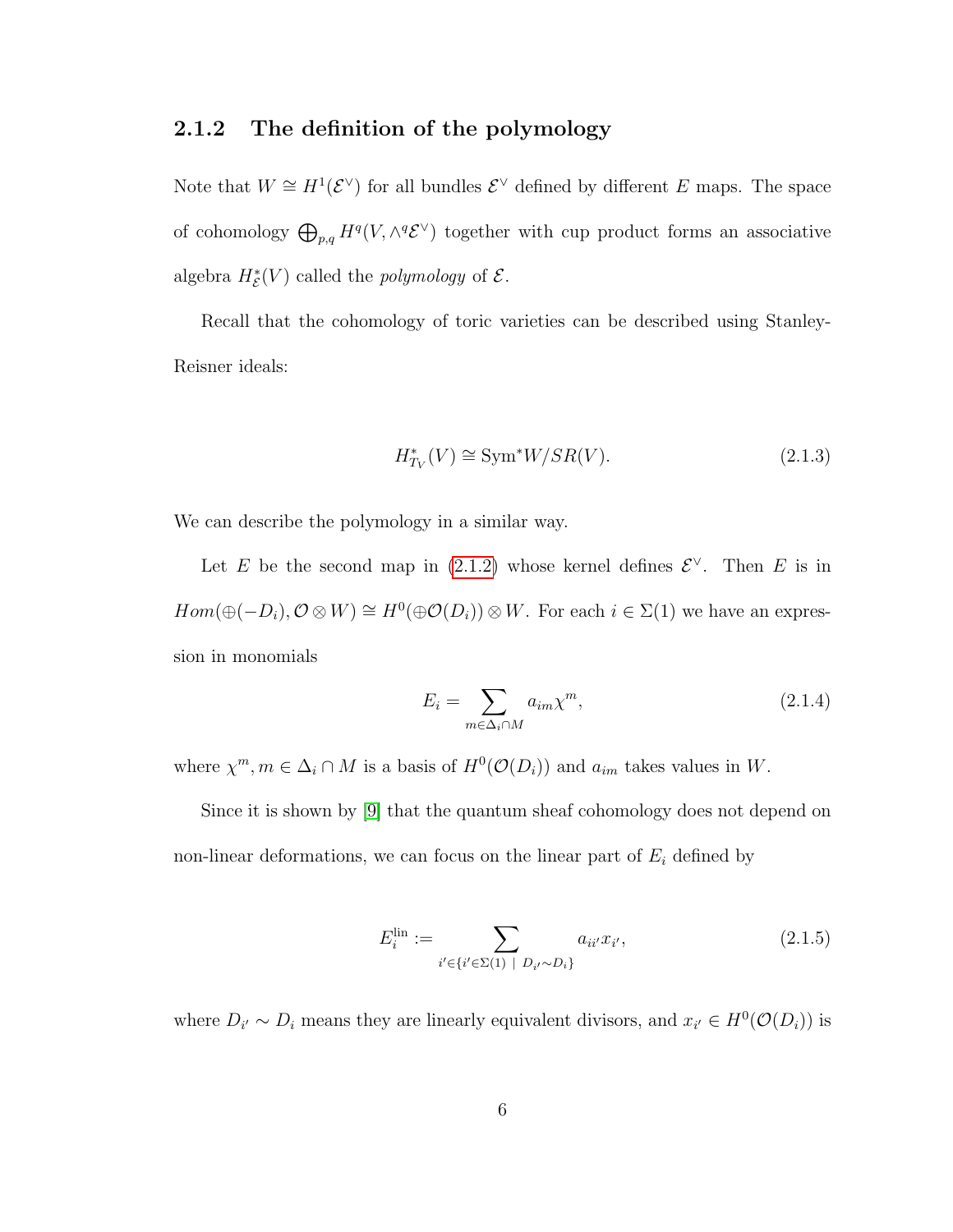the element in the homogeneous coordinate ring of the toric variety corresponding to a global section vanishing on  $D_{i'}$ .

For the divisor class c, we introduce the notation  $Q_c = \det(a_{ij})$  with i, j running through all rays  $k \in \Sigma(1)$  such that  $[D_k] = c$ .

An important notion in toric geometry is the primitive collection. A primitive collection  $P \subset \Sigma(1)$  is a collection of rays such that no cone in  $\Sigma$  contains all the rays in P, but for any proper subset P' of P, there is a cone in  $\Sigma$  that contains all the rays in  $P'$ .

It can be shown that for each primitive collection P of rays in  $\Sigma(1)$ , if it contains one ray *i*, it has to contain all *i'* such that  $D_{i'} \sim D_i$ .

For any subset  $S \subset \Sigma(1)$ , let  $[S] = \{[D_i] \mid i \in S\}.$ 

Define the deformed Stanley-Reisner ideal  $SR(V, \mathcal{E}) \subset Sym^*W$  to be the ideal generated by  $\prod_{c \in [P]} Q_c$  with P running through all primitive collections of the fan, i.e.,

<span id="page-14-0"></span>
$$
SR(V, \mathcal{E}) = \langle \prod_{c \in [P]} Q_c \mid P \text{ is a primitive collection} \rangle. \tag{2.1.6}
$$

Then it is proved in [\[9\]](#page-59-1) that the polymology of  $\mathcal E$  satisfies:

$$
H_{\mathcal{E}}^*(V) \cong \text{Sym}^* W / SR(V, \mathcal{E}).\tag{2.1.7}
$$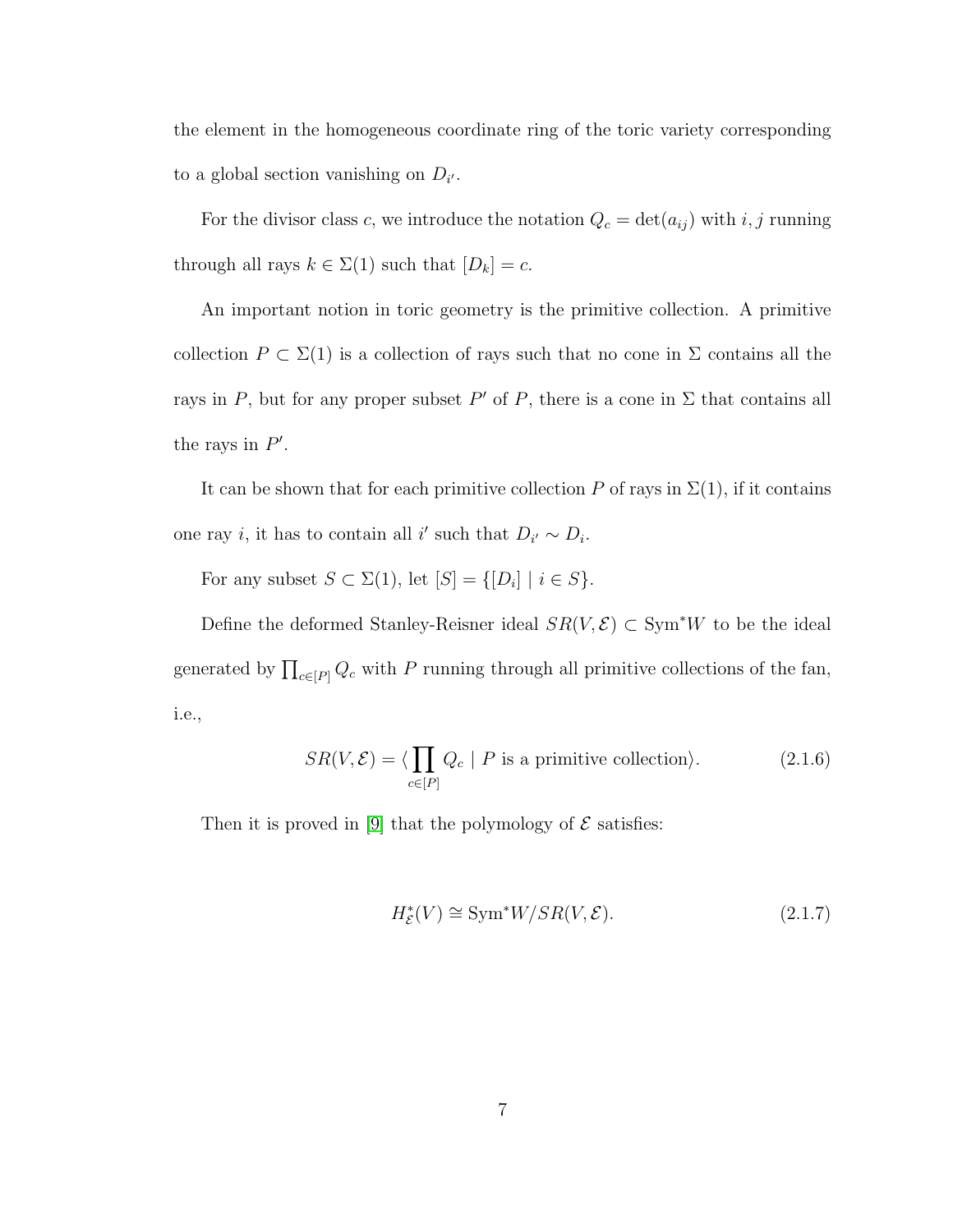#### <span id="page-15-0"></span>2.1.3 The classical correlators

For  $i \in \Sigma(1)$ , let  $\alpha_i \in W$  be the first Chern class of the toric invariant divisor  $D_i$ (under the identification  $W \cong H^1(\Omega)$ ) and denote  $\mathfrak{U} = {\alpha_i \mid i \in \Sigma(1)}$ . Let  $\sigma_i \in W$ be a general element of W and  $\sigma_I = \prod_{i \in I} \sigma_i \in \text{Sym}^* W$ .

Note that [\(2.1.2\)](#page-12-3) implies that  $\wedge^n \mathcal{E}^\vee \cong \mathcal{O}(-\sum_{i\in\Sigma(1)} D_i) \cong K$ , the canonical bundle. Hence  $H^n(V, \wedge^n \mathcal{E}^\vee)$  is one-dimensional. Identify  $H^n(V, \wedge^n \mathcal{E}^\vee)$  with  $\mathbb C$  by integrating over the fundamental class. For  $\sigma_i, i \in I$ , one can first take the image of  $\sigma_I$  in  $H^*_{\mathcal{E}}(V)$ , project to the degree  $(n, n)$  part  $[\sigma_I]_n$ , and define the *(classical)* correlator of  $\sigma_i, i \in I$  to be the image of  $[\sigma_I]_n$  in  $\mathbb{C}$ . Denote the correlator of  $\sigma_i, i \in I$ by  $\langle \sigma_I \rangle$ .

#### <span id="page-15-1"></span>2.1.4 An integral formula for the (2,2) classical correlators

Following the physicists' language, we call the case in which  $\mathcal E$  is the tangent bundle  $T_V$  the (2,2) case. In this case the polymology of  $\mathcal E$  is just the cohomology of holomorphic forms, and the ring structure can be computed by intersection theory (recall that V is a smooth projective toric variety).

In this section, we present an integral formula for the  $(2,2)$  classical correlators found by Szenes and Vergne in [\[20\]](#page-60-2). We will generalize this formula in Section [2.2.](#page-17-0)

First we need more notations.

Choose a maximal cone  $\sigma \in \Sigma(n)$ , and fix an order of  $\alpha_{i_1},...,\alpha_{i_r}$  corresponding to rays that are not in  $\sigma$ . This fixes a translation invariant measure  $d\mu$  on  $W^{\vee}$ ,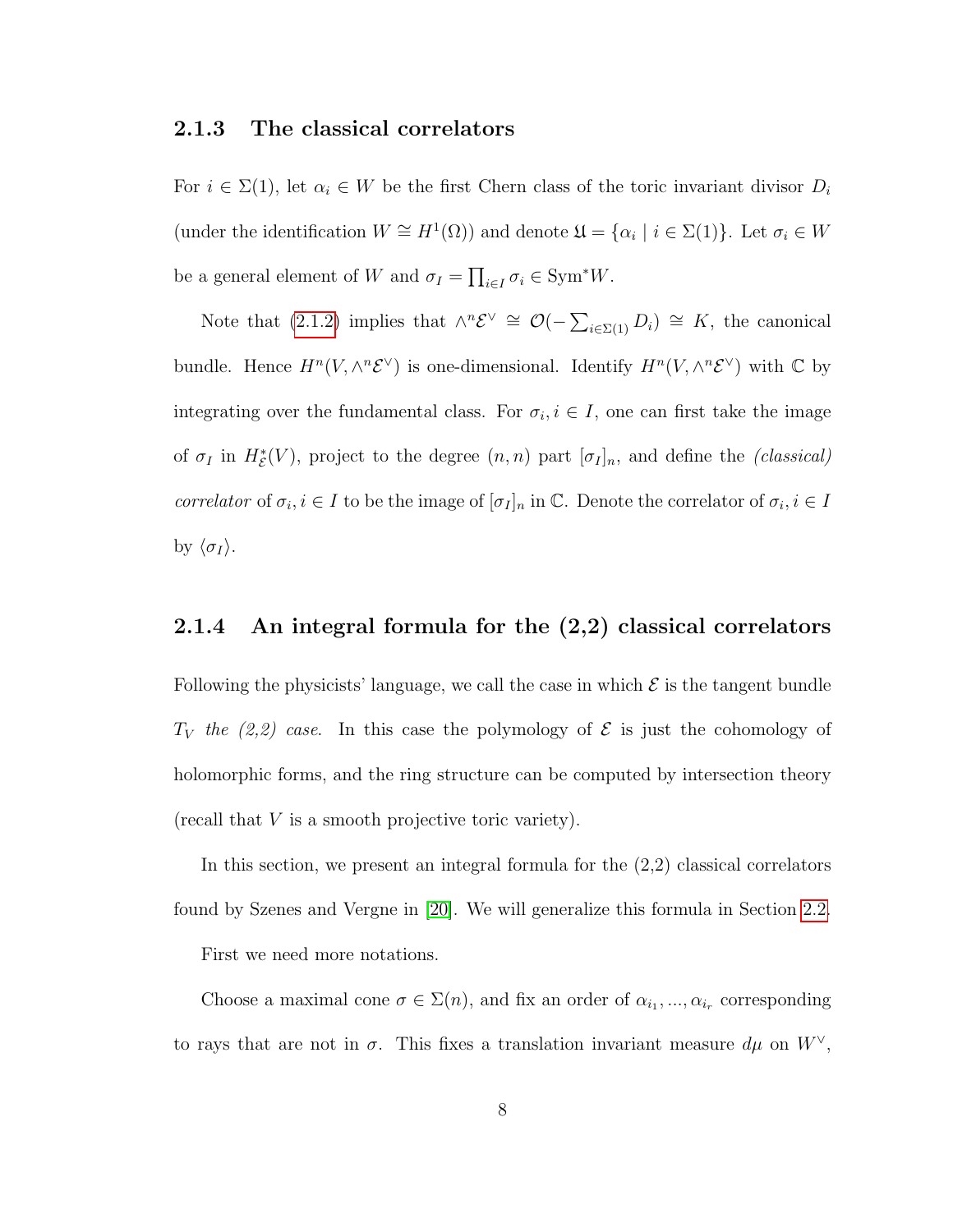where  $d\mu = d\alpha_{i_1} \wedge d\alpha_{i_2} \wedge ... \wedge d\alpha_{i_r}$ .

For each prime toric divisor class  $c \in [\Sigma(1)]$ , let  $H_c$  be a hypersurface in  $W^{\vee}$ defined by  $H_c = \{u \in W^{\vee} \mid Q_c(u) = 0\}$ . Let  $U(\mathcal{E})$  be the complement of the union of  $H_c$ ,  $c \in [\Sigma(1)]$ . In the current case where  $\mathcal{E} = T_V$ ,  $U(T_V)$  is the complement of the union of hyperplanes defined by  $\alpha_i = 0, i \in \Sigma(1)$ . Let  $r = \dim W^{\vee}$ .

We can then state the following theorem:

<span id="page-16-0"></span>**Theorem 2.1.1.** There is a homology class  $h(T_V) \subset H_r(U(T_V), \mathbb{Z})$  such that the following integral computes the (2,2) classical correlators for any  $\sigma_i \in W, i \in I$ .

$$
\langle \sigma_I \rangle = \frac{1}{(2\pi i)^r} \int_{h(T_V)} \frac{\sigma_I}{\prod_{i \in \Sigma(1)} \alpha_i} d\mu.
$$
 (2.1.8)

Moreover, the homology class is represented by a disjoint union of tori with orientations, as described below.

#### Description of the homology class.

To describe  $h(T_V)$ , we first introduce the set  $FL(\mathfrak{U})$  of complete flags

$$
F = \{F_0 = \{0\} \subset F_1 \subset F_2 \subset \dots \subset F_{r-1} \subset F_r = W\},\tag{2.1.9}
$$

such that each  $F_j$  is generated by some  $\alpha_i \in \mathfrak{U}$ .

We say an ordered basis  $\gamma^F = (\gamma_1^F, ..., \gamma_r^F)$  of W is *compatible* with F, if the following conditions hold: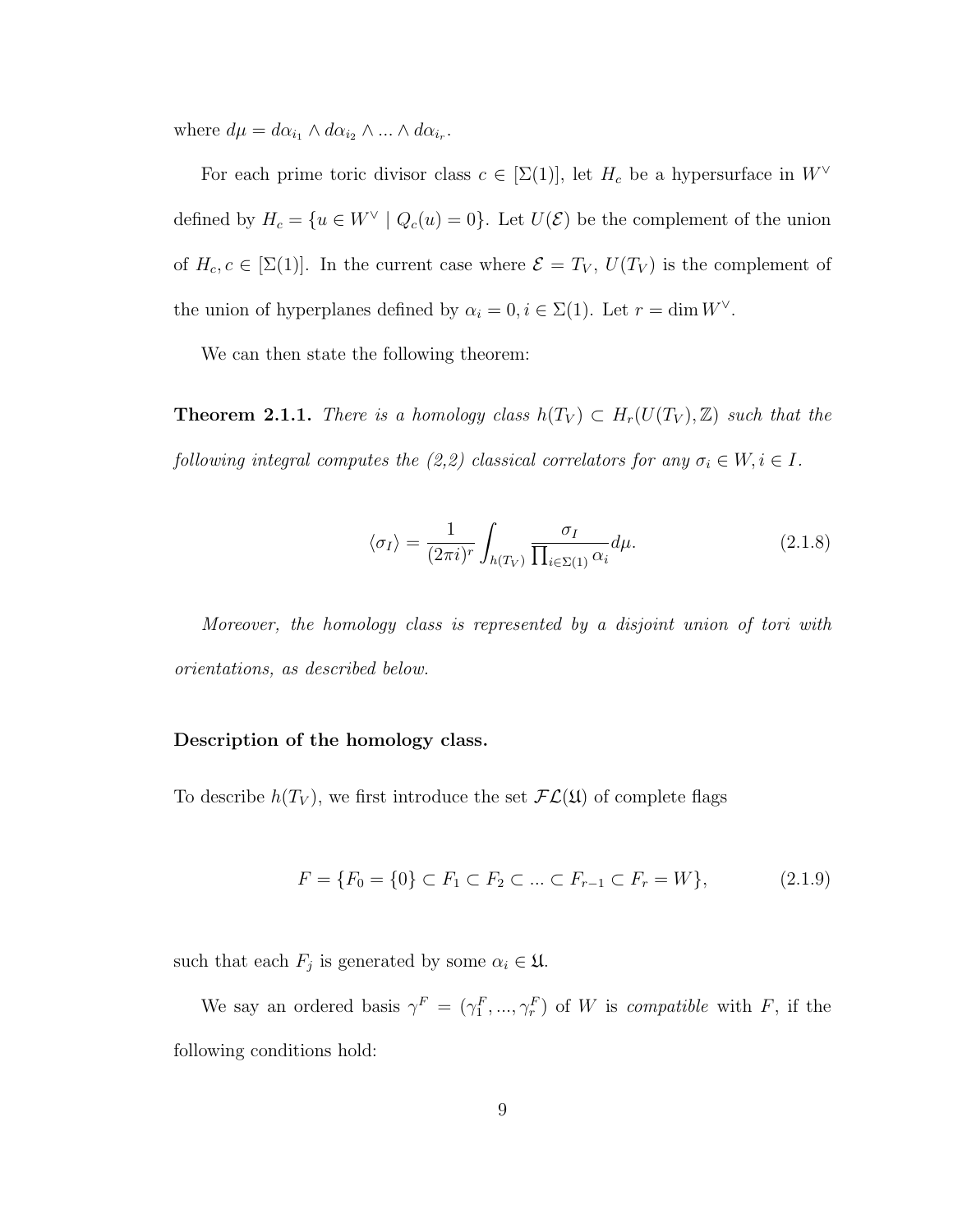- (a)  $\gamma_j^F$  is rationally generated by  $\alpha_i \in \mathfrak{U}$ ,
- (b)  $\{\gamma_m^F\}_{m=1}^j$  is a basis of  $F_j$ ,

(c) 
$$
d\gamma_1^F \wedge \dots \wedge d\gamma_r^F = d\mu
$$
.

Fix a  $\xi$  in the Kähler cone c of V. Let  $FL^+(\mathfrak{U},\xi)$  be the set of those flags  $F = \{F_j\} \in \mathcal{FL}(\mathfrak{U})$  such that  $\xi$  is in the interior of the cone spanned by  $\kappa_j$ ,  $j = 1, 2, ..., r$ , where  $\kappa_j = \sum_{\{\alpha_i \in \mathfrak{U} | \alpha_i \in F_j\}} \alpha_i$ .

For each flag F, we always fix a compatible basis  $\gamma^F$ . Let  $u_j = \gamma_j^F(u)$  for  $u \in W^{\vee}$ . Consider the torus  $T_F(\epsilon) = \{u \in W^{\vee} \mid |u_j| = \epsilon_j, j = 1, ..., r\}$ . Let

<span id="page-17-1"></span>
$$
Z(\epsilon) = \sum_{F \in \mathcal{FL}^+(\mathfrak{U}, \xi)} \nu(F) T_F(\epsilon), \tag{2.1.10}
$$

where  $\nu(F) = \pm 1$  depending on the orientation of  $\kappa_j$ . Szenes and Vergne prove the theorem by showing that  $Z(\epsilon)$  represents  $h(T_V)$  for  $\epsilon$  in some specific neighbourhood of 0. We will specify the constraint for  $\epsilon$  in Section [2.2.](#page-17-0)

# <span id="page-17-0"></span>2.2 An integral formula for (0,2) classical correlators

In this section we prove an integral formula which computes the classical correlators for  $\mathcal E$  being a deformation of the tangent bundle  $T_V$  with small deformation parameters. The statement is Theorem [2.2.1](#page-18-1) below.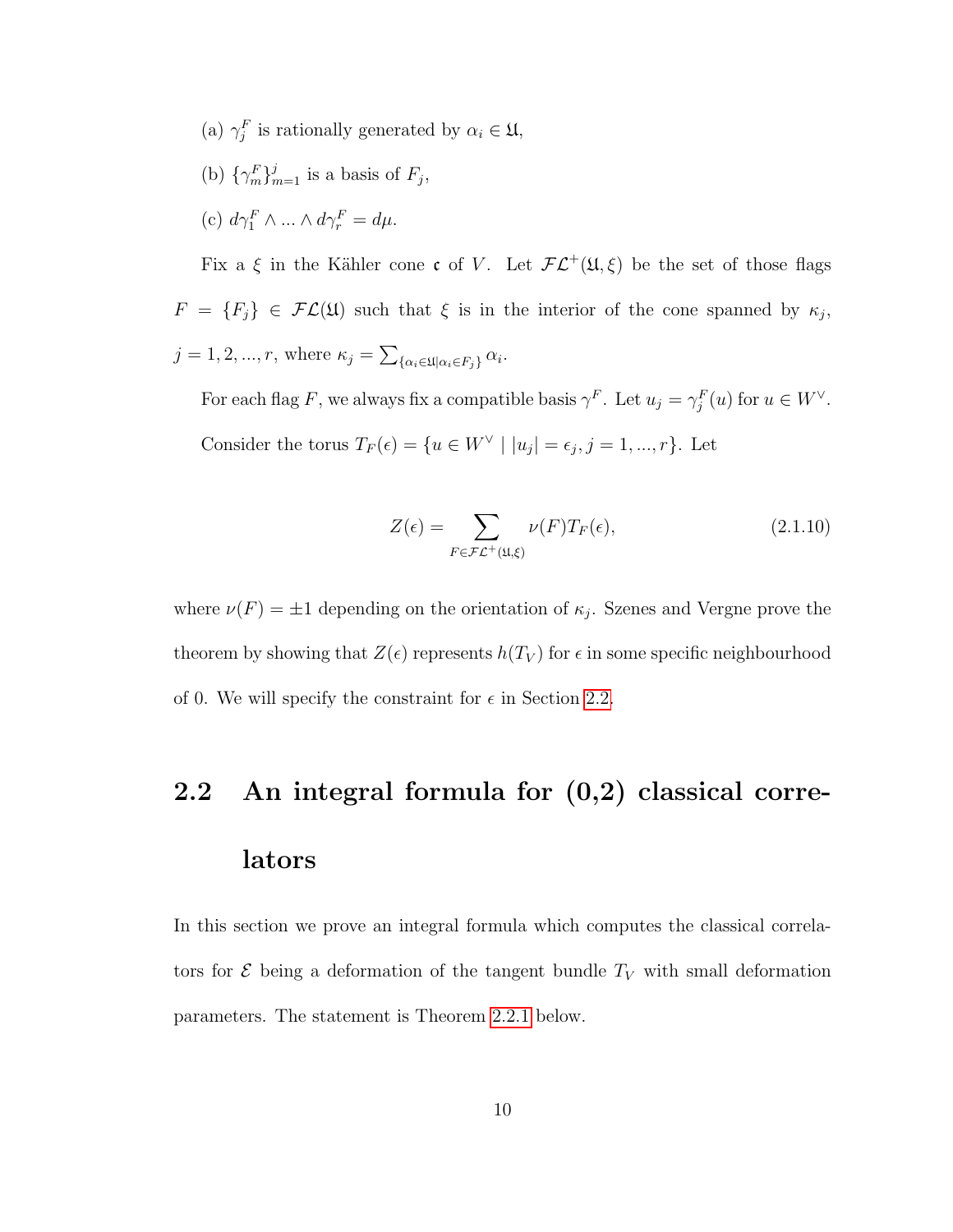#### <span id="page-18-0"></span>2.2.1 The integral formula

We fix the same translation invariant measure  $d\mu$  on  $W^{\vee}$  as in Section [2.1.4.](#page-15-1) And recall that  $U(\mathcal{E})$  is the complement of the union of all the hypersurfaces  $H_c = \{u \in$  $W^{\vee}$  |  $Q_c(u) = 0$ } in  $W^{\vee}$ , for  $c \in [\Sigma(1)]$ .  $r = \dim W^{\vee}$ . Our first result generalizes the formula for  $(2,2)$  classical correlators:

<span id="page-18-1"></span>**Theorem 2.2.1.** For  $\mathcal E$  being a small deformation of the tangent bundle  $T_V$ , there is a homology class  $h(\mathcal{E}) \subset H_r(U(\mathcal{E}), \mathbb{Z})$  such that the following integral computes the (0,2) classical correlators for any  $\sigma_i \in W, i \in I$ :

$$
\langle \sigma_I \rangle = \frac{1}{(2\pi i)^r} \int_{h(\mathcal{E})} \frac{\sigma_I}{\prod_{c \in [\Sigma(1)]} Q_c} d\mu,
$$
\n(2.2.1)

where  $Q_c$ 's are factors of generators of  $SR(V, \mathcal{E})$ , as described in [\(2.1.6\)](#page-14-0).

Moreover,  $h(\mathcal{E})$  is represented by  $Z(\epsilon)$  as described in [\(2.1.10\)](#page-17-1).

#### Remark:

(a) There are constrains on  $\epsilon_j$ . That is  $N\epsilon_i < \epsilon_{i+1}, i = 1, 2, ..., r-1$ , for a sufficiently large N, namely, N is larger than  $N_0(F)$  which could be chosen as follows: For all  $l \in \Sigma(1)$ , write  $\alpha_l = \sum a_{li} \gamma_i^F$ . Define  $N_0(F) = r \cdot (\max_l(\frac{1}{|a_l|})$  $\frac{1}{|a_{li}|}) \cdot (\max_i |a_{li}|)).$ 

(b) The integral vanishes on  $SR(V, \mathcal{E})$ . This consists the main part of the proof.

(c) It is shown in [\[9\]](#page-59-1) that the quantum sheaf relations do not depend on the non-linear deformations. Hence the correlation functions, being linear functions vanishing on the ideal generated by the quantum sheaf relations, do not depend on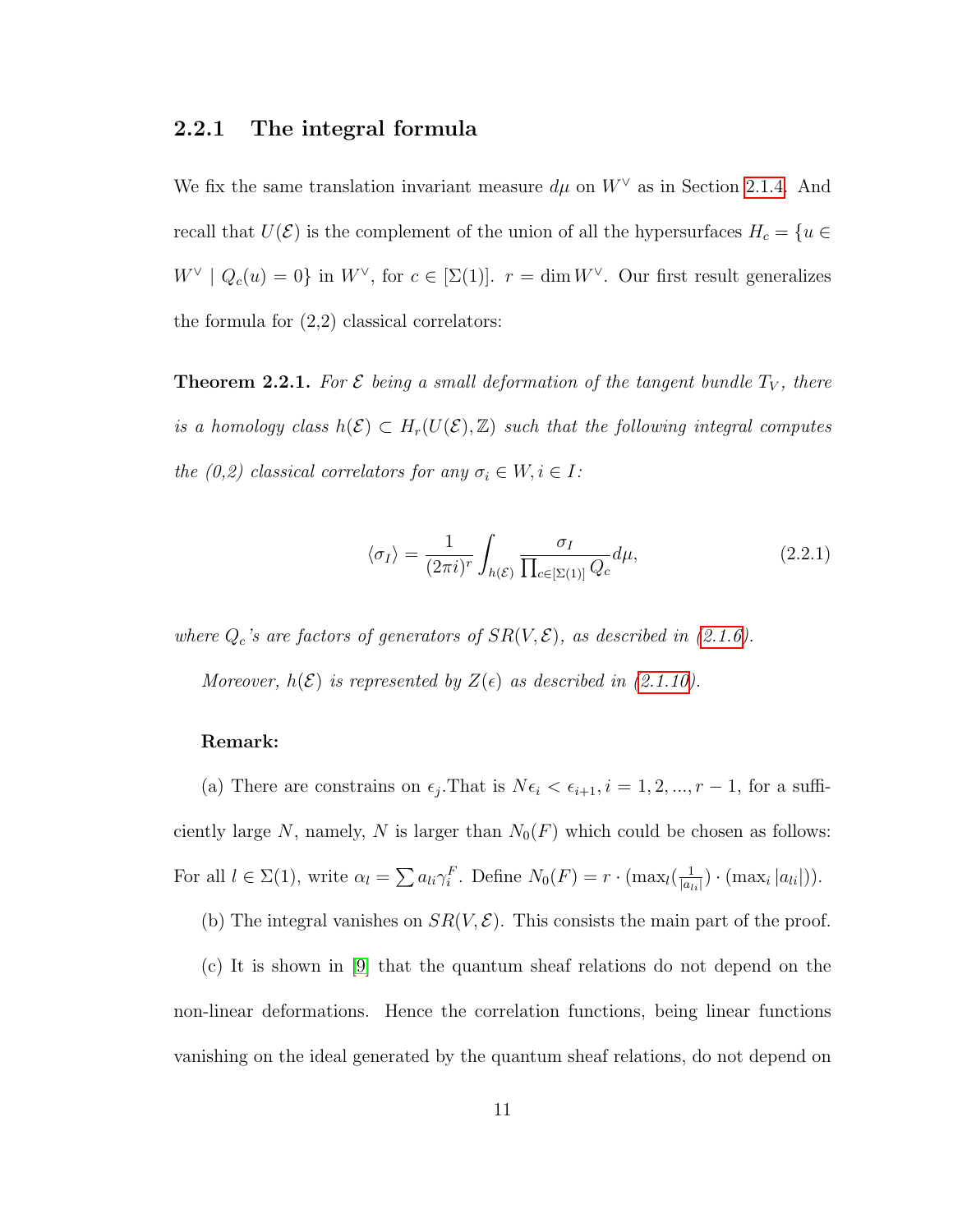the non-linear deformations.

#### <span id="page-19-0"></span>2.2.2 Preparatory results

<span id="page-19-1"></span>We state and prove some lemmas before we prove Theorem [2.2.1](#page-18-1) in next section.

**Lemma 2.2.2.** Fix a flag F and a collection  $\{\alpha_l, l \in L\}$ . If there exist a k,  $1 \leq$  $k \leq r$  such that  $F_k$  is not generated by elements of  $\{\alpha_l, l \in L\}$  but every  $F_i, i < k$ is, then  $\prod_{l \in L} \alpha_L$  is non-zero on the region  $\Omega = \{u; |u_k| \leq \epsilon_k, |u_i| = \epsilon_i, \text{for } i \neq k\}.$ 

Proof:

For any  $l \in L$ , express  $\alpha_l$  in terms of the basis  $\gamma_i^F$ , we have  $\alpha_l = \sum a_{li} \gamma_i^F$ . Order the sum in the descending order regarding  $i$ -index, and call the largest index  $s$ . Then  $s \neq k$  by the definition of k.

Then, for  $u \in \Omega, l \in L$ ,

$$
|\alpha_{l}(u)| = |\sum_{i=1}^{s} a_{li} u_{i}|
$$
  
\n
$$
\geq |a_{s}| \cdot |u_{s}| - \sum_{i=1}^{s-1} |a_{i}| \cdot |u_{i}|
$$
  
\n
$$
\geq |a_{s}| \epsilon_{s} - \sum_{i=1}^{s-1} |a_{i}| \cdot \epsilon_{i}
$$
  
\n
$$
> \epsilon_{s-1}(N_{0}(F) \cdot |a_{s}| - r \cdot \max_{i}(|a_{i}|))
$$
  
\n
$$
> 0,
$$
 (2.2.2)

<span id="page-19-2"></span>by the definition of  $N_0(F)$ .  $\Box$ 

**Lemma 2.2.3.** Let  $P \subset \Sigma(1)$  be a primitive collection.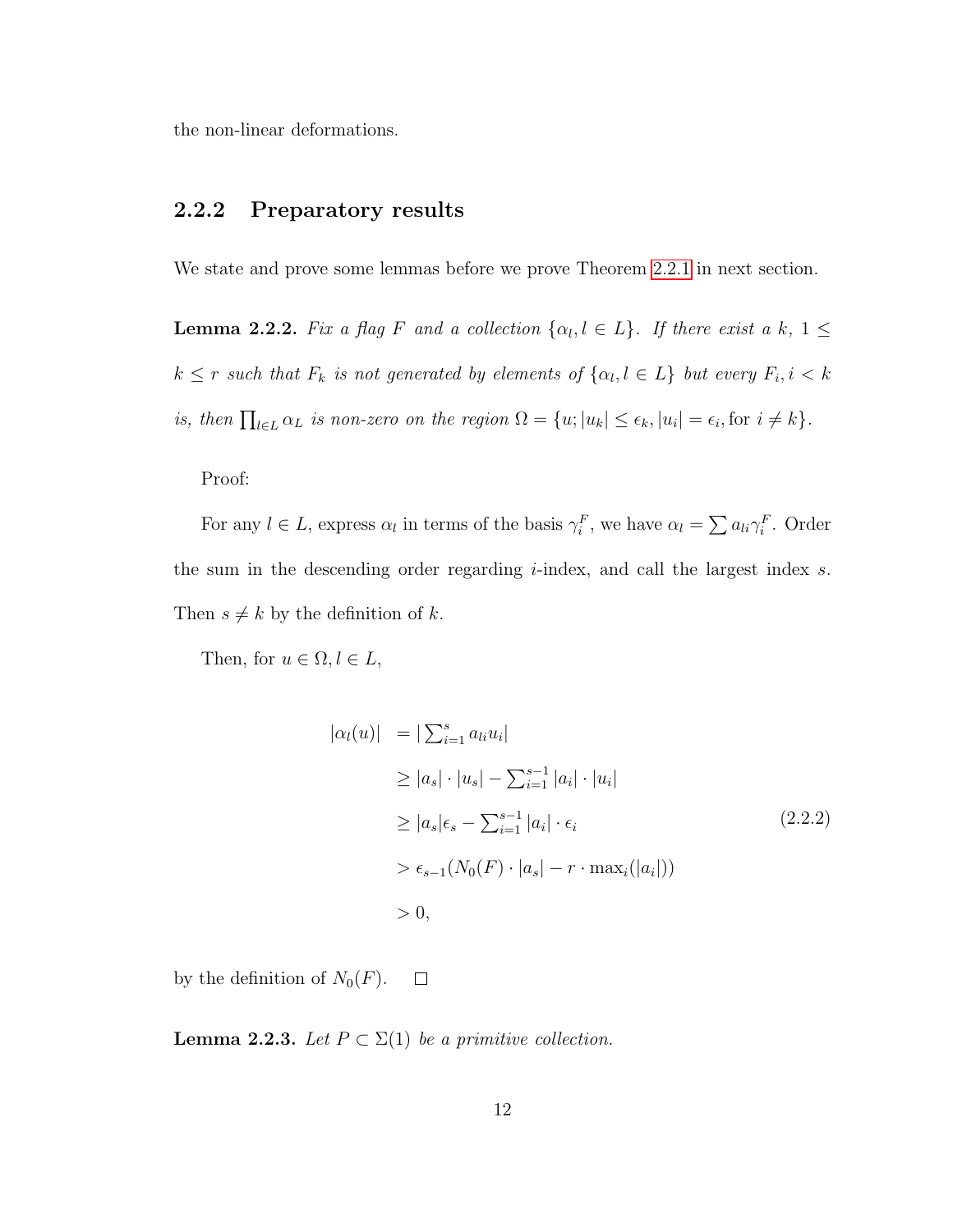(a)

When  $\{\alpha_i, i \in L = \Sigma(1) - P - J\}$  does not form a basis compatible with the flag  $F,$ 

$$
\int_{T_F(\epsilon)} \frac{\alpha_J}{\prod_{i \notin P} \alpha_i} d\mu = 0.
$$

In particular, when  $\{\alpha_i, i \in L\}$  does not generate W, we have

$$
\int_{T_F(\epsilon)} \frac{f}{\prod_{i \in L} \alpha_i} d\mu = 0
$$

for any  $T_F(\epsilon)$ .

(b) When  $\alpha_i, i \in \Sigma(1) - P - J$  form a basis compatible with both the flag F and  $F', \int_{T_{F'}(\epsilon)} \frac{\alpha_J}{\prod_{c \notin P} Q_c} = sgn(F', F) \cdot \int_{T_F(\epsilon)} \frac{\alpha_J}{\prod_{c \notin P} Q_c}$ , where  $sgn(F', F) = \pm 1$  depending

Proof:

(a) Let  $L = \Sigma(1) - P - J$ .  $\{\alpha_i, i \in L\}$  satisfies the assumption of Lemma [2.2.2,](#page-19-1) hence  $\prod_{l\in L} \alpha_L$ , is non-zero on  $\Omega$ .

Hence the integrand is defined on the region  $\Omega$ . Note that  $T_F(\epsilon) = \partial \Omega$ . Hence  $\int_{T_F(\epsilon)}$ f  $\frac{f}{\text{prod}_{i\notin P}\alpha_i}d\mu=\int_{\Omega}d(\frac{f}{\text{prod}_{i\notin P}\alpha_i})$  $\frac{f}{prod_{i\notin P}\alpha_i}d\mu)=0.$ 

(b) In this case we will rename the indices of  $\{\alpha_i, i \in \Sigma(1) - P - J\}$ , so that  $F_j$  is generated by  $\{\alpha_1, ..., \alpha_j\}$ . If we write  $\alpha_j(u) = \sum_{i=1}^j a_{ji}u_i$ , then  $|\alpha_j(u)/a_{jj}| =$  $|u_j + \sum_{i=1}^{i=j-1}$ aji  $\frac{a_{ji}}{a_{jj}}u_i$ . This allows us to use a linear homotopy map to show that  $|\alpha_j(u)/a_{jj}| = \epsilon_j$  is homotopic to  $|u_j| = \epsilon_j$ . Thus we conclude that  $T_F(\epsilon) = \pm [T_\alpha],$ where  $T_{\alpha} = \{u; |\alpha_j(u)/a_{jj}| = \epsilon_j\}$  and  $[T_{\alpha}]$  is its homology class.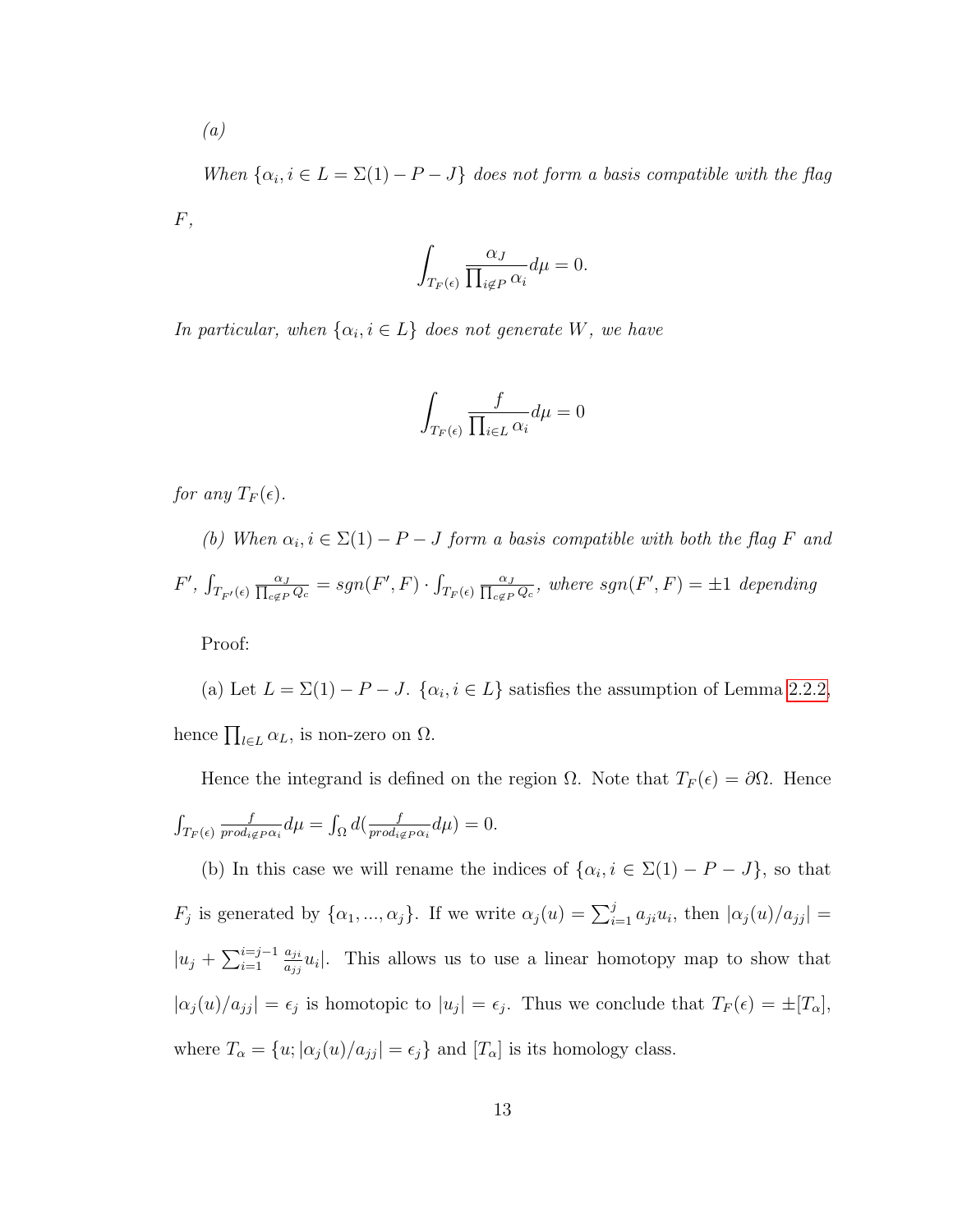Recall that  $Q_c$  is a deformation of  $\prod_{j,[D_j]=c} \alpha_j$ . We may group the  $\alpha_j$ 's for  $j \in J$ in a similar fasion. Namely, we have

$$
\alpha_J = \prod_c (\prod_{j \in J, [D_j] = c} \alpha_j). \tag{2.2.3}
$$

Since  $J \subset \Sigma(1) - P$ , we have

$$
\frac{\alpha_J}{\prod_{c \notin P} Q_c} = \frac{1}{\prod_{c \notin P} \frac{Q_c}{\prod_{j \in J, [D_j] = c} \alpha_j}}.
$$
\n(2.2.4)

One observation is that r of the factors  $Q_c/(\prod_{j\in J, [D_j]=c} \alpha_j)$  are of degree 1 as rational functions, and the others are of degree 0, since  $\alpha_i, i \in \Sigma(1) - P - J$  form a basis of W. We denote the degree 1 factors as  $\tilde{\alpha}_i$ ,  $i = 1, ..., r$ , and the degree 0 factors  $l_j$ . Rewrite  $(\prod l_j)\tilde{\alpha}_1$  as  $\tilde{\alpha}_1$  so that all  $l_j$  are absorbed. After re-indexing, we can assume that  $\tilde{\alpha}_i$  is a small deformation of  $\alpha_i$ . Then we claim that the integration result satisfies

$$
|\int_{T_F(\epsilon)} \frac{\alpha_J}{\prod_{c \notin P} Q_c} d\mu| = |\int_{T_{\tilde{\alpha}}} \frac{1}{\prod_{i=1}^r \tilde{\alpha}_i} d\mu|, \tag{2.2.5}
$$

where  $T_{\tilde{\alpha}} = \{u; |\tilde{\alpha}_j(u)/a_{jj}| = \epsilon_j\}$ . To see why this is true, we note that similarly to the above description of deforming  $T_F$  to  $T_\alpha$ , we can deform  $T_\alpha$  to  $T_{\tilde{\alpha}}$ , as long as  $Q_c(\mathcal{E})$  is a sufficiently small deformation of  $Q_c(T) = \prod_{i:[D_i]=c} \alpha_i$ . Since  $T_{\tilde{\alpha}}$  only differs by possibly an orientation from the permutation of  $\alpha_i$  for different F's, we conclude that the result is independent of the flag F as long as  $\{\alpha_i, i \in \Sigma(1) - P - J\}$ forms a basis compatible with  $F$ .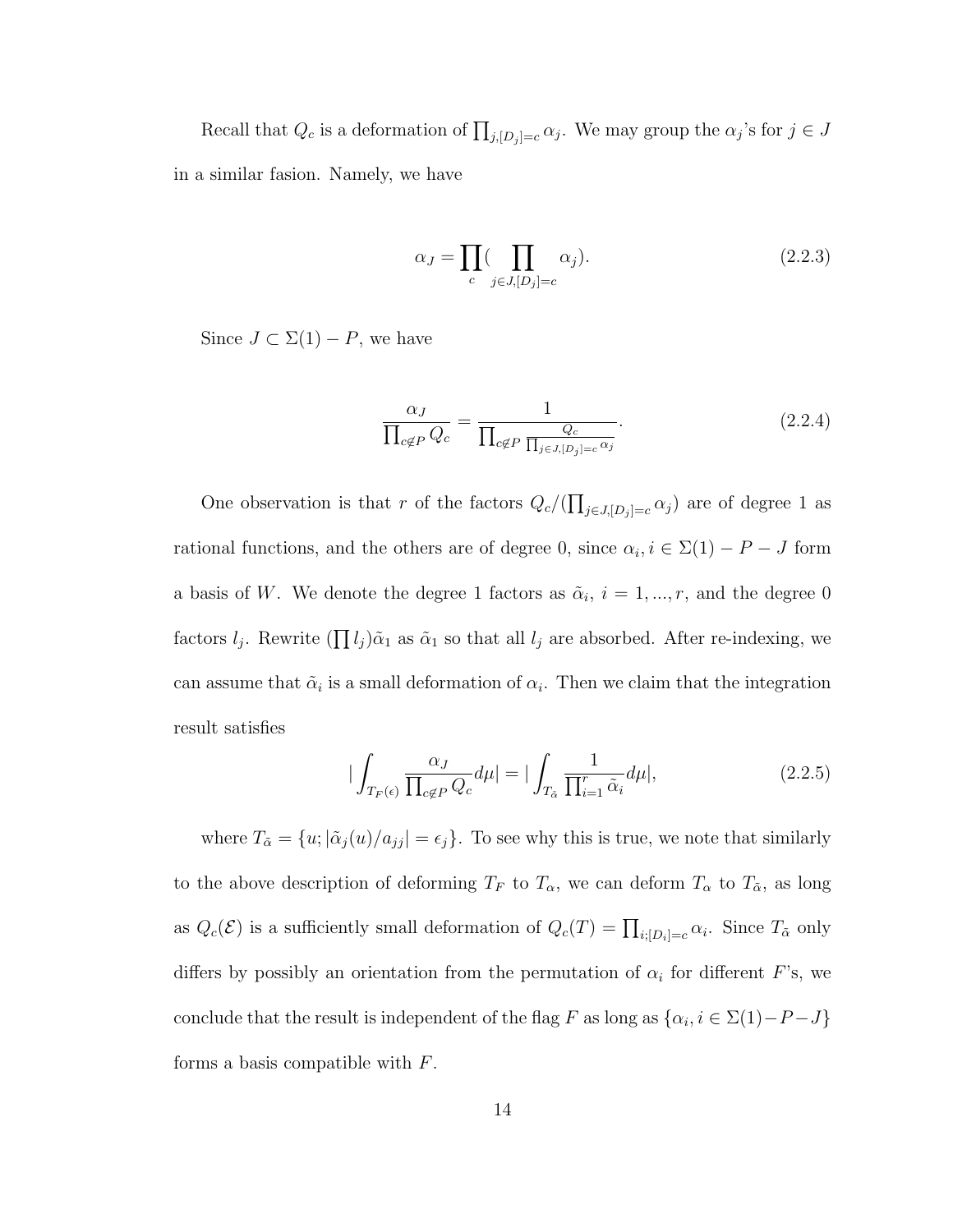#### <span id="page-22-0"></span>2.2.3 Proof of the Theorem

Since Szenes-Vergne [\[20\]](#page-60-2) has proved the corresponding result in (2,2) case, the map

$$
\sigma \mapsto \int_{T_F(\epsilon)} \frac{\sigma}{\prod_{c \in [\Sigma(1)]} Q_c} d\mu \tag{2.2.6}
$$

is not identically zero for small deformations. So it suffices to prove that for  $\sigma \in$  $SR(V, \mathcal{E})$  with deg  $\sigma = n$ ,

<span id="page-22-1"></span>
$$
\int_{h(\mathcal{E})} \frac{\sigma}{\prod_{c \in [\Sigma(1)]} Q_c} d\mu = \sum_{F \in \mathcal{FL}^+(\xi)} \nu(F) \int_{T_F(\epsilon)} \frac{\sigma}{\prod_{c \in [\Sigma(1)]} Q_c} d\mu = 0.
$$
\n(2.2.7)

Since  $SR(V,\mathcal{E})$  is generated by  $\{\prod_{c \in P} Q_c | P \subset \Sigma(1)$  is a primitive collection $\},$ it suffices to prove that the above equality [\(2.2.7\)](#page-22-1) is true for those  $\sigma$  of the form  $\sigma = (\prod_{c \in P} Q_c) \cdot \sigma_J$ , where P is a primitive collection,  $J \subset \Sigma(1)$ , and  $|J| = n - |P|$ . Now we compute this by deforming the corresponding (2,2) result.

Note that  $\prod_{c \notin P} Q_c$  is a small deformation of  $\prod_{i \notin P} \alpha_i$ , we can write  $\prod_{c \notin P} Q_c =$  $\prod_{i \notin P} \alpha_i - \delta \tilde{\alpha}$ , for some small  $\delta \in \mathbb{C}$  and  $\tilde{\alpha} \in \text{Sym}^*W$ . So we have

<span id="page-22-2"></span>
$$
\int_{h(\mathcal{E})} \frac{\sigma}{\prod_{c \in [\Sigma(1)]} Q_c} d\mu = \int_{h(\mathcal{E})} \frac{\alpha_J}{\prod_{c \notin P} Q_c} d\mu
$$
\n
$$
= \int_{h(\mathcal{E})} \frac{\alpha_J}{\prod_{i \notin P} (\alpha_i - \delta \tilde{\alpha})} d\mu
$$
\n
$$
= \int_{h(\mathcal{E})} \frac{\alpha_J}{\prod_{i \notin P} \alpha_i} (\sum_{n=0}^{\infty} (\frac{\delta \tilde{\alpha}}{\prod_{i \notin P} \alpha_i})^n) d\mu
$$
\n
$$
= \sum_{m=0}^{\infty} \int_{h(\mathcal{E})} \frac{(\delta \tilde{\alpha})^m \alpha_J}{(\prod_{i \notin P} \alpha_i)^{m+1}} d\mu.
$$
\n(2.2.8)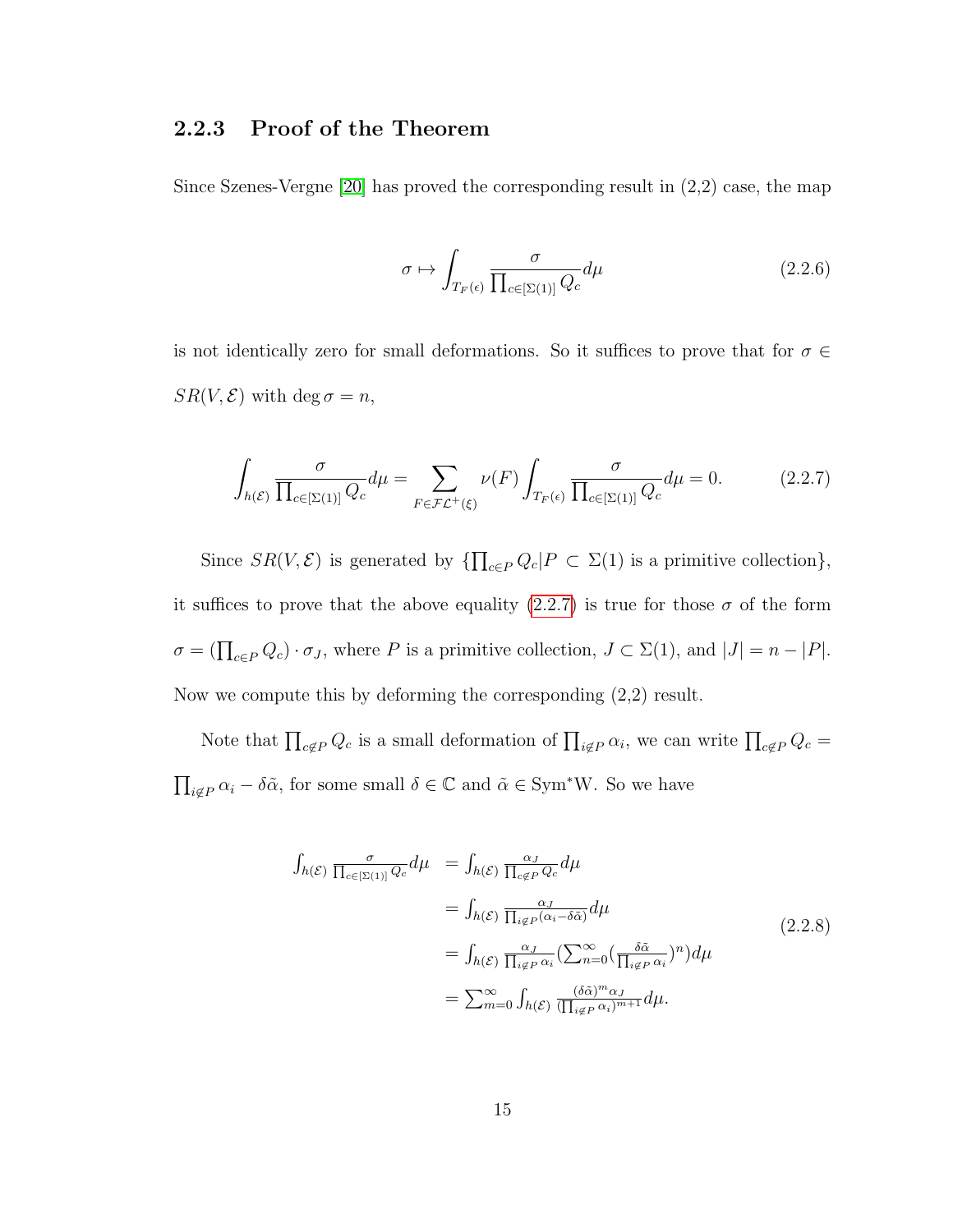Claim: for each monomial  $\prod_{i\in K} \alpha_i$  such that  $\frac{\prod_{i\in K} \alpha_i}{(\prod_{i\in F} \alpha_i)^m}$  $\frac{\prod_{i\in K}\alpha_i}{(\prod_{i\notin P}\alpha_i)^{m+1}}$  has degree  $-r$ ,

$$
\int_{h(\mathcal{E})} \frac{\prod_{i \in K} \alpha_i}{(\prod_{i \notin P} \alpha_i)^{m+1}} d\mu = 0.
$$
\n(2.2.9)

Proof of the Claim: by Lemma [2.2.3,](#page-19-2) if the factors of the denominator do not generate  $W$ , the integration is 0. Hence it reduces to the case when the factors of the denominator generate W.

For  $k \in K$ , write  $\alpha_k = \sum a_{k_l} \alpha_l$ , where l runs through those indices appearing in the denominator. This reduces the integrand to

$$
\frac{\prod_{i\in K}\alpha_i}{(\prod_{i\notin P}\alpha_i)^{m+1}}d\mu = \sum_l \frac{a_{kl} \cdot \prod_{i\in K, i\neq k}\alpha_i}{(\prod_{i\notin P}\alpha_i)^{m+1}/\alpha_l}d\mu.
$$
\n(2.2.10)

Observe that as long as the remaining denominator of a summand generates  $W$ , we can repeat this process of expressing the numerator terms into linear combinations of the denominator terms and then canceling out a term. This process terminates after finite steps, and the final expression is a summation of terms of two types:

Type (i): terms with non-generating denominators.

Type (ii): terms with factors of the denominator generate W, while the numerator is a constant (degree 0).

Type (i) terms integrate to 0 by Lemma [2.2.3.](#page-19-2) So to prove the claim, it suffices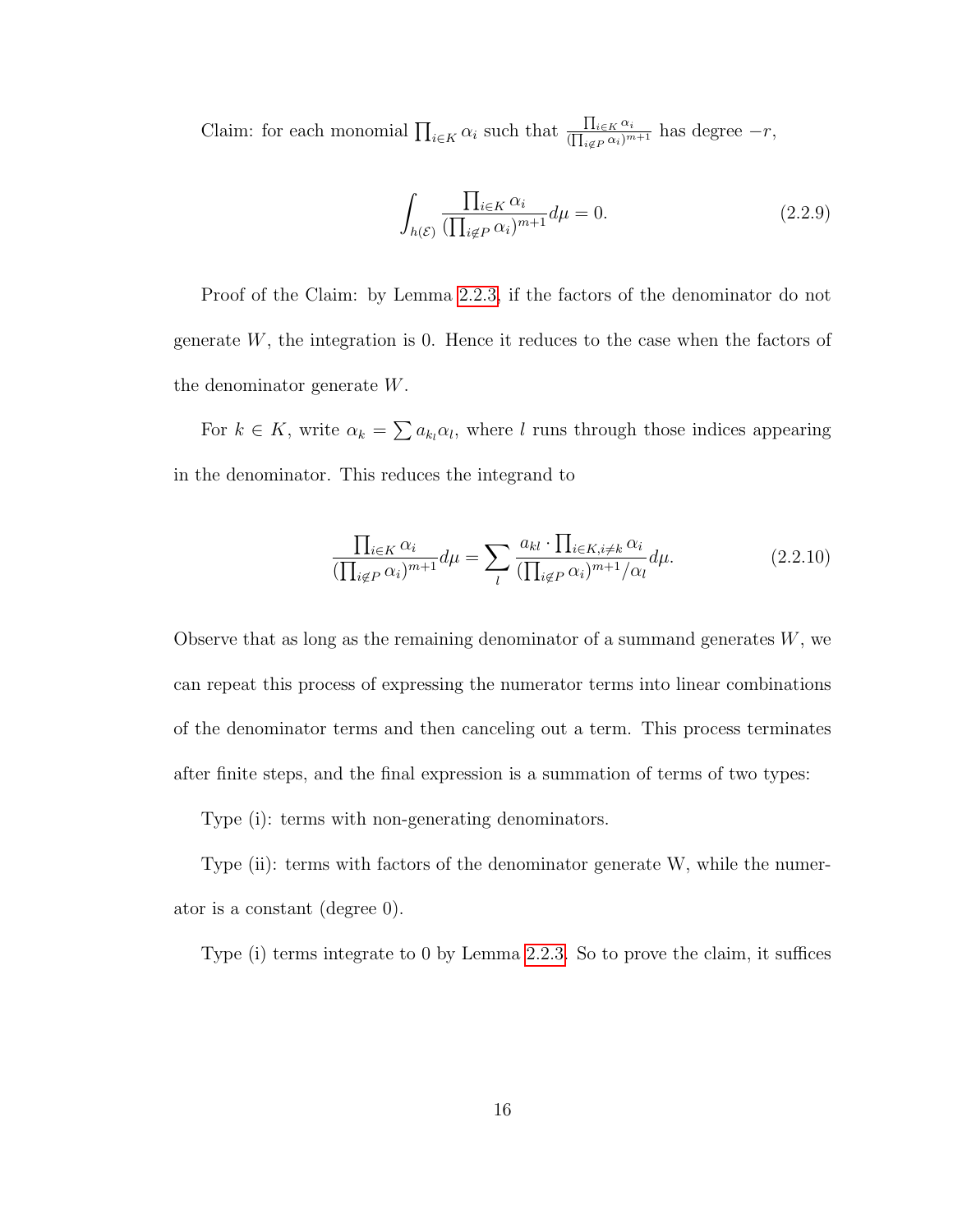to show that each Type (ii) term integrates to 0. Namely

<span id="page-24-0"></span>
$$
\int_{h(\mathcal{E})} \frac{1}{\prod_{j=1}^{r} \alpha_{i_j}} d\mu = 0.
$$
\n(2.2.11)

Type (ii) terms have denominators of degree  $r$ , since the cancellation process preserves the degree of the fraction. Note that for the factors of the degree r denominator to generate  $W$  which is  $r$  dimensional, these  $r$  factors have to be distinct. So, being factors of  $(\prod_{i \notin P} \alpha_i)^{m+1}$ , they are actually factors of  $\prod_{i \notin P} \alpha_i$ .

Hence we have

$$
\int_{h(\mathcal{E})} \frac{1}{\prod_{j=1}^{r} \alpha_{i_j}} d\mu
$$
\n
$$
= \int_{h(\mathcal{E})} \frac{\prod_{i \in L} \alpha_i}{\prod_{i \in \Sigma(1) - P} \alpha_i}
$$
\n
$$
= \int_{h(\mathcal{E})} \frac{\prod_{i \in L \cup P} \alpha_i}{\prod_{i \in \Sigma(1)} \alpha_i}
$$
\n
$$
= 0
$$
\n(2.2.12)

The last equality comes from Theorem [2.1.1](#page-16-0) and the fact that  $\prod_{i\in L\cup P} \alpha_i \in SR(V)$ . This proves Equation [\(2.2.11\)](#page-24-0). Hence the claim is proved.

The theorem then follows from the claim and Equation [\(2.2.8\)](#page-22-2).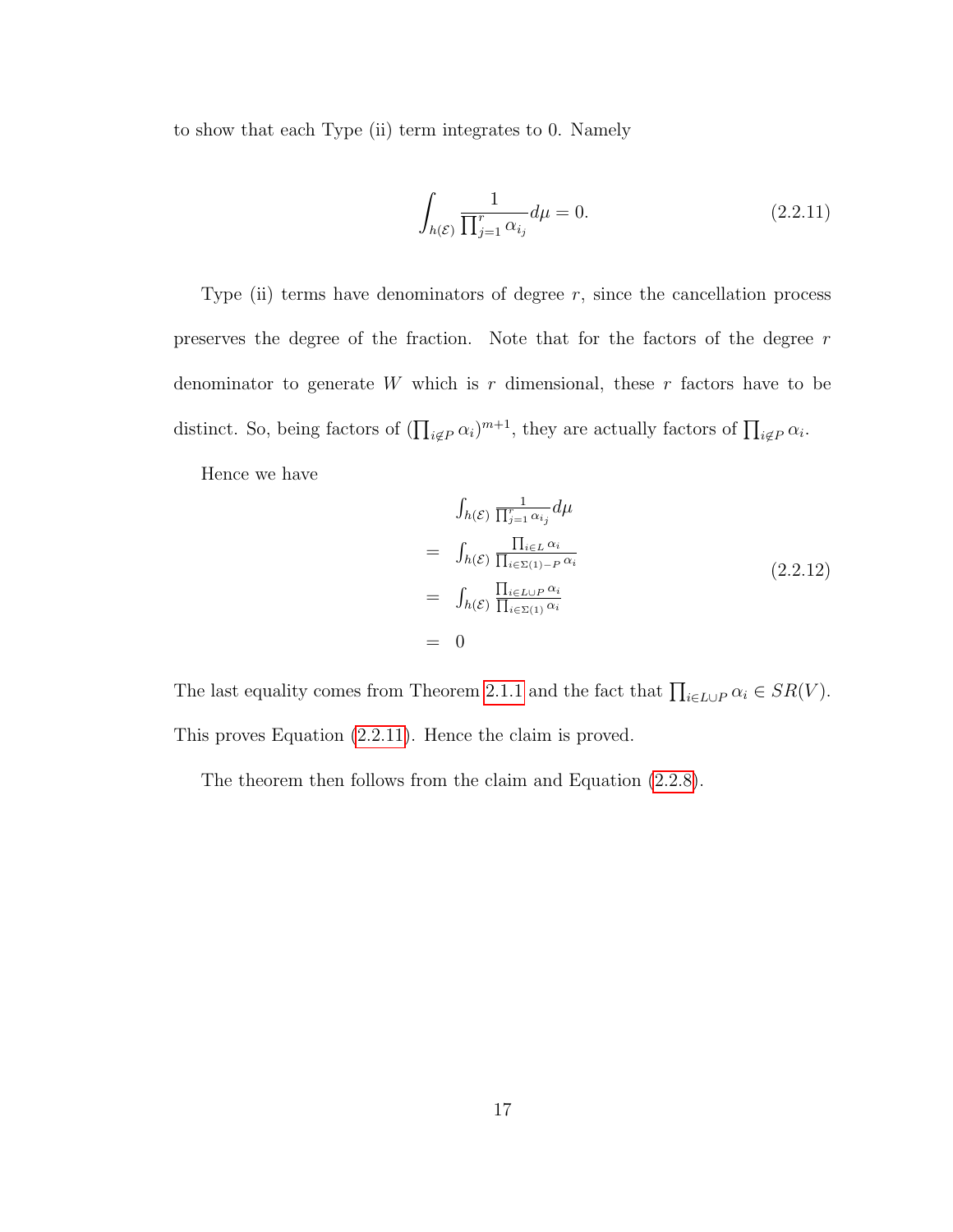# <span id="page-25-0"></span>2.3 The first integral formula for quantum correlators

#### <span id="page-25-1"></span>2.3.1 The quantum correlators

Let  $d_c^{\beta_j}$  be the intersection number of  $\beta_j$  with any divisor in the divisor class c.

The quantum correlator of  $\sigma_i \in W, i \in I$  is defined to be a summation over the GLSM moduli spaces  $\mathcal{M}_{\beta}$  indexed by effective curves  $\beta$ :

$$
\langle \sigma_I \rangle^{quantum} = \sum_{\beta} \langle \sigma_I F_{\beta} \rangle_{\beta} q^{\beta}, \qquad (2.3.1)
$$

where  $\beta$  runs over the lattice points in the Mori cone (generated by effective curve classes) of the toric variety V, and  $F_\beta$  is the four-Fermi term introduced in [\[9\]](#page-59-1):

$$
F_{\beta} = \prod_{c \in [\Sigma(1)]} Q_c^{h^1(d_c^{\beta})}.
$$
\n(2.3.2)

Also, when  $\beta'$  dominates  $\beta$ , the correlators over different moduli spaces are related by the "exchange rate"  $R_{\beta'\beta}$ :

<span id="page-25-2"></span>
$$
\langle \sigma_I F_\beta \rangle_\beta = \langle \sigma_I F_\beta R_{\beta' \beta} \rangle_{\beta'},
$$
  
\n
$$
R_{\beta' \beta} = \prod_c Q_c^{h^0(d_c^{\beta'}) - h^0(d_c^{\beta})}.
$$
\n(2.3.3)

**Remark:** This holds even when  $\beta$  is not effective. The re-definition of  $q^{\beta}$ : Instead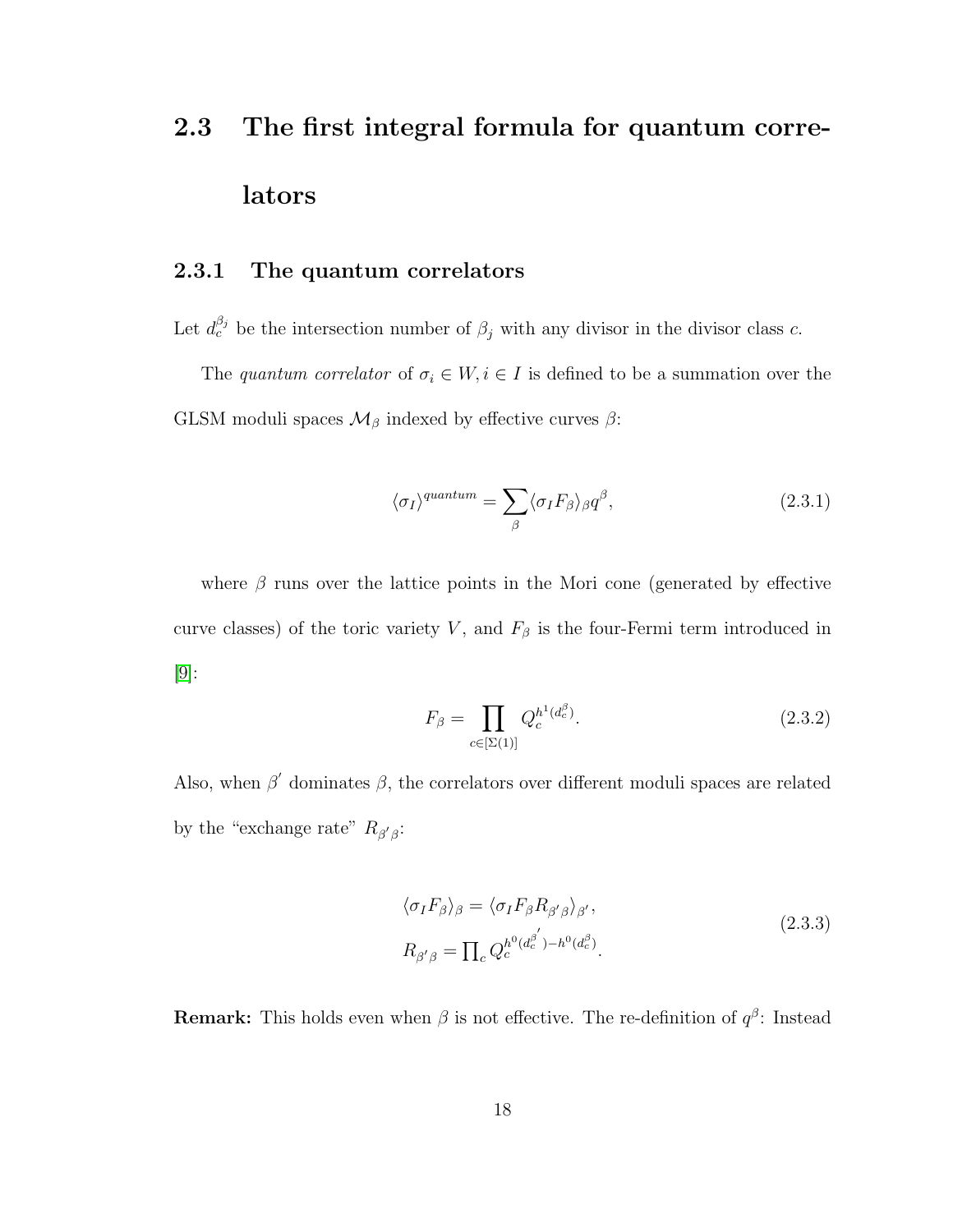of viewing  $q^{\beta}$  as a formal parameter, we now consider complex value of it. For each  $z = \sum_{i=1}^{n+r} z_i \omega_i \in g$  ( $\omega_i$  corresponds to the ray  $i \in \Sigma(1)$ ), and each  $\beta \in H_2(V, \mathbb{Z})$ , define  $q^{\beta}(z) = \prod_{i=1}^{n+r} z_i^{\langle \alpha_i, \beta \rangle}$  $\langle \alpha_i, \beta \rangle$ , where  $\alpha_i \in H^2(V, \mathbb{Z})$  corresponds to the ray  $i \in \Sigma(1)$ .

#### <span id="page-26-0"></span>2.3.2 The Mori cone of smooth projective variety

The Mori cone of a variety is the closure of the cone effective curves. For projective toric variety V, the Mori cone  $NE(V)$  is a strongly convex rational polyhedral cone of full dimension in  $N_1(V)$ , the real vector space of proper 1-cycles modulo numerical equivalence. ([\[8\]](#page-59-2), pp 292 - 295.) Theorem 6.4.11 of [8] gives a concrete description of the Mori cone for any projective simplicial toric variety, representing it by specifying a generator for each primitive collection of  $V<sup>1</sup>$  $V<sup>1</sup>$  $V<sup>1</sup>$ . As a corollary, we have:

Proposition 2.3.1. The number of primitive collections of a simplicial projective toric variety V is no less than its Picard number.

Proof: By the above mentioned theorem, the number of primitive collections is the same as the number of cone generators of the Mori cone. Since the Mori has dimension  $r =$  the Picard number, the proposition is proved.

<span id="page-26-1"></span><sup>&</sup>lt;sup>1</sup>The simplical condition is not necessary, as commented in  $[8]$ , p 307.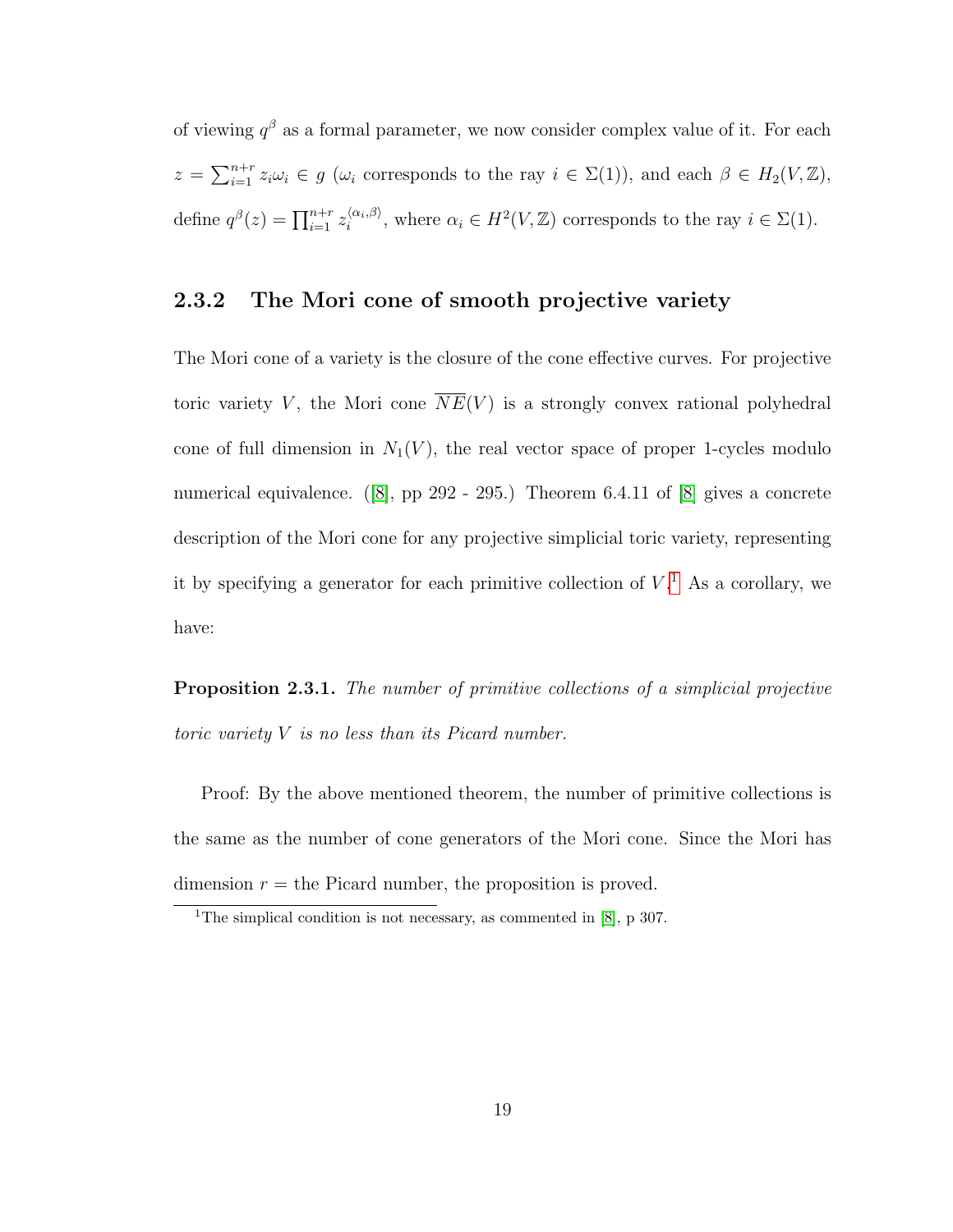#### <span id="page-27-0"></span>2.3.3 The integral formula

Note that we can choose generators of the Mori cone. Since the dimension of the Mori cone equals the Picard number  $r$ , we can choose  $r$  generators  $\beta_1, ..., \beta_r$  such that they generates all the lattice points in a possibly bigger cone containing the Mori cone. We also require that  $\langle \beta_j, \sum_{i=1}^{n+r} D_i \rangle \geq 0$ . Since outside the Mori cone the moduli space is simply empty and [\(2.3.3\)](#page-25-2) still holds in this case, we can write the summation over the Mori cone as summation over this (possibly bigger) cone:

$$
\langle \sigma_I \rangle^{quantum} = \lim_{\substack{B \\ B}} \sum_{\beta \text{ dominated by } B} \langle \sigma_I \cdot F_{\beta} \cdot R_{B\beta} q^{\beta} \rangle_B
$$
  
\n
$$
= \lim_{\substack{B \\ B}} \langle \sigma_I \sum_{\beta} \prod_c Q_c^{h^0(d_c^B) - h^0(d_c^{\beta}) + h^1(d_c^{\beta})} q^{\beta} \rangle_B
$$
  
\n
$$
= \lim_{\substack{B \\ B}} \langle \sigma_I \prod_c Q_c^{h^0(d_c^B) - 1} \sum_{\beta} \prod_c Q_c^{-d_c^{\beta}} q^{\beta} \rangle_B
$$
  
\n
$$
= \lim_{N \to \infty} \langle \sigma_I \prod_c Q_c^{h^0(d_c^B) - 1} \prod_{j=1}^r (\sum_{\substack{a_j = 0 \\ a_j = 0}}^{N} u_j^{a_j}) \rangle_B
$$
  
\n
$$
= \lim_{N \to \infty} \langle \sigma_I \prod_c Q_c^{h^0(d_c^B) - 1} \prod_{j=1}^r \frac{1 - u_j^{N+1}}{1 - u_j} \rangle_B,
$$
  
\n(2.3.4)

where  $u_j = \prod_c Q_c^{-d_c^{\beta_j}} q^{\beta_j}$ , and we will later write  $q_j$  for  $q^{\beta_j}$ .

Now we have:

$$
\langle \sigma_I \rangle^{quantum} = \lim_{N \to \infty} \frac{1}{(2\pi i)^r} \int_{h(\mathcal{E})} \frac{1}{\prod_c Q_c^{h^0(d_c^B)}} \cdot \left( \sigma_I \prod_c Q_c^{h^0(d_c^B) - 1} \prod_{j=1}^r \frac{1 - u_j^{N+1}}{1 - u_j} \right) d\mu.
$$
  

$$
= \lim_{N \to \infty} \frac{1}{(2\pi i)^r} \int_{h(\mathcal{E})} \frac{1}{\prod_{c \in [\Sigma(1)]} Q_c} \cdot \left( \sigma_I \prod_{j=1}^r \frac{1 - u_j^{N+1}}{1 - u_j} \right) d\mu.
$$
 (2.3.5)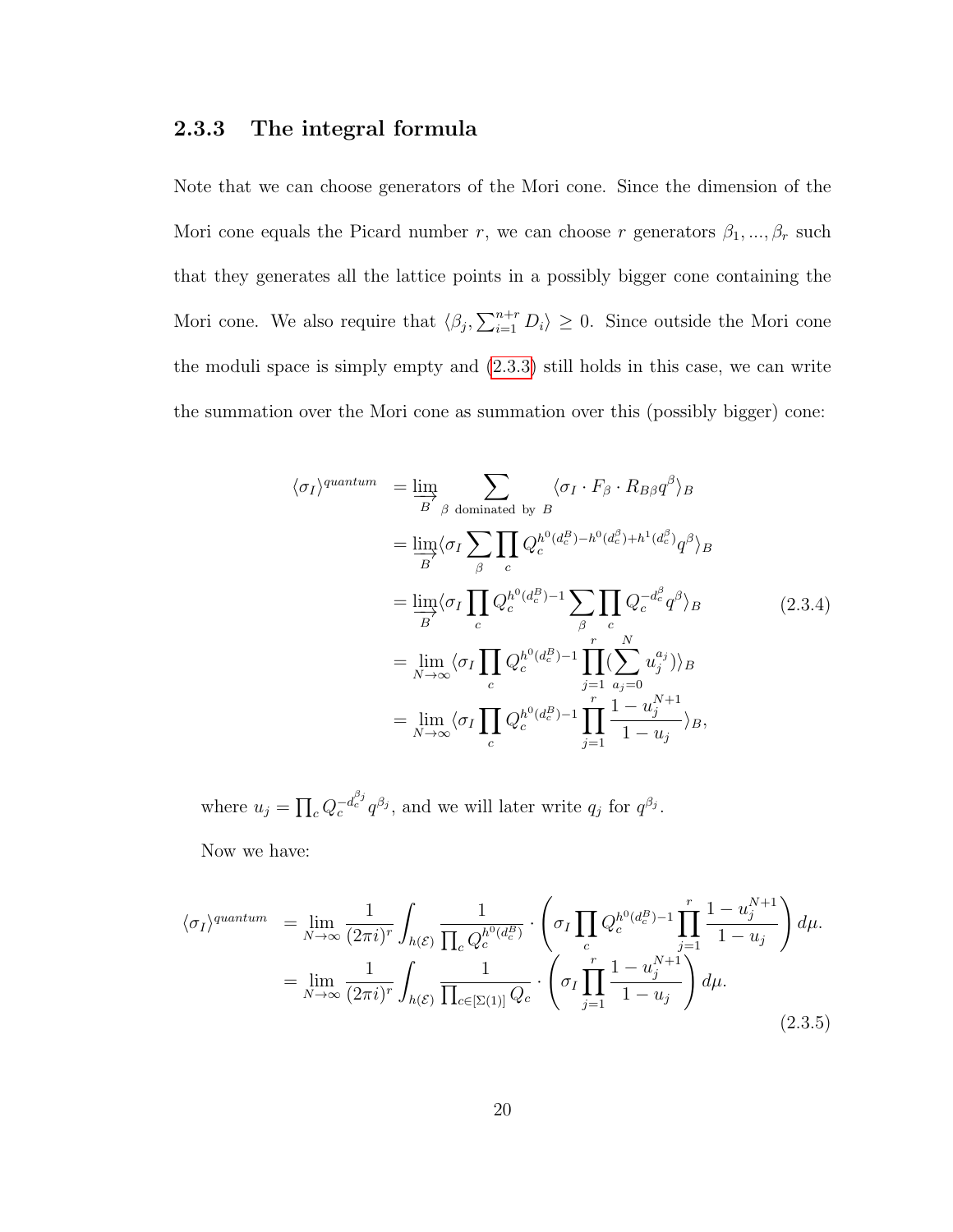Take a representative  $Z(\epsilon)$  of  $h(\mathcal{E})$  and take  $q_j$  sufficiently small, we will have  $|u_j| < 1$ on  $h(\mathcal{E})$ . We also write  $v_j = u_j^{-1} = \prod_c Q_c^{d_c^{\beta_j}} q_j^{-1}$  $j^{-1}, \tilde{v}_j = \prod_c Q_c^{d_c^{\beta_j}}$ . So we have  $|v_j| > 1$ on  $h(\mathcal{E})$ . Hence

$$
\langle \sigma_I \rangle^{quantum} = \lim_{N \to \infty} \frac{1}{(2\pi i)^r} \int_{Z(\epsilon)} \frac{\sigma_I}{\prod_c Q_c} \prod_{j=1}^r \frac{1 - u_j^{N+1}}{1 - u_j} d\mu
$$
  
\n
$$
= \lim_{N \to \infty} \frac{1}{(2\pi i)^r} \int_{Z(\epsilon)} \frac{\sigma_I}{\prod_{c \in [\Sigma(1)]} Q_c} \prod_{j=1}^r \frac{1 - u_j^{N+1}}{1 - u_j} d\mu
$$
  
\n
$$
= \frac{1}{(2\pi i)^r} \int_{Z(\epsilon)} \frac{\sigma_I}{\prod_c Q_c} \prod_{j=1}^r \frac{1}{1 - u_j} d\mu
$$
  
\n
$$
= \frac{1}{(2\pi i)^r} \int_{Z(\epsilon)} \frac{\sigma_I \prod_j v_j}{\prod_{c \in [\Sigma(1)]} Q_c} \prod_{j=1}^r \frac{1}{v_j - 1} d\mu
$$
  
\n(2.3.6)

Thus we have proved the following result:

<span id="page-28-1"></span>**Theorem 2.3.2.** Let  $\mathcal{E}$  be a holomorphic vector bundle defined by the deformed toric Euler sequence [\(2.1.1\)](#page-12-2) with small deformations. Let  $Z(\epsilon)$  be a cycle representing  $h(\mathcal{E})$  and  $z \in (\mathbb{C}^*)^n$ . Let  $q_j = z^{\beta_j}$ ,  $j = 1, ..., r$ . For a fixed basis  $\beta_1, ..., \beta_r$  and  $z \in (\mathbb{C}^*)^n$  such that  $|q_j| < \min_{u \in Z(\epsilon)} |\tilde{v}_j(u)|$  holds, we have

<span id="page-28-0"></span>
$$
\langle \sigma_I \rangle^{quantum} = \frac{1}{(2\pi i)^r} \int_{Z(\epsilon)} \frac{\sigma_I}{\prod_{c \in [\Sigma(1)]} Q_c} \frac{\prod_{j=1}^r \tilde{v}_j}{\prod_{j=1}^r (\tilde{v}_j - q_j)} d\mu. \tag{2.3.7}
$$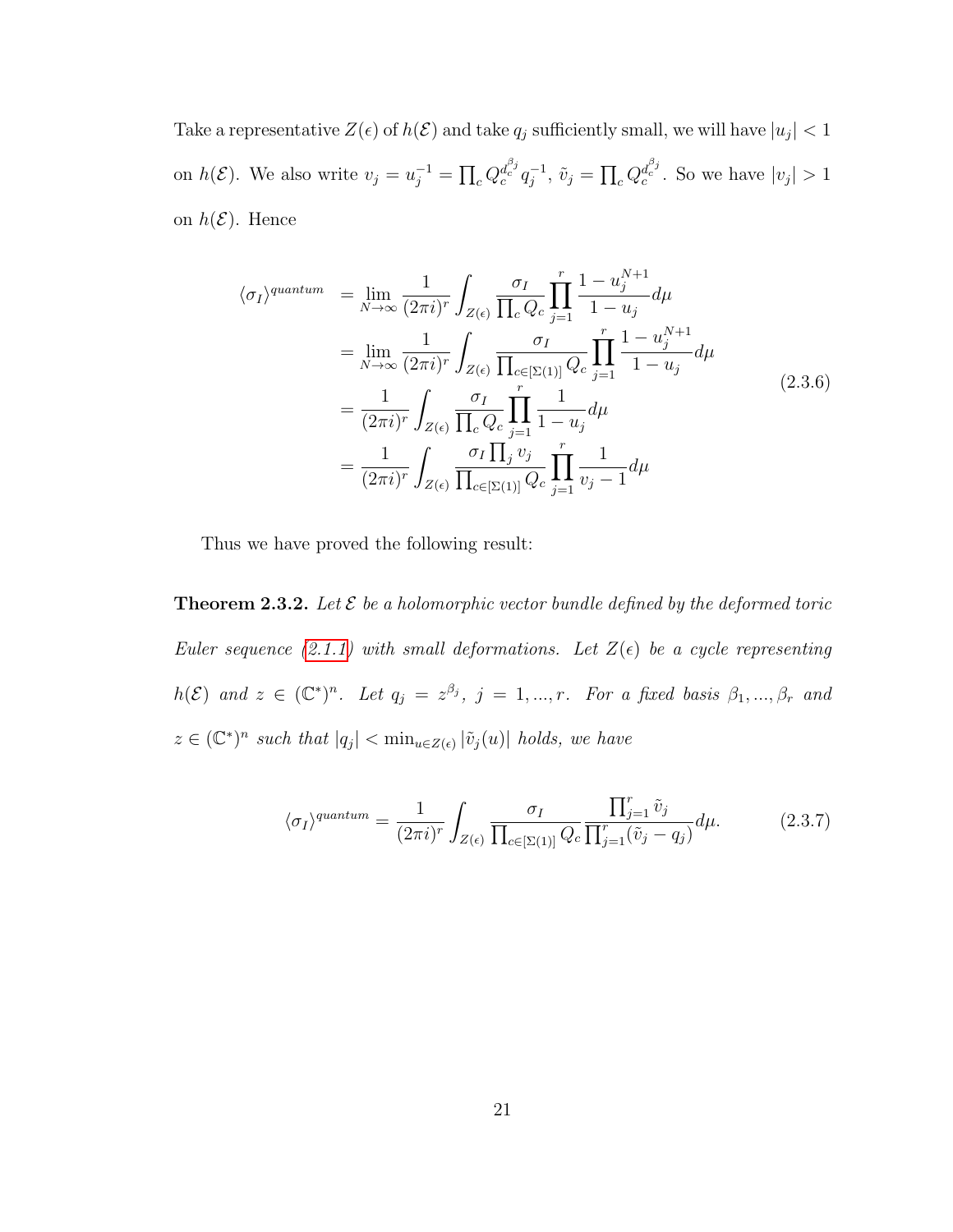#### <span id="page-29-0"></span>2.4 Quantum correlator: summation formula

#### <span id="page-29-1"></span>2.4.1 The Main Result

In McOrist-Melnikov [\[17\]](#page-60-3), there is a summation formula for quantum correlators, for  $\mathcal E$  defined by the deformed toric Euler sequence [2.1.1](#page-12-2) with a linear deformation. The authors derive it from physics argument using Coulomb branch techniques. Using the quantum sheaf cohomology theory set up by [\[9\]](#page-59-1), we state it as Conjecture [1.0.1](#page-9-1) in the Introduction.

Denote the partial derivative of  $\frac{\partial f(u)}{\partial u_k}$  by  $f_{,k}$ . Recall that  $\tilde{v}_j = \prod_{c \in [\Sigma(1)]} Q_c^{d_c^{\beta_j}}$ ,  $z \in (\mathbb{C}^*)^n$ ,  $q_j = z^{\beta_j}$ ,  $j = 1, ..., r$ .  $\beta_1, ..., \beta_r$  generates a cone containing the Mori cone. Let  $z \in (\mathbb{C}^*)^n$  such that  $|q_j| < \min_{u \in Z(\epsilon)} |\tilde{v}_j(u)|$  holds. The main result of this thesis is a mathematical proof of Conjecture [1.0.1,](#page-9-1) including possibly non-linear deformations:

**Main Result.** Let  $\mathcal{E}$  be a holomorphic vector bundle defined by the deformed toric Euler sequence [\(2.1.1\)](#page-12-2) with small deformations such that Theorem [2.2.1](#page-18-1) holds. Then

<span id="page-29-2"></span>
$$
\langle \sigma_{i_1}, \dots, \sigma_{i_s} \rangle^{quantum} = \sum_{\{u \in W^\vee | \tilde{v}_j(u) = q_j\}} \frac{\sigma_I}{\prod_{c \in [\Sigma(1)]} Q_c} \frac{\prod_{j=1}^r \tilde{v}_j}{\det_{j,k}(\tilde{v}_{j,k})}.
$$
(2.4.1)

holds for z in a complex open region contained in  $(\mathbb{C}^*)^n$ .

**Remarks:** (a) Let  $h_q \in H_r(W^\vee - \{u \in W^\vee \mid \tilde{v}_j(u) = q_j\}, \mathbb{Z})$  be the homology of the real r-dimensional cycle defined by  $\{u \in W^{\vee} \mid |\tilde{v}_j(u) - q_j| < \delta\}$ , for a  $\delta$  that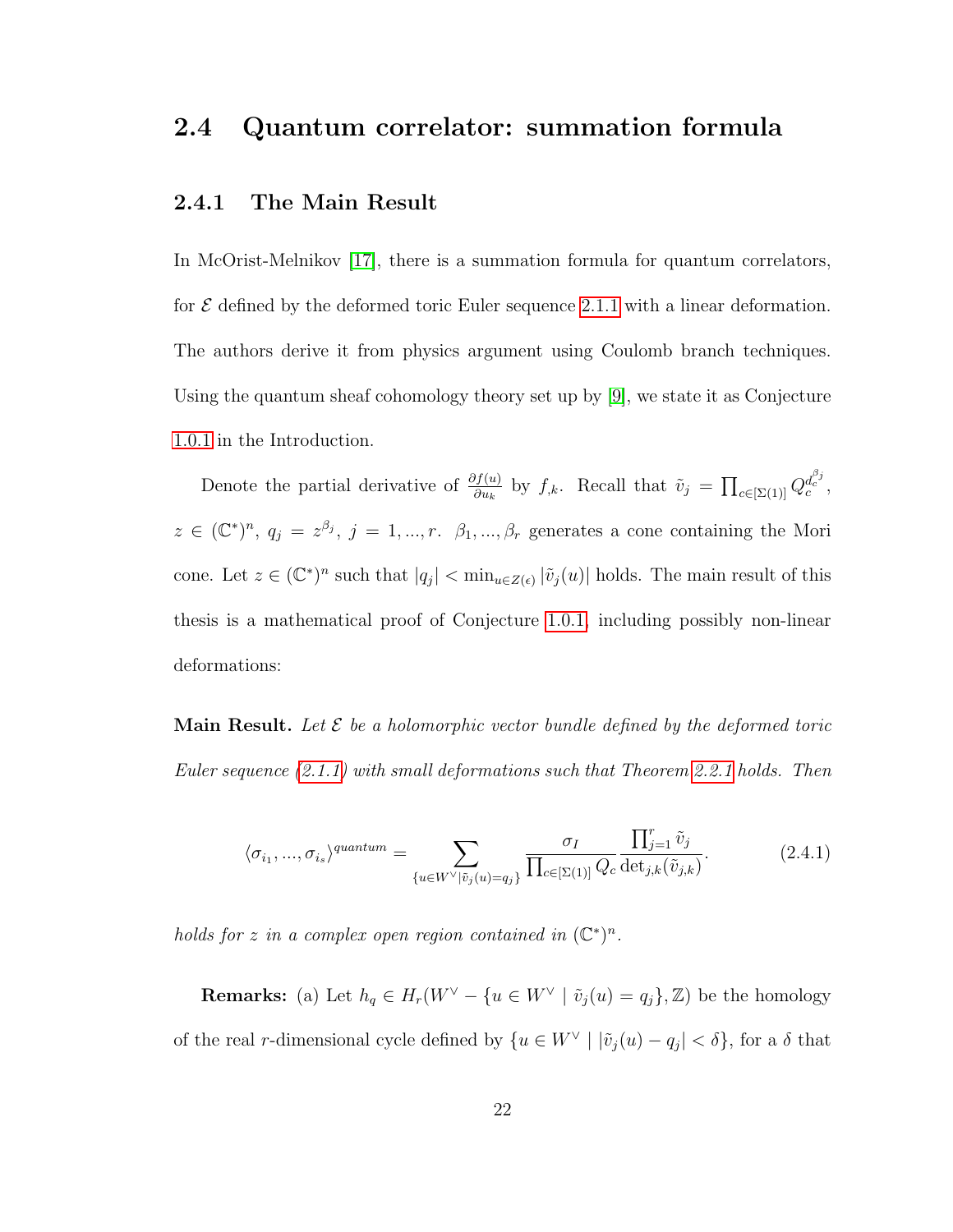is small enough. Then the above formula [\(2.4.1\)](#page-29-2) can be written as

<span id="page-30-1"></span>
$$
\langle \sigma_I \rangle^{quantum} = \frac{1}{(2\pi i)^r} \int_{h_q} \frac{\sigma_I}{\prod_{c \in [\Sigma(1)]} Q_c} \frac{\prod_{j=1}^r \tilde{v}_j}{\prod_{j=1}^r (\tilde{v}_j - q_j)} d\mu. \tag{2.4.2}
$$

Equation [\(2.3.7\)](#page-28-0) and [\(2.4.2\)](#page-30-1) has exactly the same integrand.

(b) When  $\mathcal E$  is the tangent bundle, [\(2.4.2\)](#page-30-1) is reduced to

$$
\langle \sigma_I \rangle^{quantum} = \frac{1}{(2\pi i)^r} \int_{h_q} \frac{\sigma_I}{\prod_{i \in \Sigma(1)} \alpha_i} \frac{\prod_{j=1}^r \tilde{v}_j}{\prod_{j=1}^r (\tilde{v}_j - q_j)} d\mu. \tag{2.4.3}
$$

This resembles the conclusion of the hypersurface case of the "Toric Residue Mirror Conjecture" in  $(2,2)$  $(2,2)$  $(2,2)$  theory [\[1\]](#page-58-2), which says<sup>2</sup> for anti-canonical hypersurface X (i.e. the fundamental class is dual to  $\kappa = \sum_{i \in \Sigma(1)} \alpha_i$ ) in a Fano simplicial toric variety V of dimension n, the quantum correlator  $\langle \sigma_{i_1}...\sigma_{i_{n-1}}\rangle^{quantum}$  for  $\sigma_i \in$  $H^1(X, T_X^*)$  coming from the restriction of  $H^1(V, T_V^*)$  is

<span id="page-30-0"></span>
$$
\langle \sigma_{i_1} \dots \sigma_{i_{n-1}} \rangle^{quantum} = \frac{1}{(2\pi i)^r} \int_{h_q} \frac{\sigma_I}{(1-\kappa) \prod_{i \in \Sigma(1)} \alpha_i} \frac{\prod_{j=1}^r \tilde{v}_j}{\prod_{j=1}^r (\tilde{v}_j - q_j)} d\mu. \tag{2.4.4}
$$

The main goal of this section is to prove the Main Result by proving [\(2.4.2\)](#page-30-1). Our proof is inspired by Szenes and Vergne's proof of [\(2.4.4\)](#page-30-0).

We set up some notations in [2.4.2.](#page-31-0) Then we state the theorem and some lemmas. We prove the theorem in [2.4.3.](#page-35-0)

<span id="page-30-2"></span><sup>&</sup>lt;sup>2</sup>We adopt the formulation of  $[20]$ . See Proposition 4.7 there.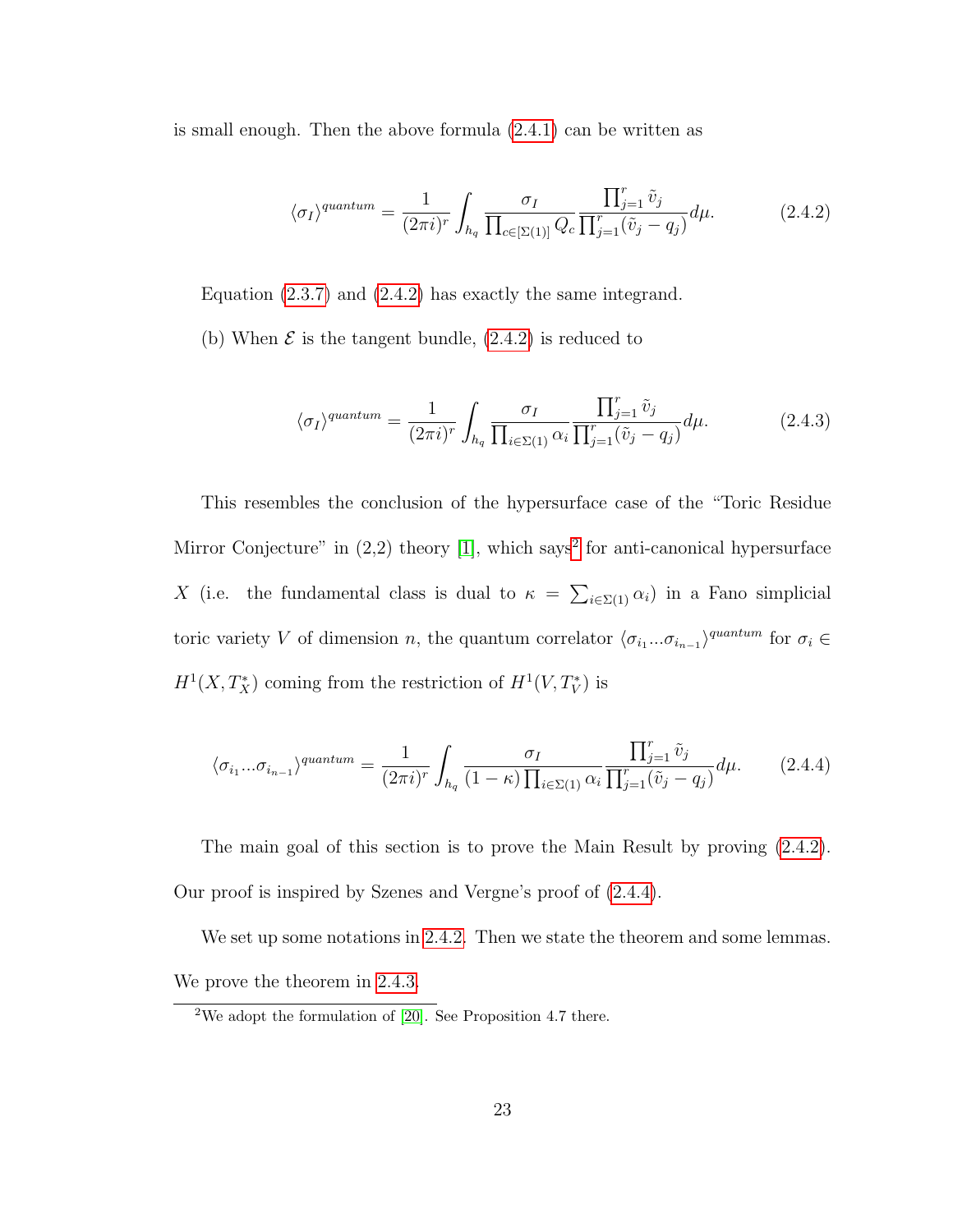#### <span id="page-31-0"></span>2.4.2 Some preparations

We fix a bundle  $\mathcal{E}_1$  such that Theorem [2.3.2](#page-28-1) holds. Multiply the deformation parameters in the map defining  $\mathcal{E}_1$  by t, we get a one parameter family  $\mathcal{E}_t$ . Then Theorem [2.3.2](#page-28-1) holds for  $|t| \leq 1$  and  $\mathcal{E}_0 = T_V$ .

Specifying the bundle dependence of the map  $\tilde{v}_j = \prod_c Q_c^{d_c^{\beta_j}}$ , we denote it by  $\tilde{v}_j^{(t)}$  $\frac{(t)}{j}$  . We make some definitions generalizing those  $(2,2)$  case notations in [\[20\]](#page-60-2) to the  $(0,2)$  case:

Define

$$
\hat{Z}^{(t)}(\xi) = \{ u \in U; |\tilde{v}_j^{(t)}| = e^{-\langle \xi, \beta_j \rangle} \}.
$$
\n(2.4.5)

 $\hat{Z}^{(t)}(\xi)$  can be viewed as the preimage of a torus  $T(\xi) = \{y \in (\mathbb{C}^*)^r; |y_j| =$  $e^{-\langle \xi, \beta_j \rangle}$ , under the map  $\tilde{v}^{(t)} = (\tilde{v}_1^{(t)})$  $j_1^{(t)},..., \tilde{v}_r^{(t)}): U(\mathcal{E}) \to (\mathbb{C}^*)^r.$ 

For  $S \subset \{1, 2, \ldots n\}$  define

$$
T_S(\xi, \eta) = \left\{ y \in (\mathbb{C}^*)^r; |y_j| = \left\{ \begin{array}{l} \exp(-\langle \xi, \beta_j \rangle), \text{ if } j \in S, \\ \exp(-\langle \xi - \eta, \beta_j \rangle), \text{ if } j \notin S. \end{array} \right\} \right\}
$$

and  $T_{\delta}(q) = \{y \in (\mathbb{C}^*)^r; |y_j - q_j| = \delta, j = 1, ..., r\}$ . Let  $Z_S^{(t)}$  $S^{(t)}(\\mathcal{E}, \eta)$  and  $Z_{\delta}^{(t)}$  $\delta^{\left(t\right)}(q)$ be the pull-back of  $T_S(\xi, \eta)$  and  $T_\delta(q)$  respectively by  $\tilde{v}^{(t)}$ . Note that results about  $\hat{Z}(\xi)$  apply to  $\hat{Z}_{S}^{(t)}$  $S^{(t)}(\xi,\eta).$ 

Remark about notations: In order to keep the notations clean, we omit the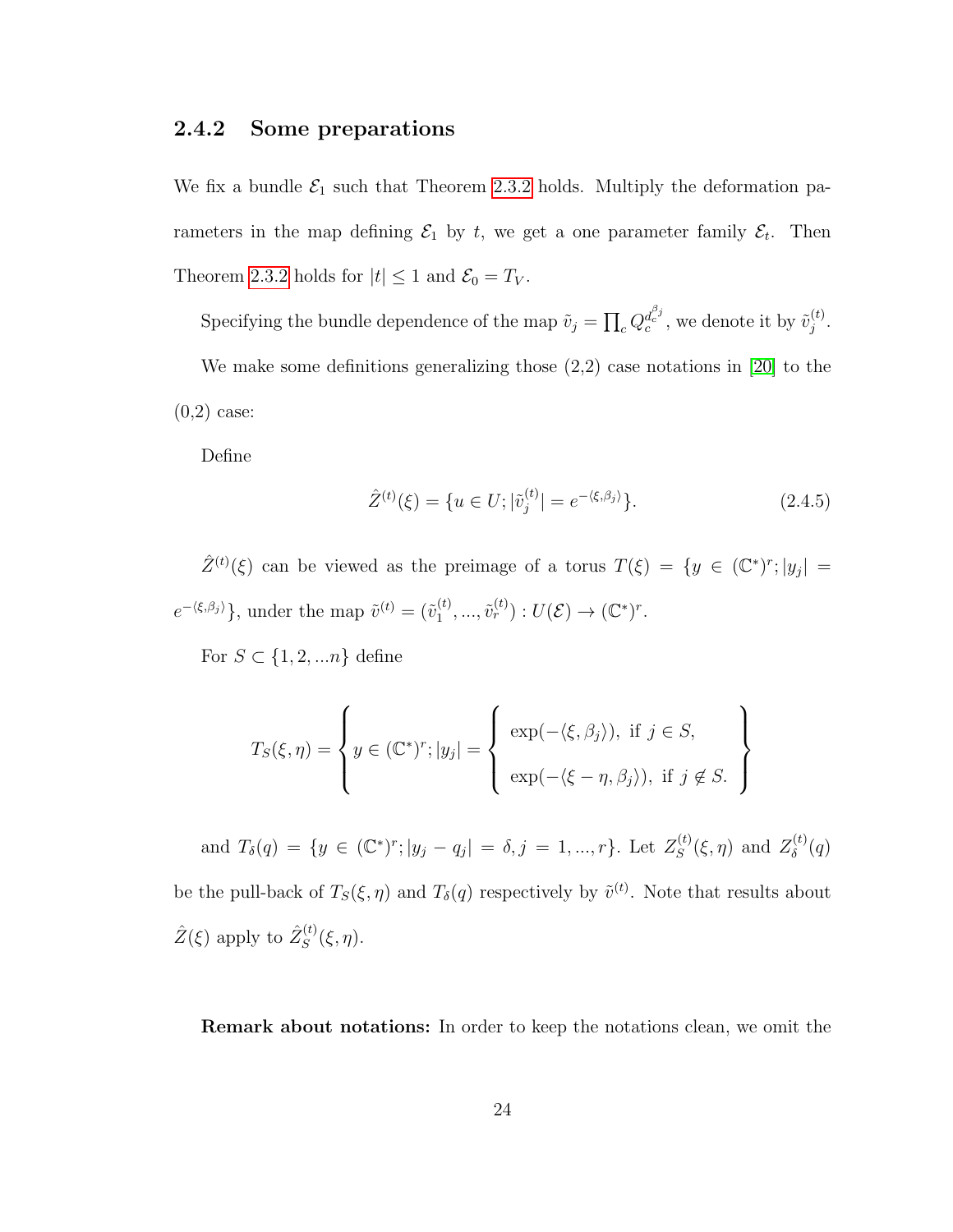label (t) when  $t = 1$ , as well as  $(\xi, \eta)$ , and simply write  $Z_S, Z_\delta, \tilde{\nu}$ .

Let  $R(\xi, \eta)$  be the multi-dimensional annulus

$$
R(\xi,\eta)=\{y=(y_1,...,y_r)\in (\mathbb{C}^*)^r; \langle \xi-\eta,\beta_j\rangle < -\log|y_j| < \langle \xi,\beta_j\rangle, j=1,...,r\},\
$$

and let  $W(\xi, \eta)$  be the pull-back of  $R(\xi, \eta)$  by the map  $q(z)$ .

To simplify notation we will write  $\Lambda$  for  $\frac{1}{40}$  $(2\pi i)^r \prod$  $\sigma_I$  $_{c\in [\Sigma(1)]}Q_c$  $\prod_{j=1}^r \tilde{v}_j$  $\overline{\prod_{j=1}^r (\tilde{v}_j - q_j)}$  $d\mu$ . We also recall the definition of  $\tau$ -regularity from [\[20\]](#page-60-2):

Definition 2.4.1. ([\[20\]](#page-60-2))  $\mathfrak{U} = {\alpha_i \in W; i \in \Sigma(1)}$ . Define

$$
\Sigma \mathfrak{U} = \left\{ \sum_{i \in \eta} \alpha_i; \eta \subset \Sigma(1) \right\},\
$$

which is the collection of partial sums of elements of  $\mathfrak{U}$ . For each subset  $\rho \subset \Sigma \mathfrak{U}$ which generates W, we can write  $\xi = \sum_{\gamma \in \rho} a_{\gamma}^{\rho}(\xi) \gamma$ . Denote

$$
\min(\Sigma\mathfrak{U},\xi) = \min\{|a^{\rho}_{\gamma}(\xi)|; \rho \subset \Sigma\mathfrak{U}, \rho \text{ basis of } W, \gamma \in \rho\}.
$$

We say  $\xi \in W$  is  $\tau$ -regular for  $\tau > 0$  if  $\min(\Sigma \mathfrak{U}, \xi) > \tau$ .

The main theorem of this section is:

**Theorem 2.4.1.** Let  $\xi$  be  $\tau$ -regular for  $\tau$  sufficiently large. For  $z \in W(\xi, \eta)$ , the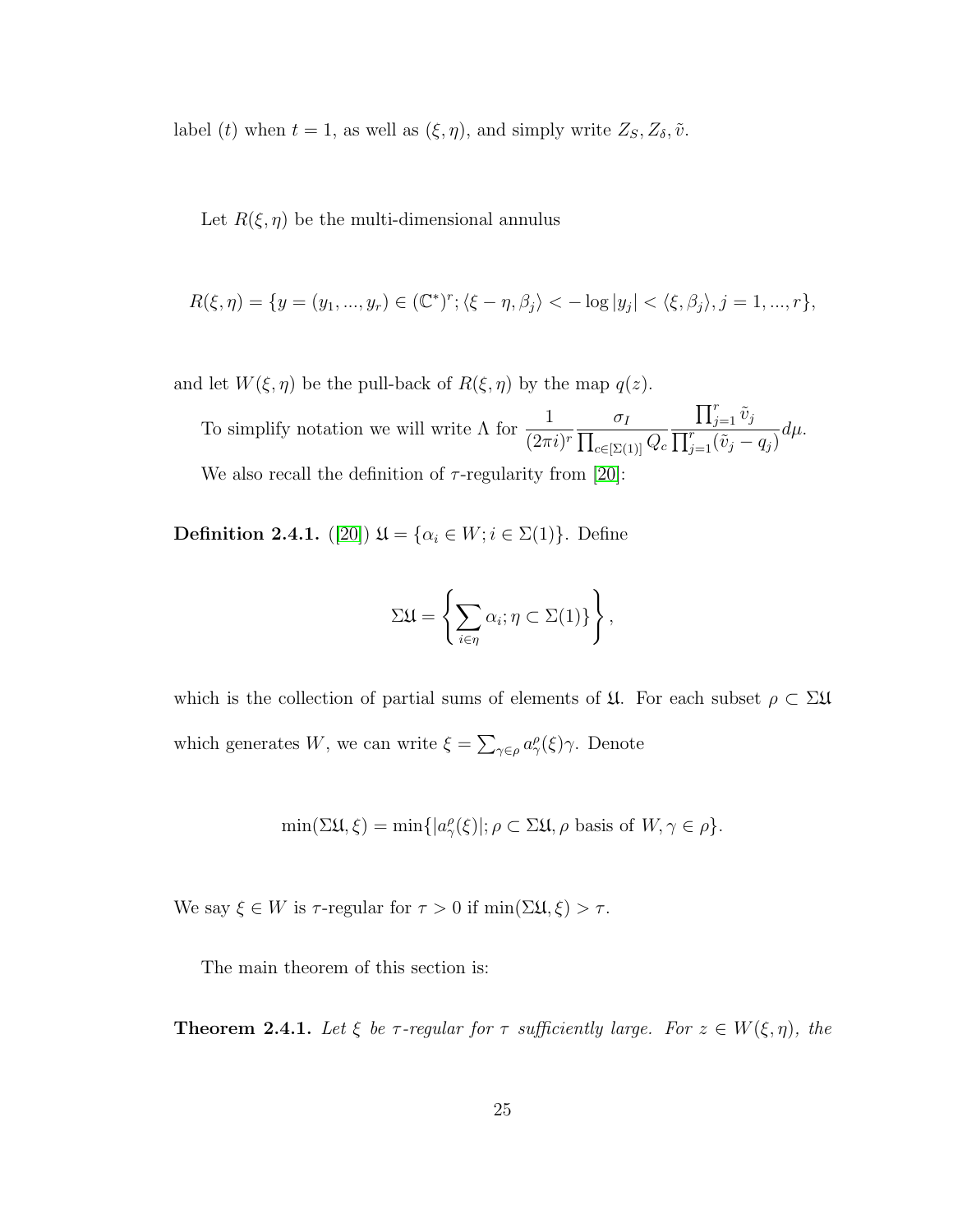following holds:

$$
\langle \sigma_I \rangle^{quantum} = \int_{h_q} \Lambda. \tag{2.4.6}
$$

The requirement for the technical assumption for  $\xi$  being  $\tau$ -regular for sufficiently large  $\tau$  will be seen in Proposition [2.4.4.](#page-34-0)

We first collect some facts about the (2,2) case, and then state some lemmas before proving the theorem.

**Proposition 2.4.2.** Let  $\xi$  be  $\tau$ -regular for  $\tau$  sufficiently large. In the (2,2) case,  $\tilde{v}^{(0)}$ is regular over  $(\tilde{v}^{(0)})^{-1}(R(\xi,\eta))$ . Hence,  $\tilde{v}^{(t)}$  is also regular over  $(\tilde{v}^{(0)})^{-1}(R(\xi,\eta))$ .

<span id="page-33-1"></span>**Lemma 2.4.3.** Let  $\xi$  be  $\tau$ -regular for  $\tau$  sufficiently large. The (2,2) case map  $\tilde{v}^{(0)}$  is proper from  $(\tilde{v}^{(0)})^{-1}(R(\xi,\eta))$  to  $R(\xi,\eta)$ . Moreover, the  $(0,2)$  case map  $\tilde{v}^{(t)}$  is proper on from a suitable region to  $R(\xi, \eta)$  when  $|t| \leq 1$ .

Proof: the  $(2,2)$  case is proved in  $[20]$ <sup>[3](#page-33-0)</sup>. The  $(0,2)$  case follows from deformation, as explained below:

Denote the compact set  $(\tilde{v}^{(0)})^{-1}(\overline{R(\xi,\eta)})$  by K, and its boundary by  $\partial K$ .

Since  $\mathcal E$  is a small deformation of  $T_V$ , we can pick  $(\xi', \eta')$  such that

- (1)  $R(\xi', \eta') \subsetneq R(\xi, \eta)$ ,
- $(2)$   $(\tilde{v}^{(t)})^{-1}(R(\xi', \eta')) \cap \partial K = \phi$ , and
- $(3)$   $(\tilde{v}^{(t)})^{-1}(R(\xi', \eta')) \cap K \neq \phi$ .

<span id="page-33-0"></span>This then implies the properness of  $\tilde{v}^{(t)}$  on  $(\tilde{v}^{(t)})^{-1}(R(\xi', \eta')) \cap K$ , which is the <sup>3</sup>It is Proposition 5.15, the map  $\tilde{v}^{(0)}$  is just p in [\[20\]](#page-60-2).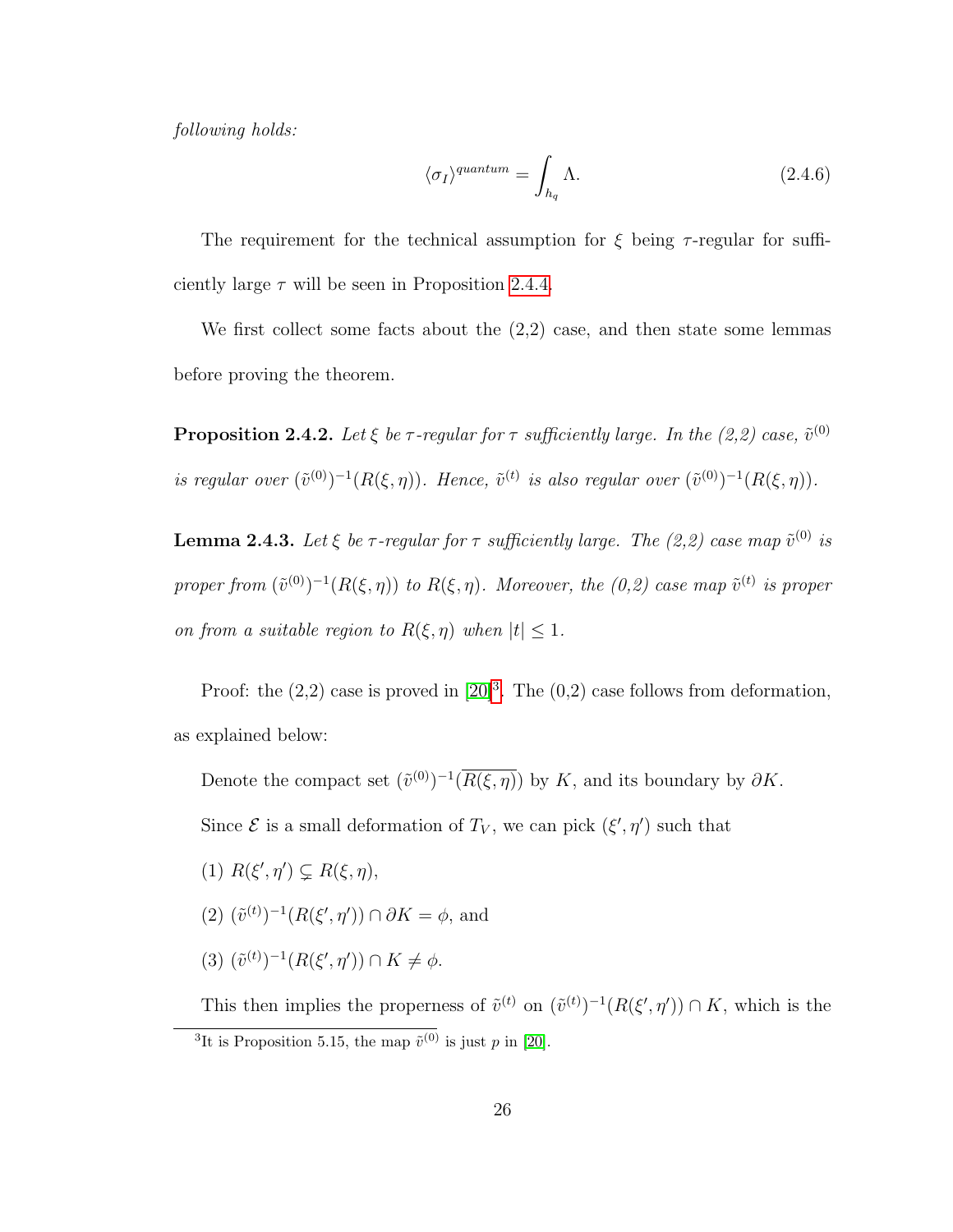'suitable region' in the lemma.

 $\Box$ 

The technical assumption for  $\xi$  being  $\tau$ -regular for sufficiently large  $\tau$  is made to achieve the following result in  $(2,2)$  case:

<span id="page-34-0"></span>**Proposition 2.4.4.** (Theorem 6.2 of [\[20\]](#page-60-2)) If  $\tau$  is sufficiently large, then for any  $\tau$ -regular  $\xi \in \mathfrak{c}$ , the set  $\hat{Z}^{(0)}(\xi)$  is a smooth compact cycle whose homology class equals  $h(\mathcal{E}) \in H_r(U(\mathcal{E}_0), \mathbb{Z}) = H_r(U(T_V), \mathbb{Z}).$ 

<span id="page-34-1"></span>**Corollary 2.4.5.** The homology class of  $\hat{Z}^{(t)}(\xi) \cap K$  is  $h(\mathcal{E}_t) \in H_r(U(\mathcal{E}), \mathbb{Z})$ .

Proof: Lemma [2.4.3](#page-33-1) shows the properness of  $\tilde{v}^{(t)}$  on  $(\tilde{v}^{(t)})^{-1}(R(\xi', \eta')) \cap K$ . Since  $\tilde{v}^{(t)}$  is regular on this region, the cycles  $\hat{Z}^{(t)}(\xi) \cap K$  and  $\hat{Z}^{(0)}(\xi)$  are homologous as preimages of  $T(\xi) \subset R(\xi, \eta)$  under  $\tilde{v}^t$ .

Note: Since we always need to take the compact cycles and we can always do so by intersecting with K by Lemma [2.4.3,](#page-33-1) we will simply write Z for  $Z \cap K$  in the rest of this thesis.

<span id="page-34-2"></span>**Lemma 2.4.6.** (a)  $\int_{Z_{\phi}} \Lambda = \langle \sigma_I \rangle^{quantum}$ .

(b)  $\int_{Z_S} \Lambda = 0$ , when  $S \neq \phi$ .

Proof: By Corollary [2.4.5,](#page-34-1)  $Z_S$  represents  $h(\mathcal{E}) \in H_r(U(\mathcal{E}), \mathbb{Z})$ .

(a) For  $Z_{\phi}$ , we have  $|q_j| < |\tilde{v}_j(u)|$ . By Theorem [2.3.2,](#page-28-1)

<span id="page-34-3"></span>
$$
\langle \sigma_I \rangle^{quantum} = \int_{Z_{\phi}} \Lambda. \tag{2.4.7}
$$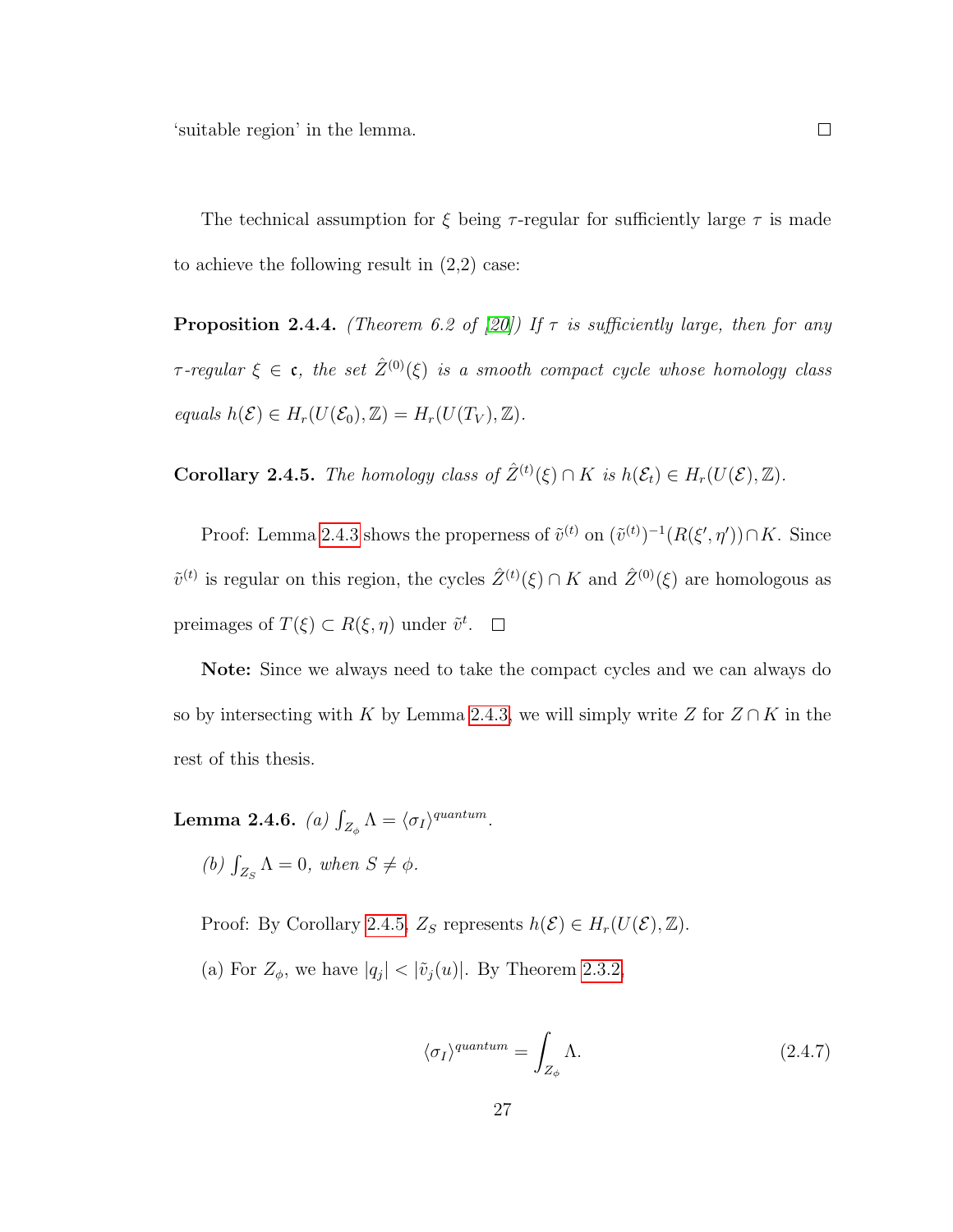(b) For  $Z_S$ ,  $S \neq \phi$ , without loss of generality assume the index  $1 \in S$ . Then for  $u \in Z_S$  we have  $|\tilde{v}_1(u)| = \exp(-\langle \xi, \beta_j \rangle) < |q_1|$ . Hence  $\Lambda$  can be defined on  $C = \{u \in U; |\tilde{v}_1(u)| = e^{-\langle \xi, \beta_1 \rangle}, |\tilde{v}_j(u)| = e^{-\langle \xi, \beta_j \rangle}, j \ge 2.\}$ . Since  $Z_S = \partial C$ , this leads to

$$
\int_{Z_S} \Lambda = \int_C d\Lambda = 0. \tag{2.4.8}
$$

 $\Box$ 

#### <span id="page-35-0"></span>2.4.3 The proof of the Main Result

The proof makes use of Szenes-Vergne's proof for (2,2) case.

It is easy to show<sup>[4](#page-35-1)</sup> that

$$
\sum_{S \subset \{1,2,\ldots,n\}} (-1)^{|S|} T_S
$$
 is homologous to  $T_\delta(q)$ 

in the open set  $\{y \in (\mathbb{C}^*)^r : y_j \neq q_j \text{ for } j = 1, ..., r\}$ . The properness of  $\tilde{v}$  by Lemma [2.4.3](#page-33-1) then implies that  $\sum (-1)^{|S|} Z_S$  is homologous to  $Z_\delta(q)$  in  $U(\mathcal{E}) \cap U(\beta, q)$ . So

$$
\int_{\sum (-1)^{|S|}Z_S} \Lambda = \int_{Z_\delta(q)} \Lambda. \tag{2.4.9}
$$

Lemma [2.4.6](#page-34-2) then implies that

$$
\int_{Z_{\phi}} \Lambda = \int_{h_q} \Lambda. \tag{2.4.10}
$$

<span id="page-35-1"></span><sup>4</sup>See Proposition 6.3 of [\[20\]](#page-60-2).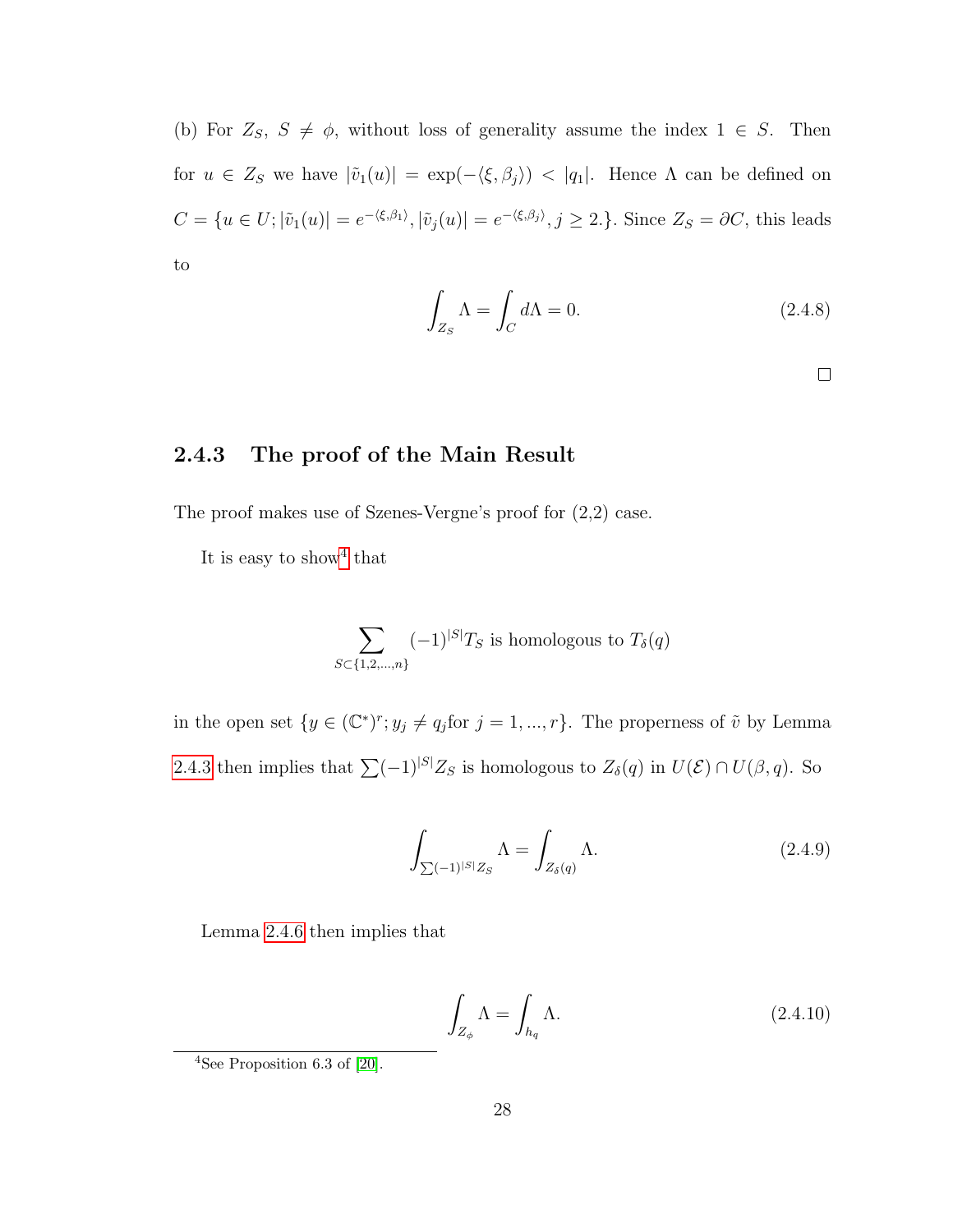This together with [\(2.4.7\)](#page-34-3) finishes the proof.

Remark: It is worth pointing out that in the (2,2) case, the summation formula is further explained as a toric residue of the dual toric variety. This gives the (2,2) formula the meaning of mirror symmetry. In the (0,2) case, an explanation of the right hand side of this flavour is still lacking. In future work, we hope to describe a set of dual data and explain the right hand side as a "(0,2) toric residue" of the dual data, making the formula into a (0,2) mirror symmetry statement.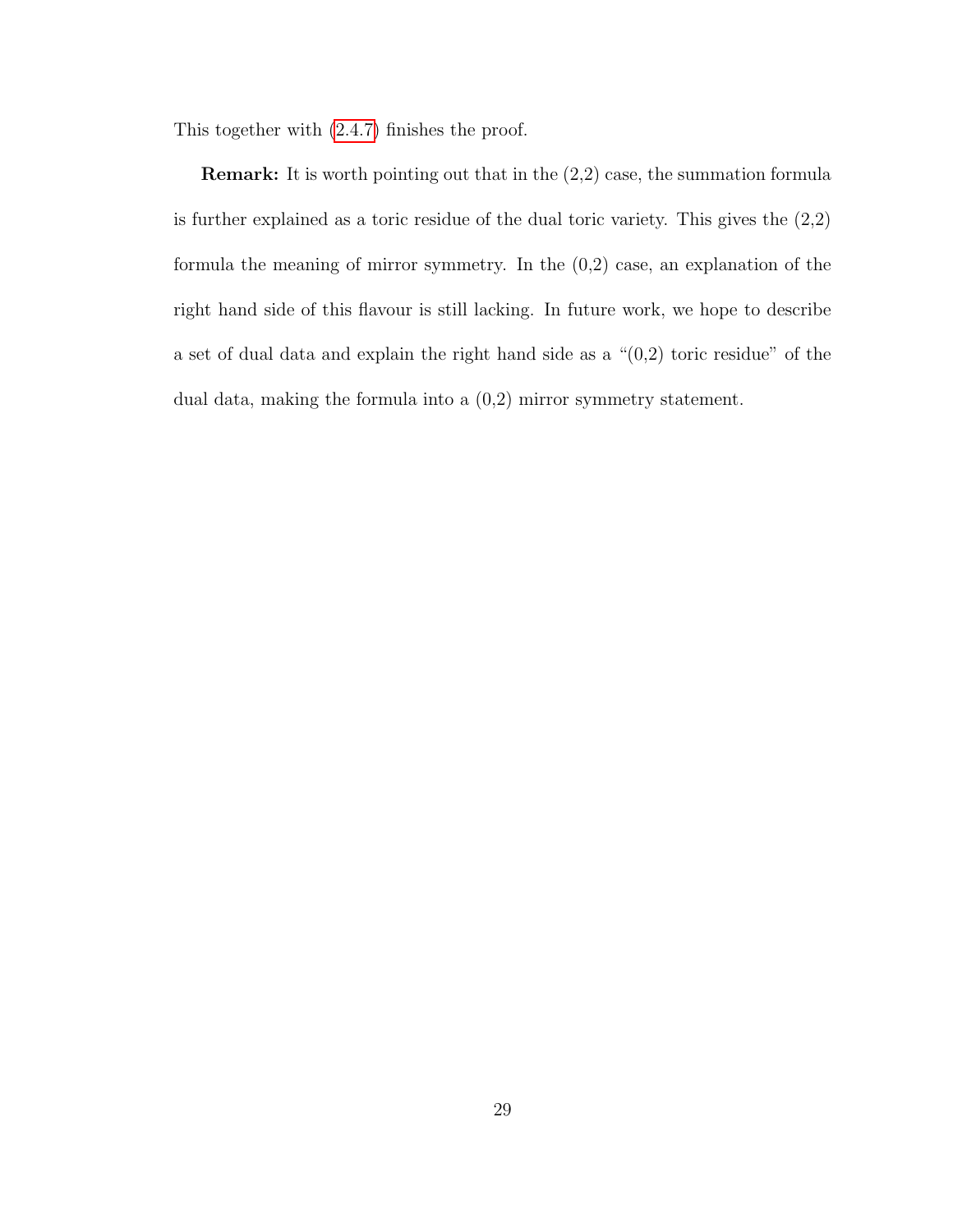### <span id="page-37-0"></span>Chapter 3

# QSC for Higher Rank Bundles on Toric Varieties

#### <span id="page-37-1"></span>3.1 Introduction

In this chapter we show how to compute the quantum sheaf cohomology ring of bundles that are deformations of the direct sum of the tangent bundle and copies of the trivial bundles over a smooth complete toric variety.

We work over a smooth projective toric variety  $V$ . In [\[9\]](#page-59-1), the authors show how to compute the quantum sheaf relations of deformations of tangent bundles over V. And in last chapter we computed the quantum correlators in that case. In this chapter, we set out to understand the case when  $\mathcal{E}^{\vee}$  is a generic deformation of  $T \oplus \mathcal{O}^m$ .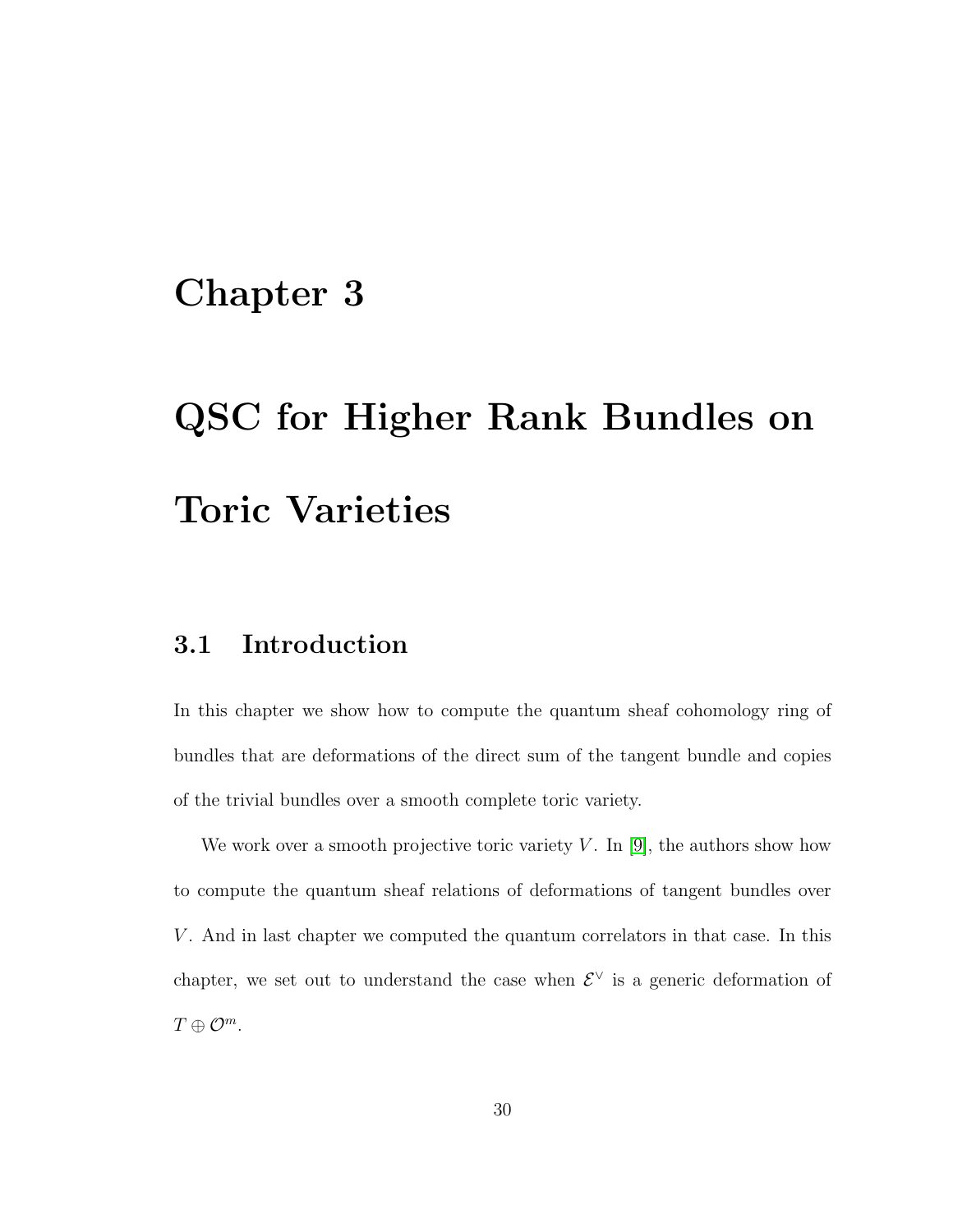#### <span id="page-38-0"></span>3.2 T⊕O

#### <span id="page-38-1"></span>3.2.1 Definition of  $\mathcal{E}^{\vee}$

In this section we give the definition of the bundle  $\mathcal{E}^{\vee}$  we are considering.

Let  $V$  be a smooth, complete,  $n$  dimensional toric variety. Recall the Toric Euler sequence for the cotangent bundle of  $V$  is:

$$
0 \to \Omega \to \bigoplus_{i=1}^{n+r} \mathcal{O}(-D_i) \xrightarrow{e} \text{Pic}(V) \otimes \mathcal{O} \to 0.
$$
<sup>1</sup> (3.2.1)

We set  $Z = \bigoplus_{i=1}^{n+r} \mathcal{O}(-D_i)$  and  $W = \text{Pic}(V) \otimes \mathbb{C}$ . To define  $\mathcal{E}^{\vee}$ , we add a trivial bundle  $\mathcal O$  to Z, and deform the map  $(e,0): Z \oplus \mathcal O \to W \otimes \mathcal O$  to  $\varepsilon = (\varepsilon', \varepsilon_0): Z \oplus \mathcal O \to W \otimes \mathcal O$ . Now we define  $\mathcal{E}^*$  to be the kernel of  $\varepsilon$  if it is a vector bundle, i.e.  $\mathcal{E}^*$  fits in the following short exact sequence:

<span id="page-38-3"></span>
$$
0 \to \mathcal{E}^{\vee} \to Z \oplus \mathcal{O} \to W \otimes \mathcal{O} \to 0. \tag{3.2.2}
$$

<span id="page-38-2"></span>Let  $i: Z \to Z \oplus \mathcal{O}$  be the inclusion  $z \mapsto (z, 0)$ , then the following diagram of 1 [\[8\]](#page-59-2)p363 vp387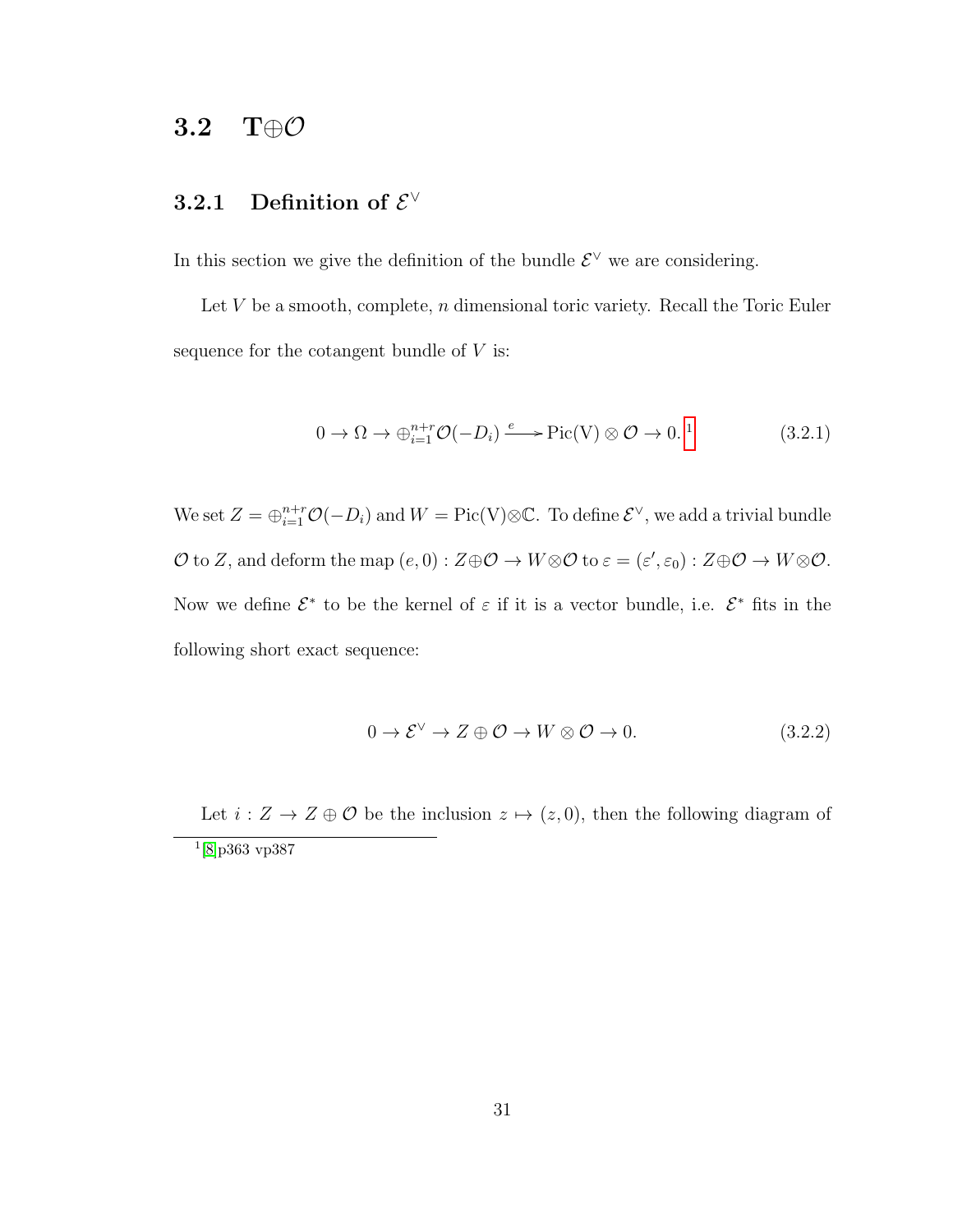exact sequences commutes:



Thus snake lemma implies  $0 \to Ker \varepsilon' \to \mathcal{E}^* \to \mathcal{O} \to Coker \varepsilon' \to 0$ . We further restrict ourselves to the case when  $Coker \varepsilon' = 0$ . Thus we have

<span id="page-39-1"></span>

#### <span id="page-39-0"></span>3.2.2 h  $h^{p,p}$

We first quote a theorem from [\[9\]](#page-59-1) regarding the vanishing of cohomology of a particular type of line bundles.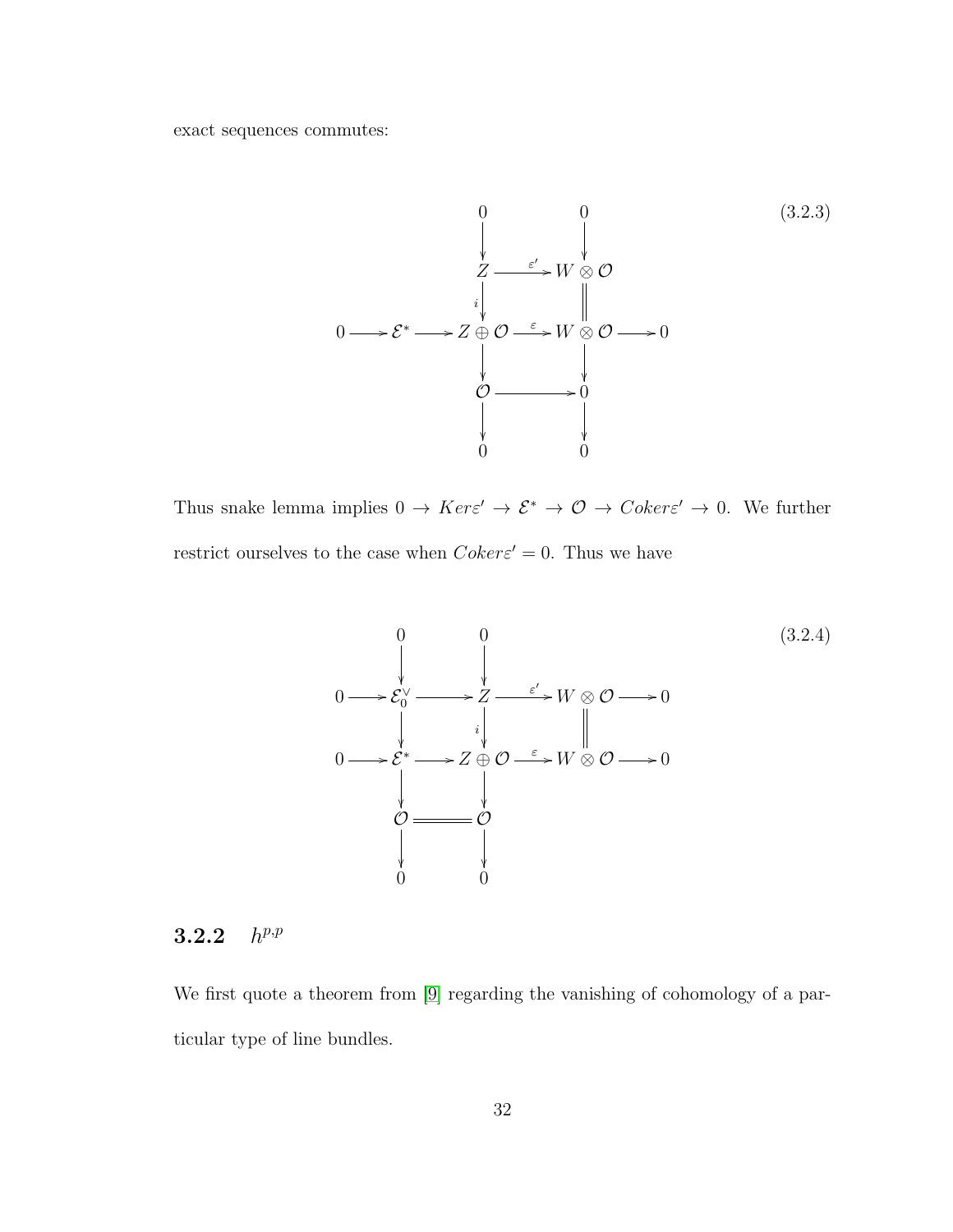<span id="page-40-1"></span>**Theorem 3.2.1.** Let  $D_i$ ,  $i = 1, ..., k$  be toric invariant divisors of V.

(i) If  $\bigcap_{i=1}^k D_i$  is nonempty, then  $H^j(\mathcal{O}(-\sum_{i=1}^k D_i)) = 0$  for all j. (ii) If  $K$  is a primitive collection, then  $h^{k-1}(\mathcal{O}(-\sum_{i=1}^k D_i)) = 1$  and  $H^j(\mathcal{O}(-\sum_{i=1}^k D_i)) = 0$  for  $j \neq k-1$ .

<span id="page-40-0"></span>**Theorem 3.2.2.** For a generic bundle  $\mathcal{E}^{\vee}$  fitting in the above diagram of short exact sequences, we have

 $(i)$ For  $p \leq \frac{n+1}{2}$  $\frac{1}{2}$ ,  $h^p(V, \wedge^p \mathcal{E}^{\vee}) \cong h^{p,p}_{prim}$ , where  $h^{p,p}_{prim}$  is the dimension of the primitive cohomology of  $V$ ; (*ii*) For  $p \geq \frac{n+1}{2}$  $\frac{+1}{2}$ ,  $H^{p-1}(V, \wedge^p \mathcal{E}^{\vee}) \cong H^{n+1-p}(V, \wedge^{n+1-p} \mathcal{E}^{\vee})^*$ ; (iii)  $H^q(V, \wedge^p {\mathcal{E}}^\vee)$  vanishes for all other  $(p, q)$ .

Note that when *n* is odd and  $p = \frac{n+1}{2}$  $\frac{+1}{2}$ , all  $H^q(\wedge^p \mathcal{E}^{\vee})$  vanishes since there is no primitive cohomology of that dimension. Proof of the Theorem: (i) For any positive integer p, the Koszul resolution of

$$
0 \to \mathcal{E}_0^{\vee} \to \mathcal{E}^{\vee} \to \mathcal{O} \to 0 \tag{3.2.5}
$$

is

$$
0 \longrightarrow \wedge^p \mathcal{E}_0^{\vee} \longrightarrow \wedge^p \mathcal{E}^{\vee} \stackrel{d_p}{\longrightarrow} \wedge^{p-1} \mathcal{E}^{\vee} \longrightarrow \dots \longrightarrow \mathcal{O} \longrightarrow 0, \tag{3.2.6}
$$

which is a long exact sequence. In particular, this shows that  $Ker d_p = \wedge^p \mathcal{E}_0^{\vee}$ ,  $\forall p$ .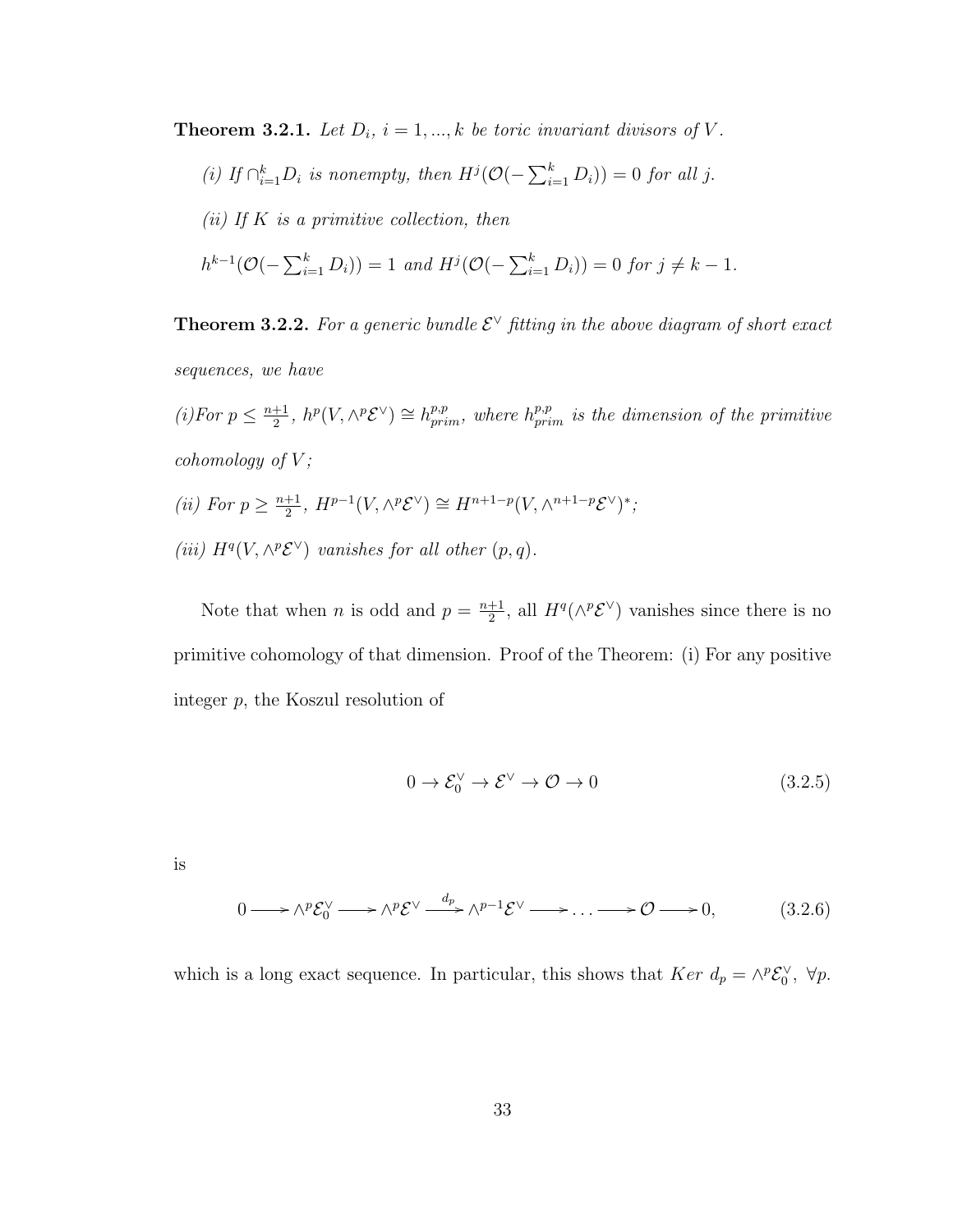Hence for each  $p$ , we have a short exact sequence

<span id="page-41-1"></span>
$$
0 \to \wedge^p \mathcal{E}_0^{\vee} \to \wedge^p \mathcal{E}^{\vee} \to \wedge^{p-1} \mathcal{E}_0^{\vee} \to 0. \tag{3.2.7}
$$

This gives rise to a long exact sequence of cohomology:

$$
\cdots \longrightarrow H^{i}(\wedge^{p} \mathcal{E}_{0}^{\vee}) \longrightarrow H^{i}(\wedge^{p} \mathcal{E}^{\vee}) \longrightarrow H^{i}(\wedge^{p-1} \mathcal{E}_{0}^{\vee})
$$
(3.2.8)  

$$
\longrightarrow H^{i+1}(\wedge^{p} \mathcal{E}_{0}^{\vee}) \longrightarrow H^{i+1}(\wedge^{p} \mathcal{E}^{\vee}) \longrightarrow H^{i+1}(\wedge^{p-1} \mathcal{E}_{0}^{\vee})
$$
  

$$
\longrightarrow H^{i+2}(\wedge^{p} \mathcal{E}_{0}^{\vee}) \longrightarrow H^{i+2}(\wedge^{p} \mathcal{E}^{\vee}) \longrightarrow H^{i+2}(\wedge^{p-1} \mathcal{E}_{0}^{\vee})
$$

Recall that  $\mathcal{E}_0^{\vee}$  is a deformation of cotangent bundle. By semicontinuity, for a generic  $\mathcal{E}_0^{\vee}$ ,  $h^q(\wedge^p \mathcal{E}_0^{\vee}) \leq h^q(\wedge^p \Omega)$ .

Since our variety V is toric,  $h^q(\wedge^p \Omega)$  vanishes when  $p \neq q$ <sup>[2](#page-41-0)</sup> Hence  $H^q(\wedge^p \mathcal{E}_0^{\vee}) = 0$ when  $p \neq q$ . This further implies that  $H^p(\wedge^p \mathcal{E}_0^{\vee}) \cong H^p(\wedge^p \Omega)$ . So we have a long exact sequence:

$$
0 \to H^{p-1}(\wedge^p \mathcal{E}^\vee) \to H^{p-1}(\wedge^{p-1} \mathcal{E}_0^\vee) \xrightarrow{\delta} H^p(\wedge^p \mathcal{E}_0^\vee) \to H^p(\wedge^p \mathcal{E}^\vee) \to 0. \tag{3.2.9}
$$

When  $[\delta] \in Ext^1(\mathcal{O}, \Omega)$  is a Kaehler class, the map  $\delta$  is conducted by a Lefschetz operator, so it is injective when  $p \leq \frac{n+1}{2}$  $\frac{+1}{2}$  and surjective when  $p \geq \frac{n+1}{2}$  $\frac{+1}{2}$ , by the Hard Lefschetz Theorem. Since injectivity and surjectivity are open conditions and

<span id="page-41-0"></span><sup>&</sup>lt;sup>2</sup>See [\[8\]](#page-59-2) Theorem 9.3.2 in the section *Vanishing Theorems II*.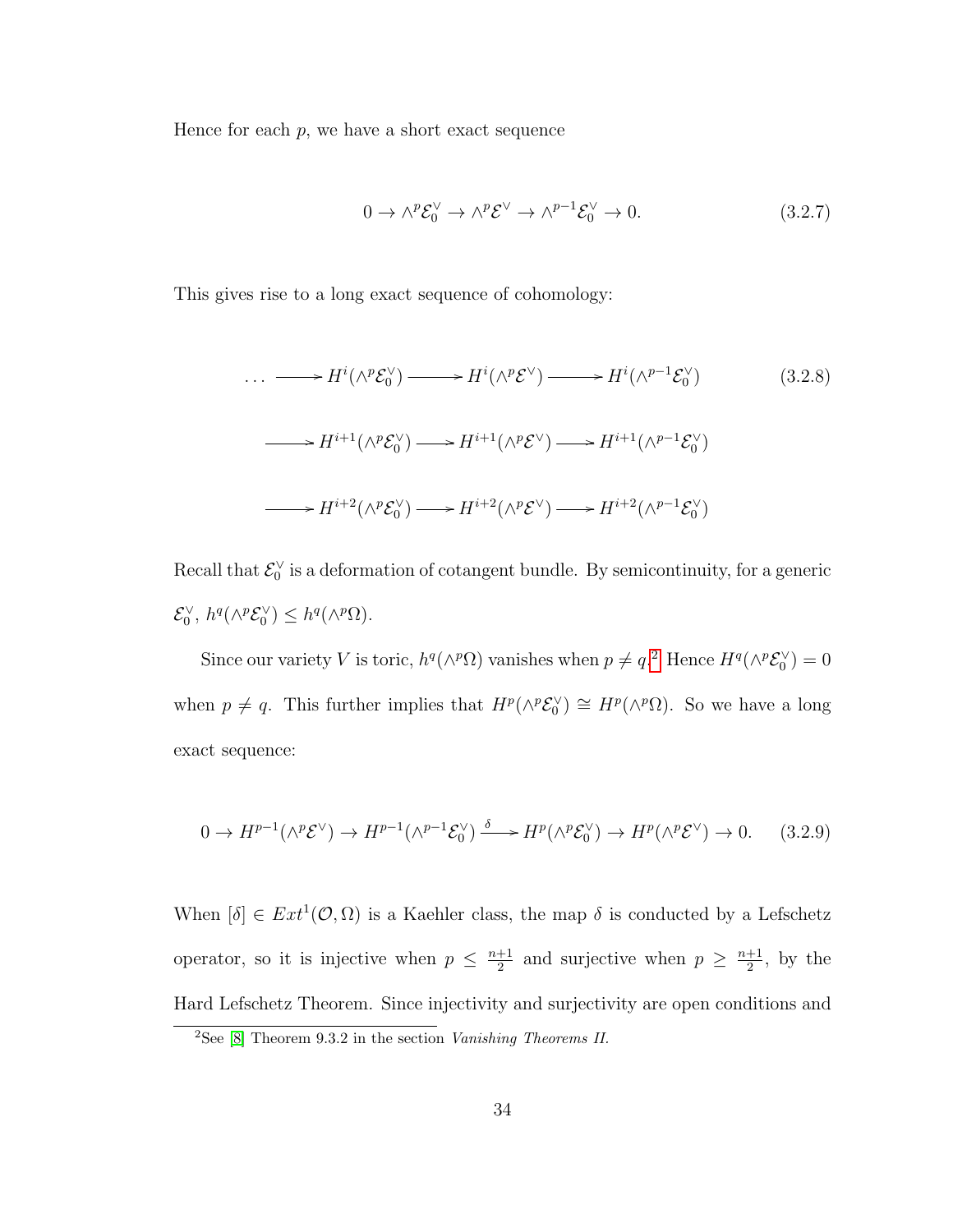they are true for any Kaehler class, it is true generically. (To be precise: It is only obviously true for  $\Omega \to \mathcal{E}^{\vee} \to \mathcal{O}$ , but then it is true by semicontinuity that for a generic extension  $\mathcal{E}_0^{\vee} \to \mathcal{E}^{\vee} \to \mathcal{O}$  and  $p \leq \frac{n+1}{2}$  $\frac{+1}{2}$ ,  $H^{p-1}(\wedge^p \mathcal{E}^{\vee}) = 0$ , and similarly for  $p \geq \frac{n+1}{2}$  $\frac{+1}{2}$ .)

Part (ii) is just Serre duality.

 $\Box$ 

#### <span id="page-42-0"></span>3.2.3 Realistic check: Euler characteristic

Let's check about the holomorphic Euler characteristic of  $\wedge^p \mathcal{E}^{\vee}$ . To be precise, we will check that the holomorphic Euler characteristic of  $\wedge^p {\mathcal{E}}^\vee$  agrees with that of  $\wedge^p({\mathcal E}_0^\vee \oplus {\mathcal O}).$ 

By [\(3.2.7\)](#page-41-1), we know the holomorphic Euler characteristic  $\chi(\wedge^p \mathcal{E}^{\vee}) = \chi(\wedge^p \mathcal{E}_0^{\vee}) +$  $\chi(\wedge^{p-1}\mathcal{E}_0^{\vee})$ . As for  $\chi(\wedge^p(\mathcal{E}_0^{\vee} \oplus \mathcal{O}))$ , since  $\wedge^p(\mathcal{E}_0^{\vee} \oplus \mathcal{O}) \cong \wedge^p\mathcal{E}_0^{\vee} \oplus \wedge^{p-1}\mathcal{E}_0^{\vee}$ , we have  $\chi(\wedge^p(\mathcal{E}_0^{\vee} \oplus \mathcal{O})) = \chi(\wedge^p \mathcal{E}_0^{\vee}) + \chi(\wedge^{p-1} \mathcal{E}_0^{\vee}).$  So indeed they are the same.

### <span id="page-42-1"></span>3.3 Description of  $H^p(V, \wedge^p {\mathcal E}^\vee)$

We want to describe  $H^p(V, \wedge^p {\mathcal{E}}^\vee)$  for  $p < \frac{n+1}{2}$  in term of a quotient of  $S^pW$ .

We first look at the case  $p = 2$ .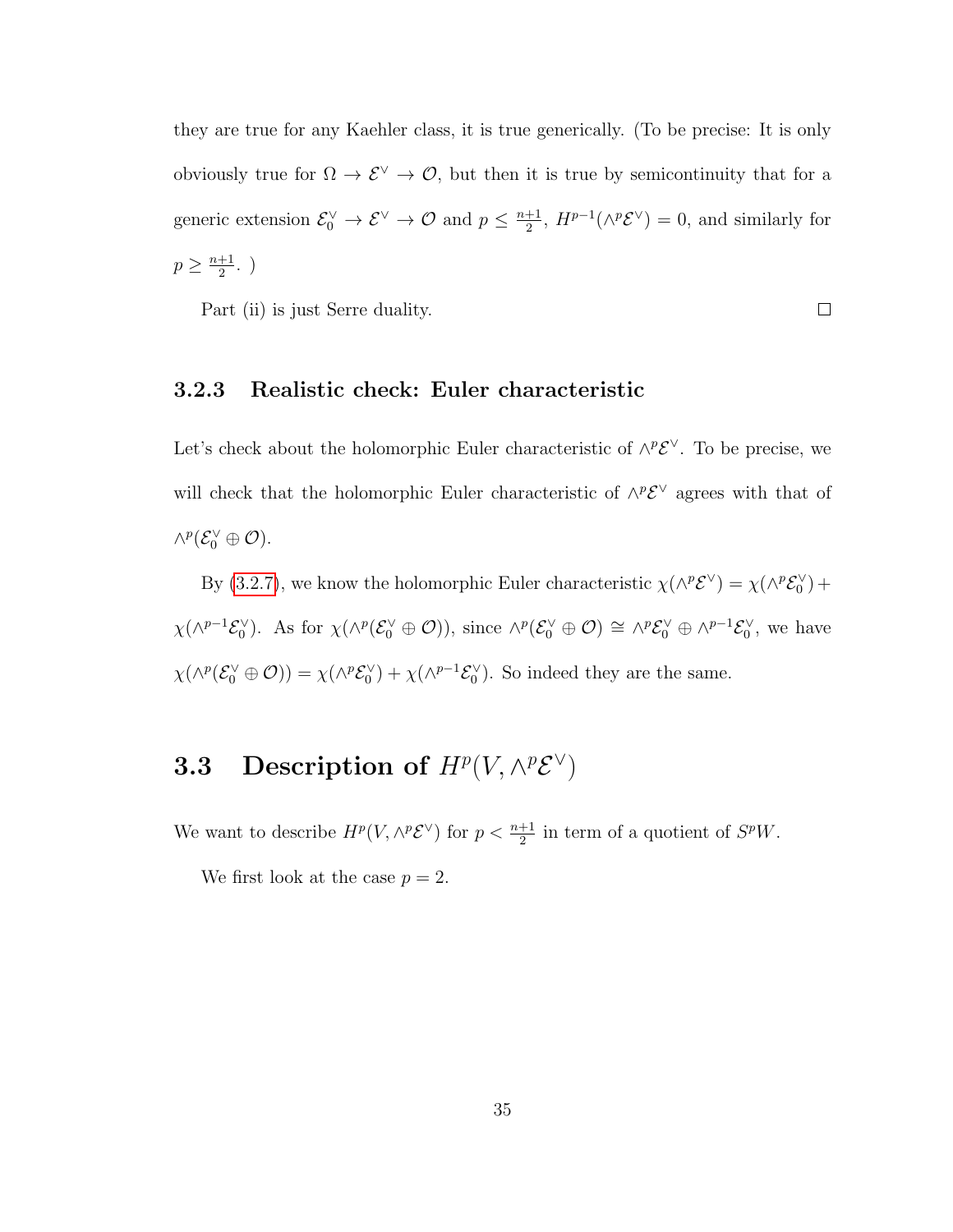#### <span id="page-43-0"></span>3.3.1 An example:  $p = 2$

From the short exact sequence[\(3.2.2\)](#page-38-3), we have the Koszul resolution:

$$
0 \longrightarrow \wedge^2 \mathcal{E}^{\vee} \longrightarrow \wedge^2 (Z \oplus \mathcal{O}) \longrightarrow (Z \oplus \mathcal{O}) \otimes W \longrightarrow S^2 W \otimes \mathcal{O} \longrightarrow 0 \quad (3.3.1)
$$

This can be broken into two short exact sequences

 $\rightarrow$  ...

$$
0 \longrightarrow \wedge^2 \mathcal{E}^{\vee} \longrightarrow \wedge^2 (Z \oplus \mathcal{O}) \longrightarrow K_1 \longrightarrow 0 \tag{3.3.2}
$$

and

$$
0 \longrightarrow K_1 \longrightarrow (Z \oplus \mathcal{O}) \otimes W \longrightarrow S^2W \otimes \mathcal{O} \longrightarrow 0,
$$
 (3.3.3)

from which we can write down the long exact sequences of cohomology:

<span id="page-43-1"></span>
$$
0 \longrightarrow H^{0}(\wedge^{2} \mathcal{E}^{\vee}) \longrightarrow H^{0}(\wedge^{2} (Z \oplus \mathcal{O})) \longrightarrow H^{0}(K_{1})
$$
\n
$$
(3.3.4)
$$

$$
\longrightarrow H^1(\wedge^2 \mathcal{E}^{\vee}) \longrightarrow H^1(\wedge^2 (Z \oplus \mathcal{O})) \longrightarrow H^1(K_1)
$$
  

$$
\longrightarrow H^2(\wedge^2 \mathcal{E}^{\vee}) \longrightarrow H^2(\wedge^2 (Z \oplus \mathcal{O})) \longrightarrow H^2(K_1)
$$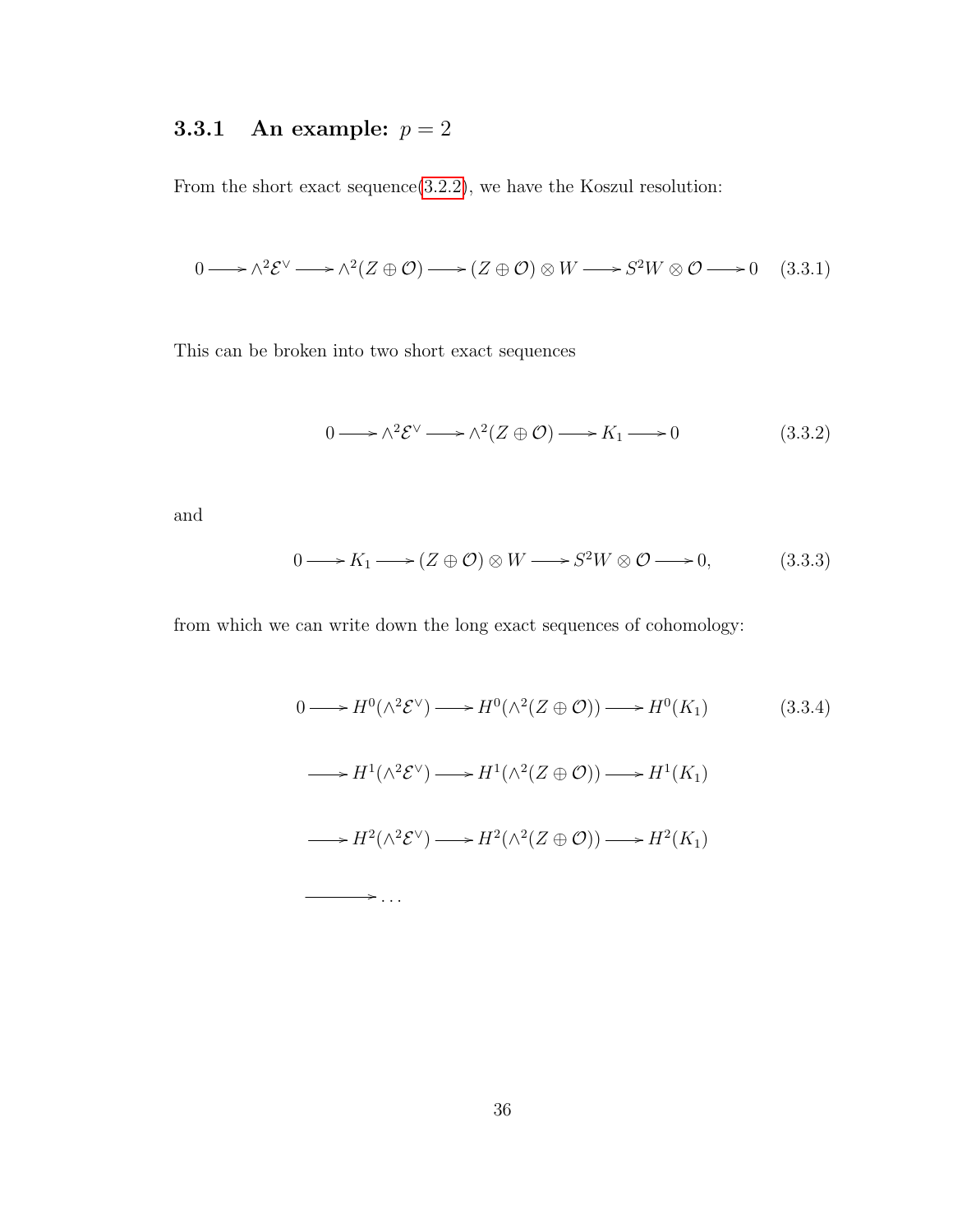<span id="page-44-0"></span>
$$
0 \longrightarrow H^{0}(K_{1}) \longrightarrow H^{0}((Z \oplus \mathcal{O}) \otimes W)) \longrightarrow H^{0}(S^{2}W \otimes \mathcal{O}) \tag{3.3.5}
$$
  

$$
\longrightarrow H^{1}(K_{1}) \longrightarrow H^{1}((Z \oplus \mathcal{O}) \otimes W)) \longrightarrow H^{1}(S^{2}W \otimes \mathcal{O})
$$
  

$$
\longrightarrow H^{2}(K_{1}) \longrightarrow H^{2}((Z \oplus \mathcal{O}) \otimes W)) \longrightarrow H^{2}(S^{2}W \otimes \mathcal{O})
$$
  

$$
\longrightarrow \dots
$$

Now we can do some direct computations:

By Theorem 3.2.2, 
$$
H^{i}(\wedge^{2} \mathcal{E}^{\vee}) = 0
$$
 for any  $i \neq 2$ .  
For  $\wedge^{2}(Z \oplus \mathcal{O}) \cong \wedge^{2} Z \oplus Z$ : Recall  $Z = \oplus_{i} \mathcal{O}(-D_{i})$ ,  $D_{i}$ 's are all the toric invariant  
divisors. Hence by Theorem 3.2.1, for  $i \neq 1$ ,  $H^{i}(\wedge^{2}(Z \oplus \mathcal{O})) \cong H^{i}(Z) \oplus H^{i}(\wedge^{2} Z) = 0$ ,  
and  $H^{1}(\wedge^{2}(Z \oplus \mathcal{O})) \cong H^{1}(\wedge^{2} Z)$ . We define  $P^{1} = H^{1}(\wedge^{2} Z)$ .

Now the long exact sequence [\(3.3.4\)](#page-43-1) becomes

$$
0 \to H^0(K_1) \to 0 \to P^1 \to H^1(K_1) \to H^2(\wedge^2 \mathcal{E}^\vee) \to 0 \tag{3.3.6}
$$

So we have  $H^0(K_1) = 0$  and

<span id="page-44-1"></span>
$$
H^2(\wedge^2 \mathcal{E}^\vee) \cong H^1(K_1)/P^1. \tag{3.3.7}
$$

For  $(Z \oplus \mathcal{O}) \otimes W$ ,  $H^0((Z \oplus \mathcal{O}) \otimes W) = W$  and  $H^i((Z \oplus \mathcal{O}) \otimes W) = 0$  for  $i > 0$ .

For  $S^2W \otimes \mathcal{O}$ ,  $H^0(S^2W \otimes \mathcal{O}) = S^2W$ , and  $H^i(S^2W \otimes \mathcal{O}) = 0$  for  $i > 0$ .

37

and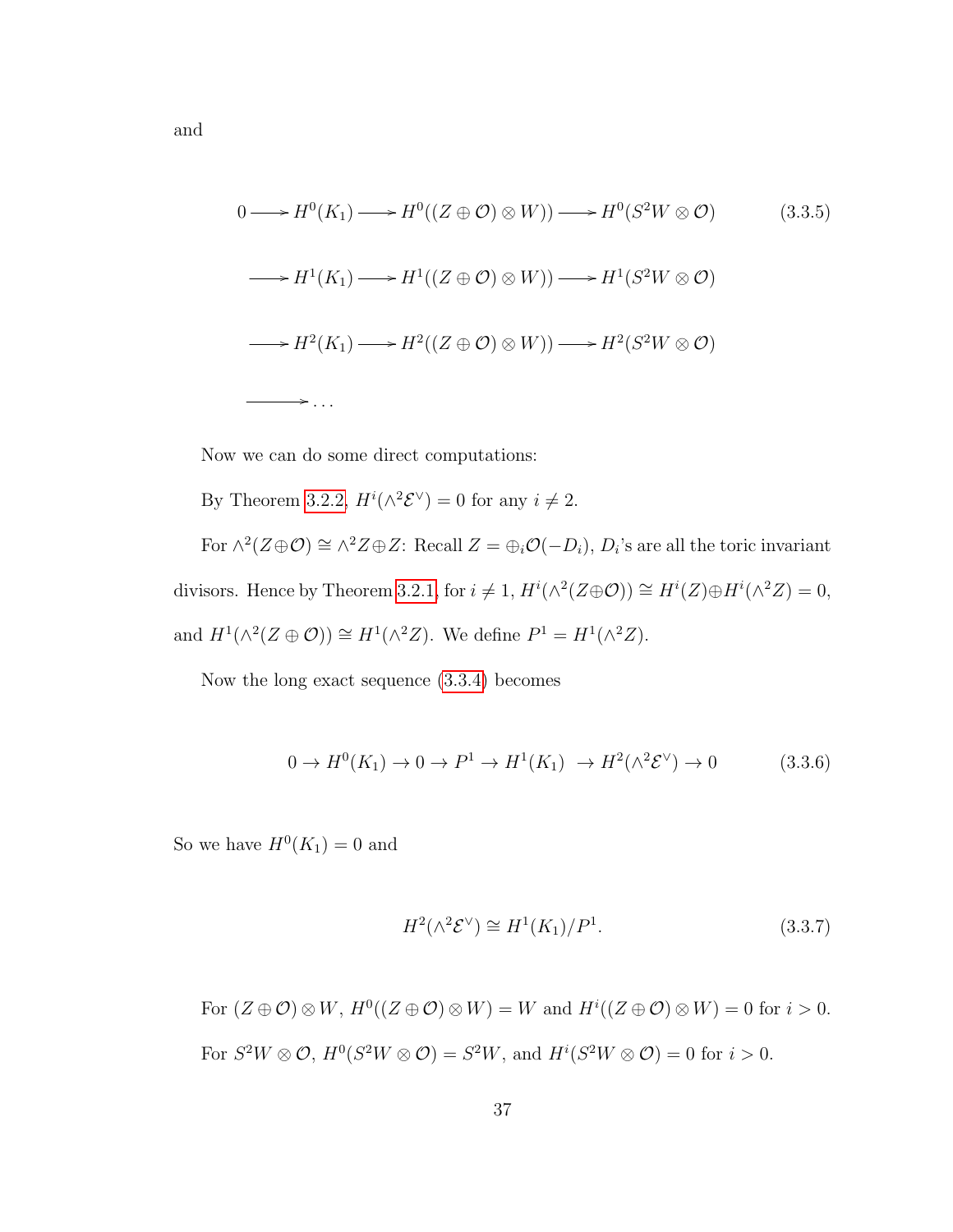Now the long exact sequence [\(3.3.5\)](#page-44-0) becomes

$$
0 \to W \to S^2W \to H^1(K_1) \to 0 \tag{3.3.8}
$$

Hence

<span id="page-45-1"></span>
$$
H1(K1) \cong S2W/W := S2W.
$$
\n(3.3.9)

Combine  $(3.3.7)$  and  $(3.3.9)$  we have

$$
H^2(\wedge^2 \mathcal{E}^\vee) \cong S^2 \overline{W}/P^1. \tag{3.3.10}
$$

#### <span id="page-45-0"></span>3.3.2 A second example:  $p = 3$

For  $p = 3 < \frac{n+1}{2}$  $\frac{+1}{2}$ , we will brief repeat the calculations for  $p=2$  in order to fill in the missing feature of the general  $H^p(\wedge^p \mathcal{E}^{\vee})$ .

We begin with the Koszul resolution:

$$
0 \to \wedge^3 \mathcal{E}^{\vee} \to \wedge^3 (Z \oplus \mathcal{O}) \to \wedge^2 (Z \oplus \mathcal{O}) \otimes W \to (Z \oplus \mathcal{O}) \otimes S^2 W \to S^3 W \otimes \mathcal{O} \to 0,
$$
\n(3.3.11)

break it into short exact sequences

$$
0 \longrightarrow \wedge^3 \mathcal{E}^{\vee} \longrightarrow \wedge^3 (Z \oplus \mathcal{O}) \longrightarrow K_2 \longrightarrow 0, \qquad (3.3.12)
$$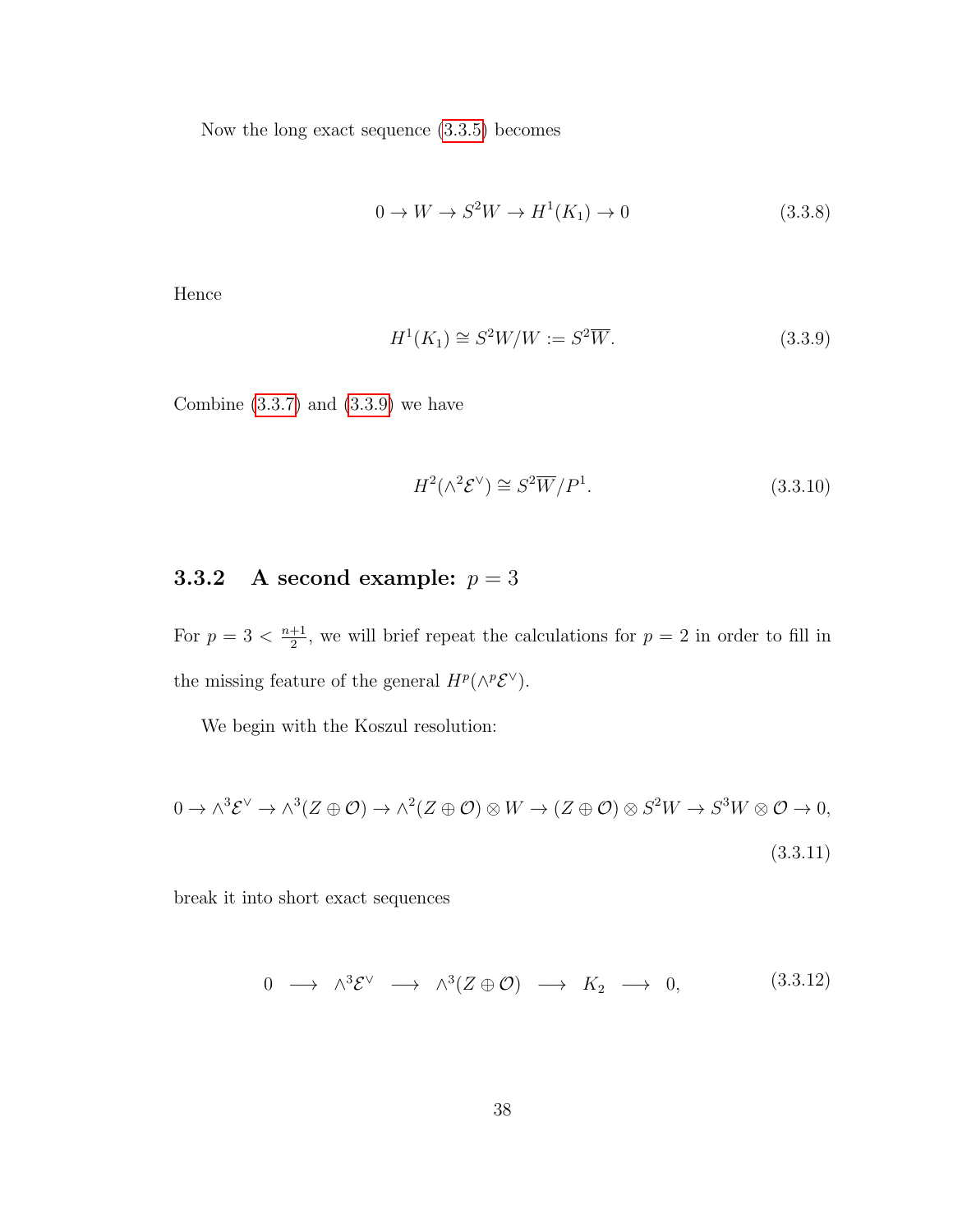$$
0 \longrightarrow K_2 \longrightarrow \wedge^2(Z \oplus \mathcal{O}) \otimes W \longrightarrow K_1 \longrightarrow 0, \tag{3.3.13}
$$

and

$$
0 \longrightarrow K_1 \longrightarrow (Z \oplus \mathcal{O}) \otimes S^2 W \longrightarrow S^3 W \otimes \mathcal{O} \longrightarrow 0. \qquad (3.3.14)
$$

Similarly to the  $p = 2$  case, we have the induced long exact sequences of cohomology, and we can do direct computations to single out non-vanishing pieces of  $H^{i}(\wedge^{3} \mathcal{E}^{\vee}),$  $H^i(\wedge^3(Z \oplus \mathcal{O}))$ ,  $H^i(\wedge^2(Z \oplus \mathcal{O}) \otimes W)$ ,  $H^i((Z \oplus \mathcal{O}) \otimes S^2W)$ , and  $H^i(S^3W \otimes \mathcal{O})$ . Since no new feature appears to this stage and everything is parallel to  $p = 2$ case via Theorem [3.2.2](#page-40-0) and Theorem [3.2.1,](#page-40-1) we will simply summarize the possibly non-vanishing homology in the following diagrams:

<span id="page-46-0"></span>
$$
0 \longrightarrow \wedge^{3} \mathcal{E}^{\vee} \longrightarrow \wedge^{3} (Z \oplus \mathcal{O}) \longrightarrow K_{2} \longrightarrow 0
$$
  
\n
$$
H^{1}: \qquad 0 \qquad P^{1} \qquad H^{1}(K_{2})
$$
  
\n
$$
H^{2}: \qquad 0 \qquad P^{2} \qquad H^{2}(K_{2})
$$
  
\n
$$
H^{3}: \qquad H^{3}(\wedge^{3} \mathcal{E}^{\vee}) \qquad 0 \qquad 0
$$
  
\n(3.3.15)

$$
0 \longrightarrow K_2 \longrightarrow \wedge^2(Z \oplus \mathcal{O}) \otimes W \longrightarrow K_1 \longrightarrow 0
$$
  
\n
$$
H^0: \qquad 0 \qquad 0 \qquad H^0(K_1)
$$
  
\n
$$
H^1: \qquad H^1(K_2) \qquad P^1 \otimes W \qquad H^1(K_1)
$$
  
\n
$$
H^2: \qquad H^2(K_2) \qquad 0 \qquad 0
$$
  
\n(3.3.16)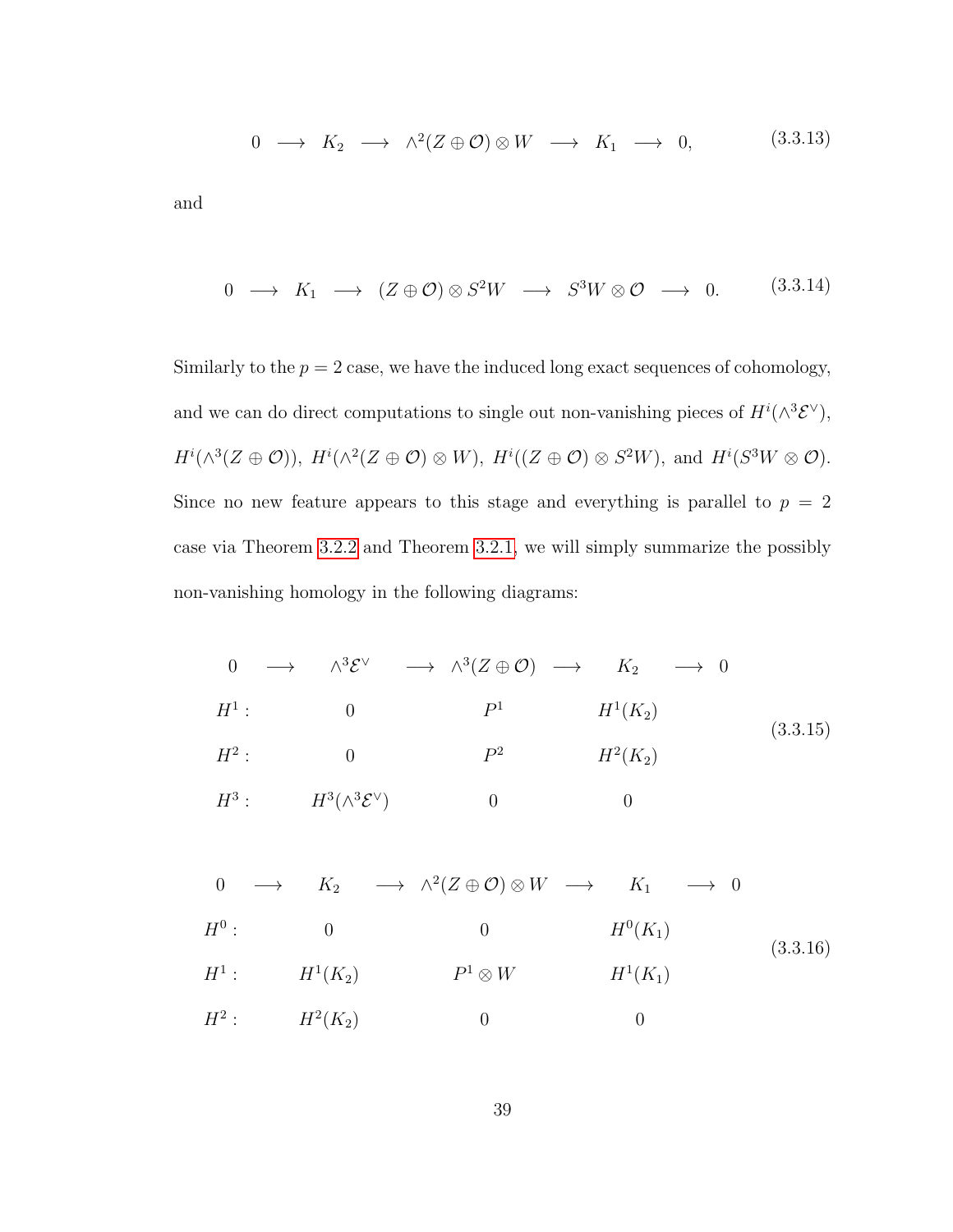$$
0 \longrightarrow K_1 \longrightarrow (Z \oplus \mathcal{O}) \otimes S^2 W \longrightarrow S^3 W \otimes \mathcal{O} \longrightarrow 0
$$
  
\n
$$
H^0: H^0(K_1) \longrightarrow S^2 W \longrightarrow S^3 W
$$
  
\n
$$
H^1: H^1(K_1) \longrightarrow 0 \longrightarrow 0
$$
  
\n
$$
H^2: 0 \longrightarrow 0
$$
  
\n
$$
0
$$
  
\n
$$
0
$$
  
\n
$$
0
$$
  
\n
$$
0
$$
  
\n
$$
0
$$
  
\n
$$
0
$$
  
\n
$$
0
$$
  
\n
$$
0
$$
  
\n
$$
0
$$
  
\n
$$
0
$$
  
\n
$$
0
$$
  
\n
$$
0
$$
  
\n
$$
0
$$
  
\n
$$
0
$$
  
\n
$$
0
$$
  
\n
$$
0
$$
  
\n
$$
0
$$
  
\n
$$
0
$$
  
\n
$$
0
$$
  
\n
$$
0
$$
  
\n
$$
0
$$
  
\n
$$
0
$$
  
\n
$$
0
$$
  
\n
$$
0
$$
  
\n
$$
0
$$
  
\n
$$
0
$$
  
\n
$$
0
$$
  
\n
$$
0
$$
  
\n
$$
0
$$
  
\n
$$
0
$$
  
\n
$$
0
$$
  
\n
$$
0
$$
  
\n
$$
0
$$
  
\n
$$
0
$$
  
\n
$$
0
$$
  
\n
$$
0
$$
  
\n
$$
0
$$
  
\n
$$
0
$$
  
\n
$$
0
$$
  
\n
$$
0
$$
  
\n
$$
0
$$
  
\n
$$
0
$$
  
\n
$$
0
$$
  
\n
$$
0
$$
  
\n
$$
0
$$
  
\n
$$
0
$$
  
\n
$$
0
$$
  
\n
$$
0
$$

Note that  $P^2 := H^2(\wedge^3 Z)$ .

Here comes the new feature: The map  $H^1(K_2) \to H^1(\wedge^2(Z \oplus \mathcal{O}) \otimes W)$  is injective. We will prove this later as a lemma. With this understood, we conclude that

$$
Ker(H^1(K_1) \to H^2(K_2)) \cong Coker(H^1(K_2) \to P^1 \otimes W) \cong \frac{P^1 \otimes W}{P^1 \otimes \mathbb{C}} \cong P^1 \otimes \overline{W}.
$$
\n(3.3.18)

Hence we have a description of  $H^3(\wedge^3 {\mathcal{E}}^{\vee})$  now:

$$
H^3(\wedge^3 \mathcal{E}^{\vee}) \cong H^2(K_2)/P^2 \cong \frac{H^1(K_1)}{P^2 \oplus P^1 \otimes \overline{W}} \cong \frac{S^3 \overline{W}}{P^2 \oplus P^1 \otimes \overline{W}}.\tag{3.3.19}
$$

Note that  $\overline{W} = Ker(\mathbb{C} \to W)$ .

**Lemma 3.3.1.** The map  $H^1(K_2) \to H^1(\wedge^2(Z \oplus \mathcal{O}) \otimes W)$  is injective.

This will recur in the general  $p$  case.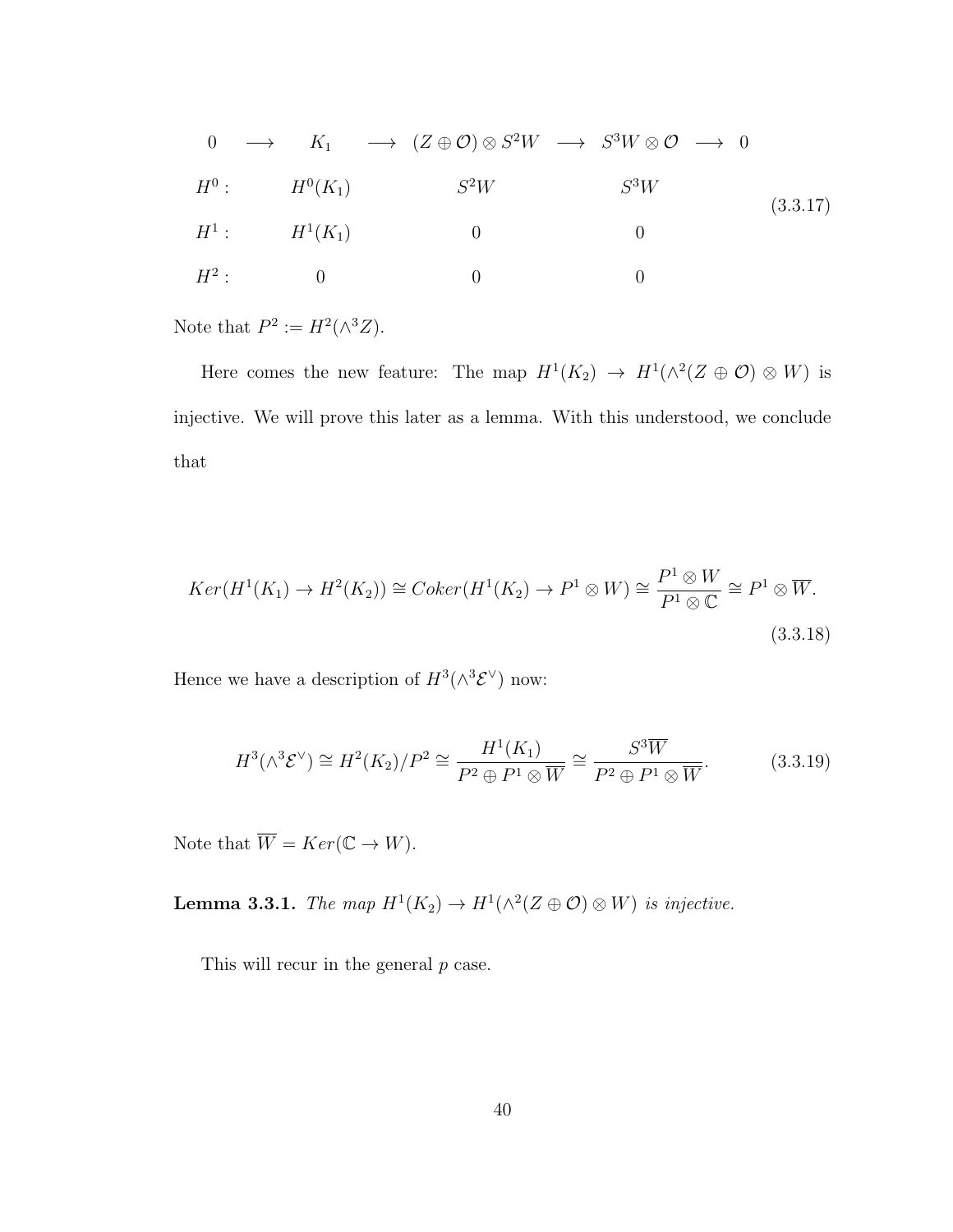Proof: The definition of  $K_2$  fit it into the following commutative diagram:



where  $\varepsilon : \wedge^3(Z \oplus \mathcal{O}) \to \wedge^2(Z \oplus \mathcal{O}) \otimes W$ , as a map in the Koszul resolution, is induced by the map  $\varepsilon : Z \oplus \mathcal{O} \to W \otimes \mathcal{O}$ .

From [\(3.3.15\)](#page-46-0) we see that  $H^1(K_2) \cong H^1(\wedge^3 (Z \oplus \mathcal{O})) \cong P^1$ . So to proof the injectivity of  $i_{2*}: H^1(K_2) \to H^1((\wedge^2(Z \oplus \mathcal{O}) \otimes W))$  is equivalent to proof the injectivity of  $\varepsilon_*$ :  $H^1(\wedge^3(Z \oplus \mathcal{O})) \to H^1(\wedge^2(Z \oplus \mathcal{O}) \otimes W)$ . By Theorem [3.2.1,](#page-40-1)  $H^1(\wedge^3(Z \oplus \mathcal{O})) \cong H^1(\wedge^2 Z)$  is generated by  $\{s_I | I \in \mathcal{P}_2\}$ , where  $\mathcal{P}_2$  is the set of all length-2 primitive collections of toric invariant divisors.  $\varepsilon_*(s_I) = s_I \otimes w_0$ , where  $w_0 = \varepsilon(0, 1) = \varepsilon_0(1) \in W$ .

Say  $\varepsilon_*(\sum_I c_I s_I) = 0$ , where  $c_I \in \mathbb{C}$ . Then  $\sum_I c_I s_I \otimes w_0 = (\sum_I c_I s_I) \otimes w_0 = 0$ . Thus  $\sum_{I} c_{I} s_{I} = 0^{3}$  $\sum_{I} c_{I} s_{I} = 0^{3}$  $\sum_{I} c_{I} s_{I} = 0^{3}$ , which means  $\varepsilon_{*}$  is injective.  $\Box$ 

#### <span id="page-48-0"></span>**3.3.3** General Description of  $H^p(V, \wedge^p \mathcal{E}^{\vee})$

**Theorem 3.3.2.** Let  $\mathcal{E}^{\vee}$  be a bundle as defined above, i.e. fitting into Diagram [3.2.4](#page-39-1) of short exact sequences, and be generic in the sense that Theorem [3.2.2'](#page-40-0)s

<span id="page-48-1"></span><sup>&</sup>lt;sup>3</sup>We are making use our assumption that  $\mathcal{E}^{\vee}$  does not split, which means  $w_0 \neq 0$ .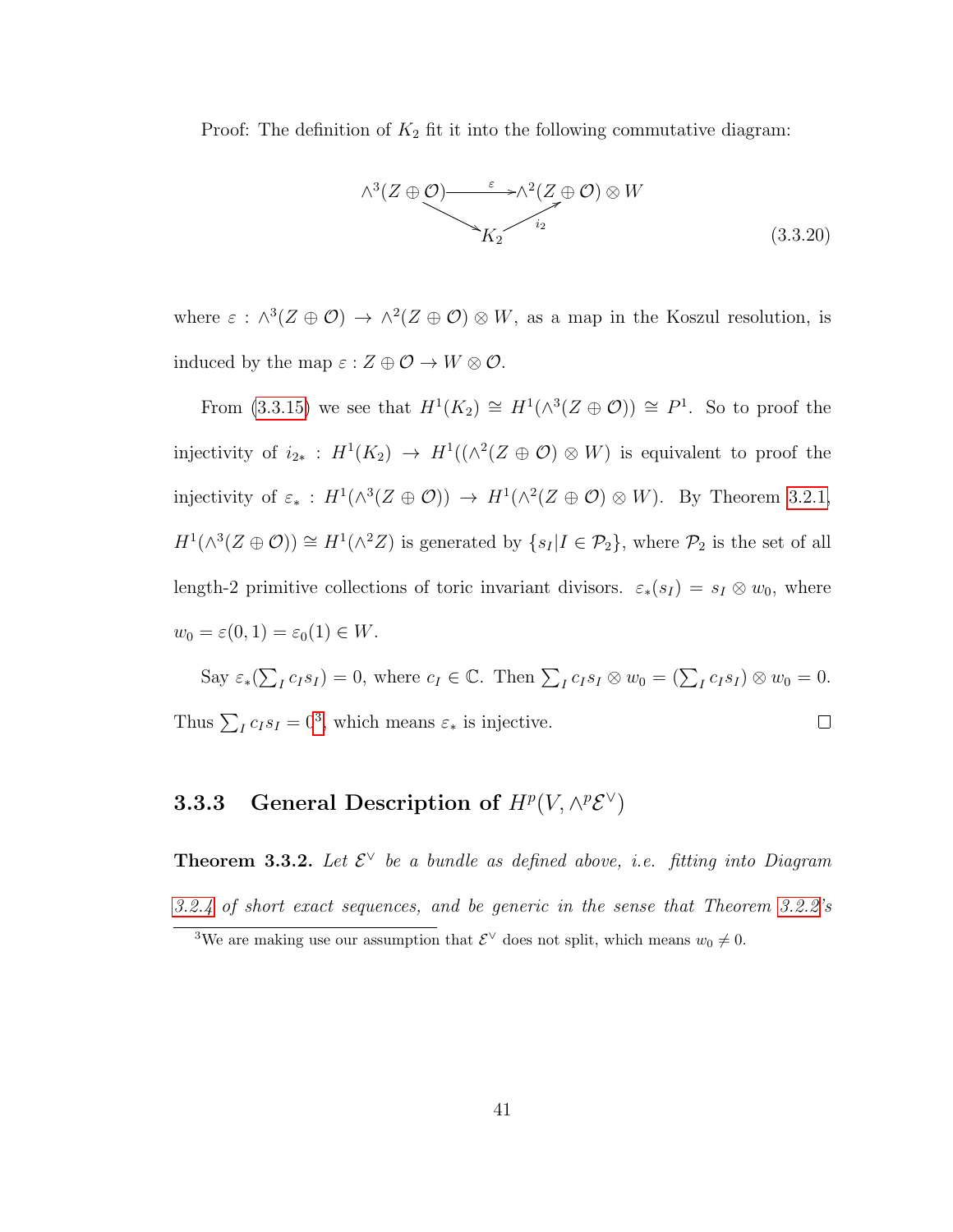conclusions hold. Then for  $p < \frac{n+1}{2}$ ,

<span id="page-49-0"></span>
$$
H^p(V, \wedge^p \mathcal{E}^\vee) \cong \frac{S^p \overline{W}}{\bigoplus_{j=2}^p P^{j-1} \otimes S^{p-j} \overline{W}},\tag{3.3.21}
$$

where  $S^p \overline{W} = Coker(S^{p-1}W \to S^pW)$ , and the map  $S^{p-1}W \to S^pW$  is induced by  $\varepsilon_0 = \varepsilon|_{\mathcal{O}} : \mathcal{O} \to W \otimes \mathcal{O}, \text{ and } P^{j-1} := H^{j-1}(\wedge^j Z).$ 

Proof:

From the short exact sequence[\(3.2.2\)](#page-38-3) we build the Koszul resolution:

$$
0 \to \wedge^p \mathcal{E}^{\vee} \to \wedge^p (Z \oplus \mathcal{O}) \to \dots \to \wedge^j (Z \oplus \mathcal{O}) \otimes S^{p-j} W \to \mathcal{O} \times S^p W \to 0 \quad (3.3.22)
$$

and further break it into short exact sequences

$$
0 \to K_j \to (\wedge^j Z \oplus \wedge^{j-1} Z) \otimes S^{p-j} W \to K_{j-1} \to 0,
$$
\n(3.3.23)

for  $j = 0, \ldots, p$ . Note that  $K_p = \wedge^p \mathcal{E}^{\vee}$ ,  $K_0 = S^p W \otimes \mathcal{O}$ . Now we study the induced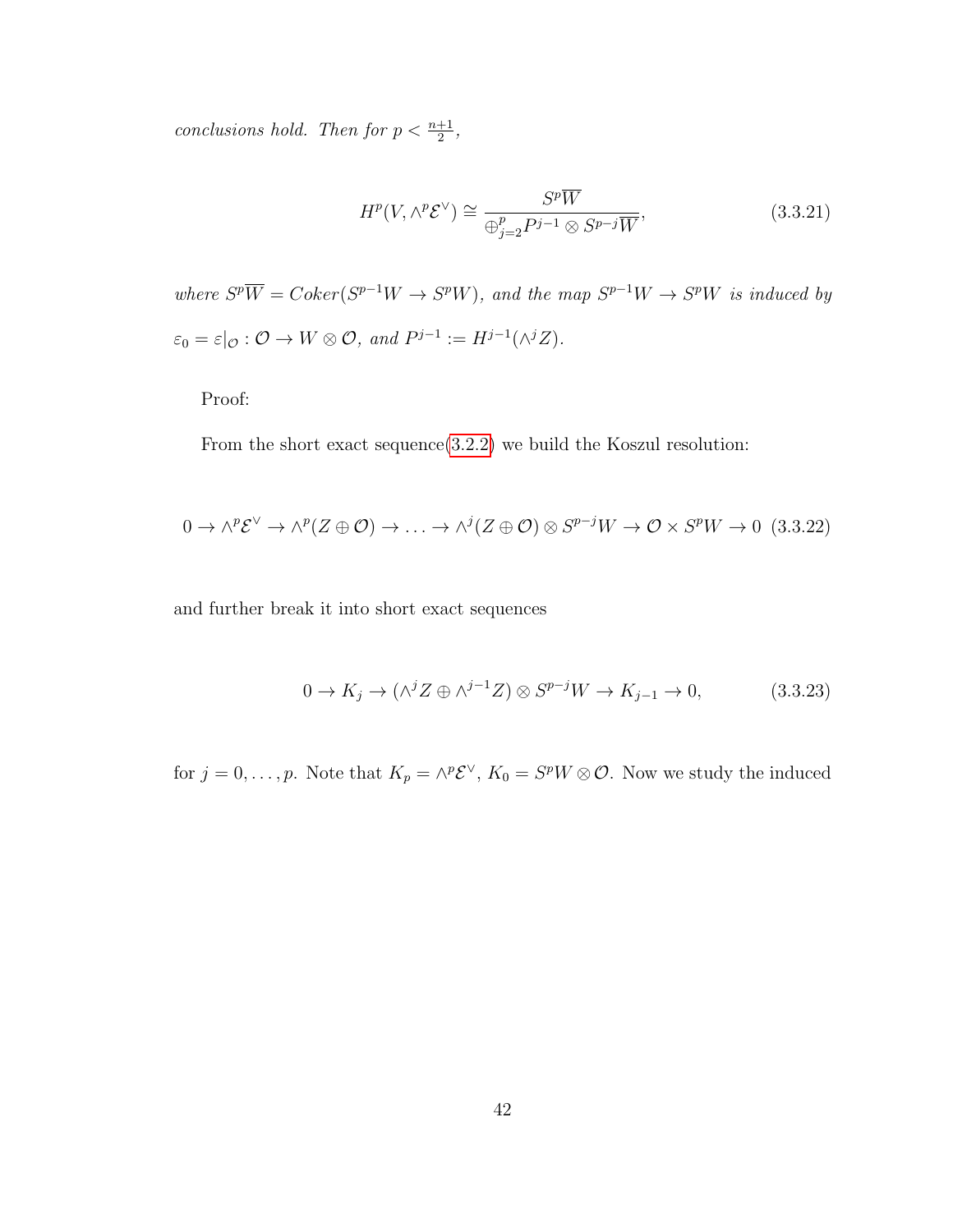long exact sequences in cohomology:

<span id="page-50-0"></span>
$$
\cdots \longrightarrow H^{j-3}(K_j) \longrightarrow H^{j-3}((\wedge^j Z \oplus \wedge^{j-1} Z) \otimes S^{p-j}W) \longrightarrow H^{j-3}(K_{j-1})
$$
  
\n
$$
\longrightarrow H^{j-2}(K_j) \longrightarrow H^{j-2}((\wedge^j Z \oplus \wedge^{j-1} Z) \otimes S^{p-j}W) \longrightarrow H^{j-2}(K_{j-1})
$$
  
\n
$$
\longrightarrow H^{j-1}(K_j) \longrightarrow H^{j-1}((\wedge^j Z \oplus \wedge^{j-1} Z) \otimes S^{p-j}W) \longrightarrow H^{j-1}(K_{j-1})
$$
  
\n
$$
\longrightarrow H^j(K_j) \longrightarrow \cdots
$$
  
\n(3.3.24)

First, by Theorem [3.2.1,](#page-40-1)  $H^i((\wedge^j Z \oplus \wedge^{j-1} Z) \otimes S^{p-j}W) \cong H^i(\wedge^j Z \oplus \wedge^{j-1} Z) \otimes S^{p-j}W$ vanishes for all  $i$  except  $i = j - 2$  and  $i = j - 1$ .

Then we see  $H^{j-3}(K_{j-1}) \hookrightarrow H^{j-2}(K_j) \hookrightarrow \dots \hookrightarrow H^{p-2}(K_p) = 0$ , Hence  $H^{j-3}(K_{j-1})=0.$ 

Now we can list all possible non-vanishing terms

$$
0 \to K_j \to (\wedge^j Z \oplus \wedge^{j-1} Z) \otimes S^{p-j}W \to K_{j-1} \to 0.
$$
  
\n
$$
H^{j-3}: \qquad 0 \qquad 0 \qquad 0
$$
  
\n
$$
H^{j-2}: \qquad 0 \qquad P^{j-2} \otimes S^{p-j}W \qquad H^{j-2}(K_{j-1}) \qquad (3.3.25)
$$
  
\n
$$
H^{j-1}: H^{j-1}(K_j) \qquad P^{j-1} \otimes S^{p-j}W \qquad H^{j-1}(K_{j-1})
$$
  
\n
$$
H^j: H^j(K_j) \qquad 0 \qquad 0
$$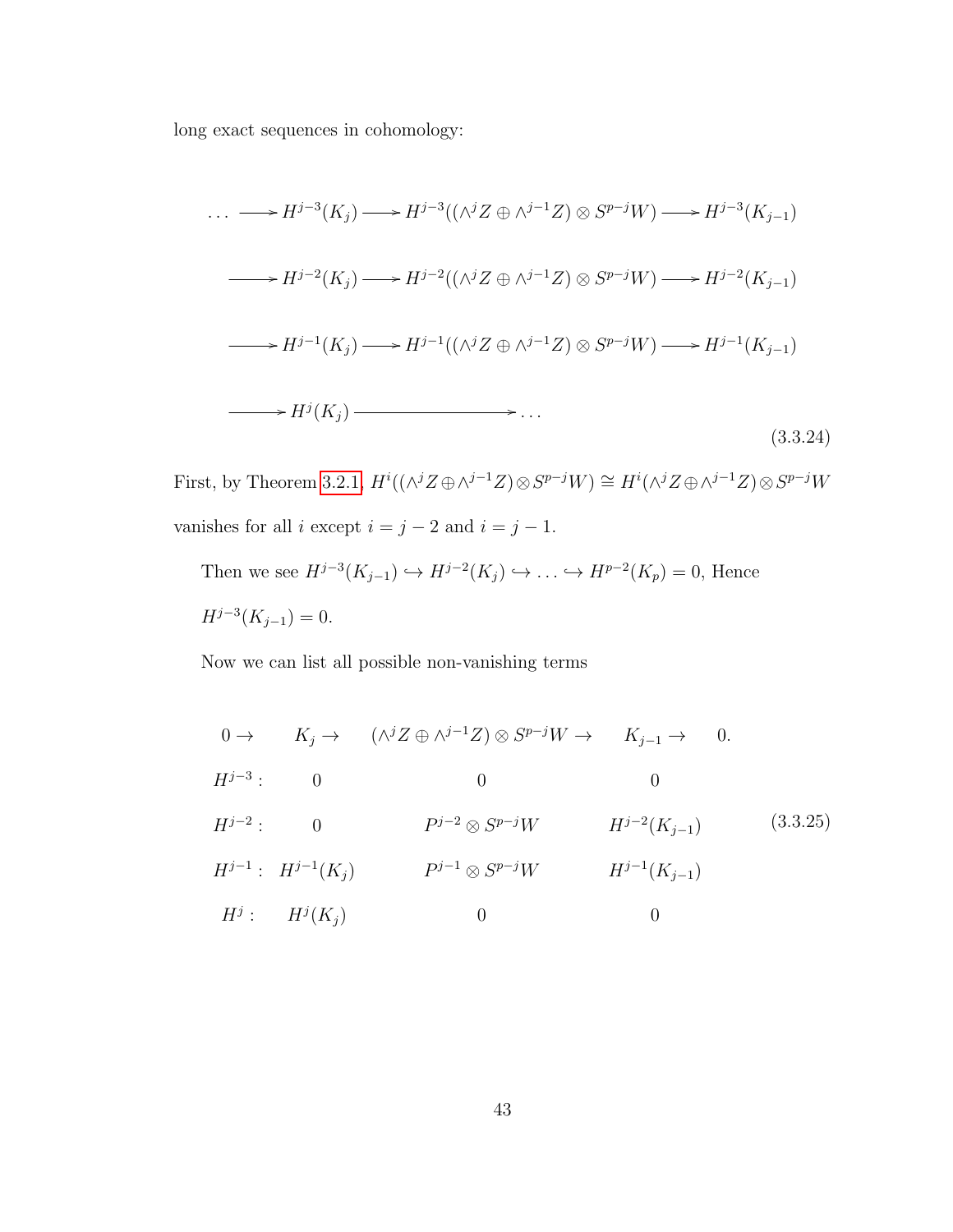and rewrite the long exact sequence [3.3.24](#page-50-0) as

$$
0 \longrightarrow P^{j-2} \otimes S^{p-j} \xrightarrow{\cong} H^{j-2}(K_{j-1}) \xrightarrow{0} H^{j-1}(K_j)
$$
(3.3.26)  

$$
\xrightarrow{\varepsilon_*} P^{j-1} \otimes S^{p-j}W \longrightarrow H^{j-1}(K_{j-1}) \xrightarrow{\delta} H^j(K_j) \longrightarrow 0,
$$

where, as before,  $P^j := H^j(\wedge^{j+1}(Z)).$ 

Next, we claim the map  $H^{j-2}(K_{j-1}) \to H^{j-1}(K_j)$  is always the zero map. (This will be proved as Lemma [3.3.3](#page-51-0) below.) Hence  $H^{j-2}(K_{j-1}) \cong P^{j-2} \otimes S^{p-j}W$ , and  $H^{j-1}(K_j) \hookrightarrow P^{j-1} \otimes S^{p-j}W$ . Hence

$$
Coker \ \varepsilon_* \cong \frac{P^{j-1} \otimes S^{p-j}W}{H^{j-1}(K_j)} \cong \frac{P^{j-1} \otimes S^{p-j}W}{P^{j-1} \otimes S^{p-j-1}W} \cong P^{j-1} \otimes S^{p-j}W. \tag{3.3.27}
$$

This will give us the desired description:

$$
H^{j}(K_{j}) \cong \frac{H^{j-1}(K_{j-1})}{Ker \delta} \cong \frac{H^{j-1}(K_{j-1})}{Coker \epsilon_{*}} \cong \frac{H^{j-1}(K_{j-1})}{P^{j-1} \otimes S^{p-j} \overline{W}}.
$$
 (3.3.28)

Repeat this for all  $j$ , we get

$$
H^p(V, \wedge^p {\mathcal E}^\vee) \cong \frac{S^p \overline{W}}{\oplus_{j=2}^p P^{j-1} \otimes S^{p-j} \overline{W}},
$$

<span id="page-51-0"></span>which is exactly Equation [\(3.3.21\)](#page-49-0).

**Lemma 3.3.3.** The map  $H^{j-2}(K_{j-1}) \to H^{j-1}(K_j)$  is always the zero map. Hence

 $\Box$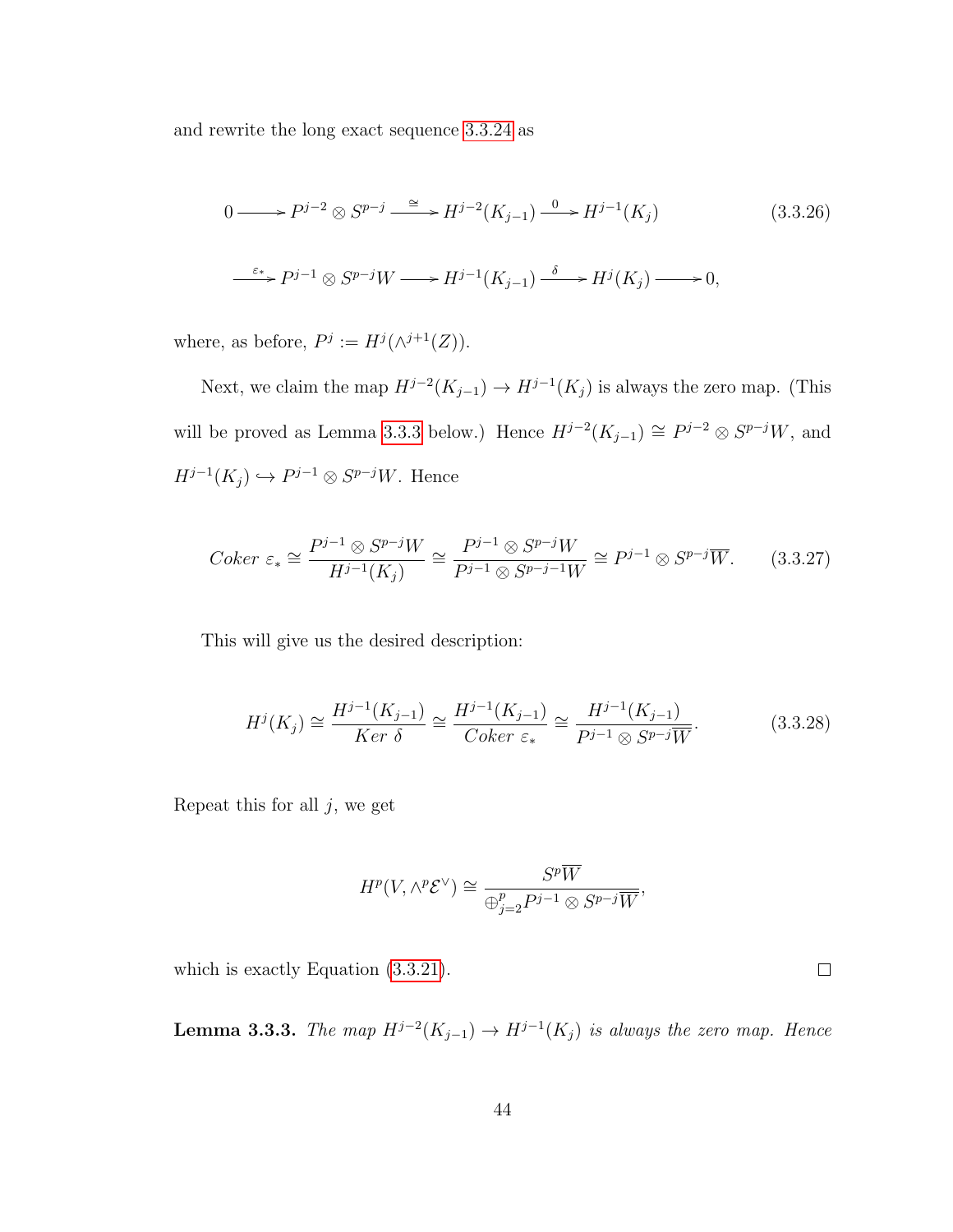$$
H^{j-2}(K_{j-1}) \cong P^{j-2} \otimes S^{p-j}W, \text{ and } H^{j-1}(K_j) \hookrightarrow P^{j-1} \otimes S^{p-j}W.
$$

Proof: By induction. When  $j = p$ , we know that  $H^{p-1}(K_p) = 0$ . So the lemma is true.

Assume the lemma is true for  $j + 1$ , then

<span id="page-52-0"></span>
$$
H^{j-1}(K_j) \cong H^{j-1}((\wedge^j Z \oplus \wedge^{j-1} Z) \otimes S^{p-j}W) \cong P^{j-1} \otimes S^{p-j-1}W. \tag{3.3.29}
$$

To show it is true for j, it suffices to show that the map  $i_2: H^{j-1}(K_j) \to P^{j-1} \otimes$  $S^{p-j}W$  is injective. Note that we have the commutative diagram

$$
(\wedge^{j}Z \oplus \wedge^{j-1}Z) \otimes S^{p-j}W \xrightarrow{\varepsilon} (\wedge^{j-1}Z \oplus \wedge^{j-2}Z) \otimes S^{p-j+1}W
$$
  
\n
$$
K_{j-1}
$$
\n(3.3.30)

from the definition of  $K_{j-1}$ . By [\(3.3.29\)](#page-52-0), it suffices to show that  $\varepsilon_* : H^{j-1}((\wedge^j Z \oplus$  $\wedge^{j-1}Z\big) \otimes S^{p-j}W \big) \rightarrow H^{j-1}((\wedge^{j-1}Z \oplus \wedge^{j-2}Z) \otimes S^{p-j+1}W)$  is injective.

We take a close look at the map  $\varepsilon_*$ : by Theorem [3.2.1,](#page-40-1) the domain,  $P^{j-1}$  ⊗  $S^{p-j-1}W$  is generated by  $\{s_I \otimes w^J | I \in \mathcal{P}_j, w^J \in S^{p-j-1}W$ , where  $\mathcal{P}_j$  is the set of all length-2 primitive collections of toric invariant divisors.  $\varepsilon_*(s_I \otimes w^J) = s_I \otimes w_0 \otimes^s w^J$ , where the 's' in  $\otimes^s$  indicates a symmetric tensor product.

Now we can check the injectivity easily: say  $\varepsilon_*(\sum_I c_I s_I \otimes w^I) = 0$  (note that we have summed up the J indices for fix I), where  $c_I \in \mathbb{C}$ . Then  $\sum_I c_I s_I \otimes w^I \otimes^s w_0 =$  $(\sum_I c_I s_I \otimes w^I) \otimes^s w_0 = 0$ . Thus  $\sum_I c_I s_I \otimes w^I = 0^4$  $\sum_I c_I s_I \otimes w^I = 0^4$ , which means  $\varepsilon_*$  is injective.

<span id="page-52-1"></span><sup>&</sup>lt;sup>4</sup>We are making use our assumption that  $\mathcal{E}^{\vee}$  does not split, which means  $w_0 \neq 0$ .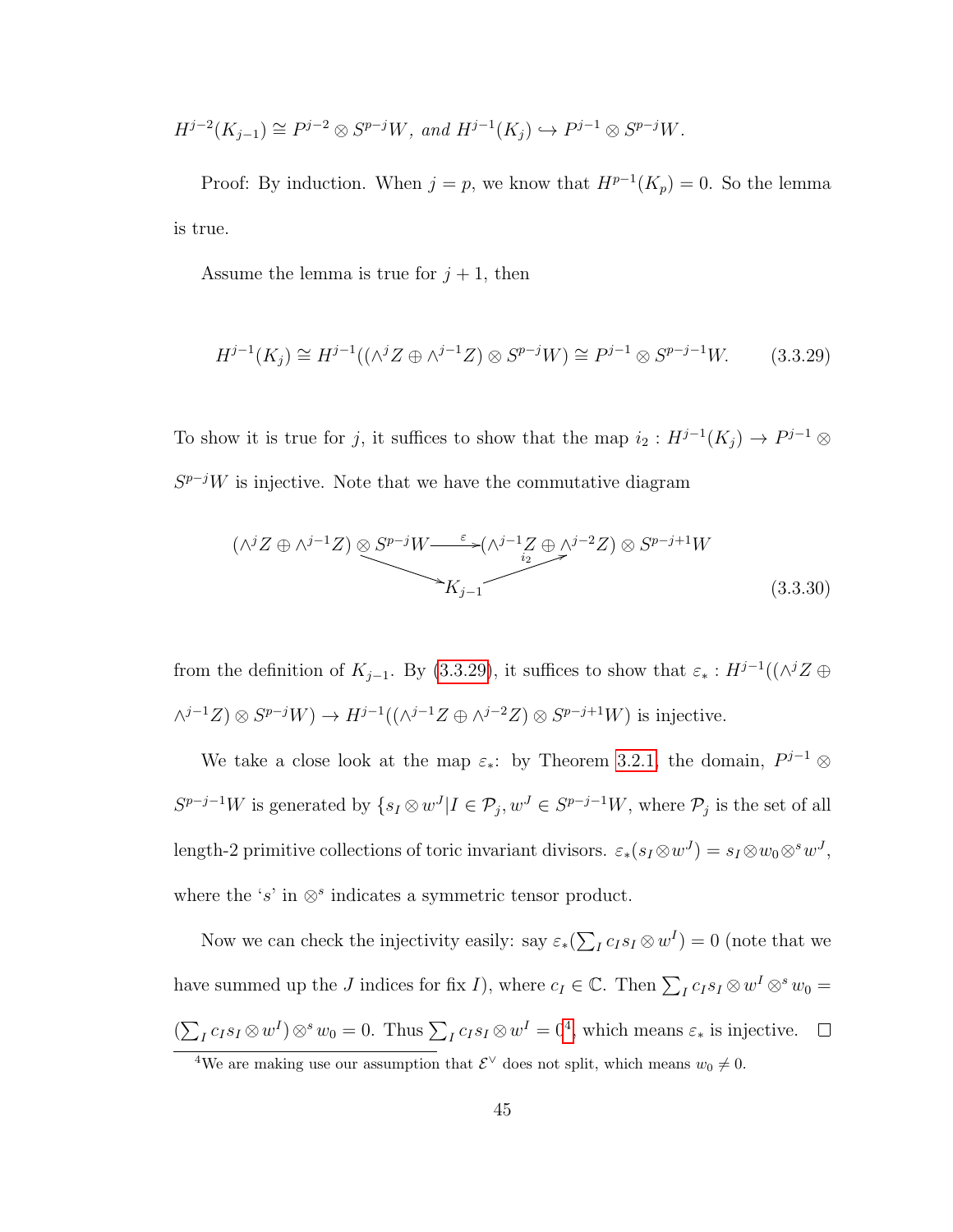#### <span id="page-53-0"></span>3.4 The Ring Structure

By Theorem [3.2.2,](#page-40-0) the dimension of the possible non-vanishing ones of  $H^q(\wedge^p \mathcal{E}^{\vee})$ are: (Let  $h^{p,q} = \dim H^q(\wedge^p \mathcal{E}^{\vee}))$ 

| $n=2m$                   | $n = 2m + 1$                   |
|--------------------------|--------------------------------|
| $h^{0,0}$<br>$h^{1,1}$   | $h^{0,0}$<br>$h^{1,1}$         |
| $h^{m+1,m}$<br>$h^{m,m}$ | $h^{m,m}$                      |
| $h^{m+2,m+1}$            | $h^{m+2,m+1}$<br>$h^{m+3,m+2}$ |
| $h^{n+1,n}$              |                                |
|                          | $h^{n+1,n}$                    |

The two diagrams are centrosymmetric by the duality part of Theorem [3.2.2.](#page-40-0) So the cup-length is at most  $\frac{n+2}{2}$ .

We want to understand the multiplicative structure of  $H^*(\wedge^*\mathcal{E}^{\vee})$ .

First we introduce the following notion: For a ring  $R$  (commutative with 1), let the *double* of  $R$  be a ring

$$
R^{(2)} = R \oplus R^*,\tag{3.4.2}
$$

u v = u v or v(u) or 0 We then define  $R_0 = \bigoplus_{p=0}^{\lfloor \frac{n+1}{2} \rfloor} H^p(\wedge^p \mathcal{E}^{\vee})$ , and  $R = R_0^{(2)}$  $\binom{2}{0}$ .

It is clear that the cohomology ring is  $R$  and it only remains to describe  $R_0$ , which is done by the following theorem:

**Theorem 3.4.1.** Under the isomorphism in the description [\(3.3.21\)](#page-49-0) of  $H^p(\wedge^p \mathcal{E}^{\vee})$ ,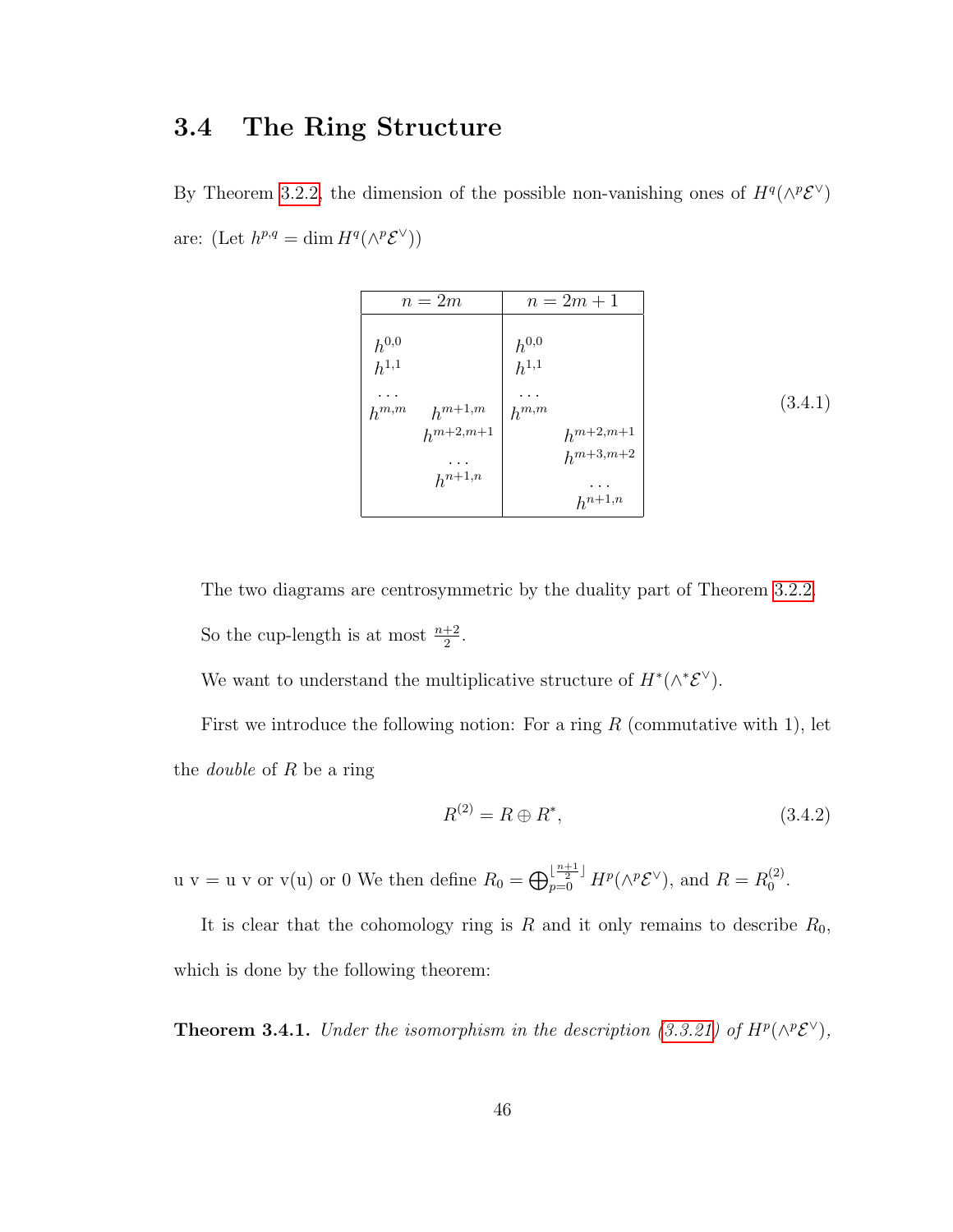the cup product  $H^p(\wedge^p {\mathcal{E}}^{\vee}) \times H^q(\wedge^q {\mathcal{E}}^{\vee}) \to H^{p+q}(\wedge^{p+q} {\mathcal{E}}^{\vee})$  is just the multiplication of the symmetric algebra.

Proof: Similar to the T case.  $\Box$ 

### <span id="page-54-0"></span>3.5 Further questions

There are a few questions remaining: First, we only get results for generic deformations. We can ask further whether this is true for all deformations. Next, we need to do the quantum part. Also, we believe similar results on generic deformations of  $T \oplus \mathcal{O}^s$ , for  $s \leq r = rank(Pic(V))$ . (For larger s,  $\mathcal{E}^{\vee}$  splits.)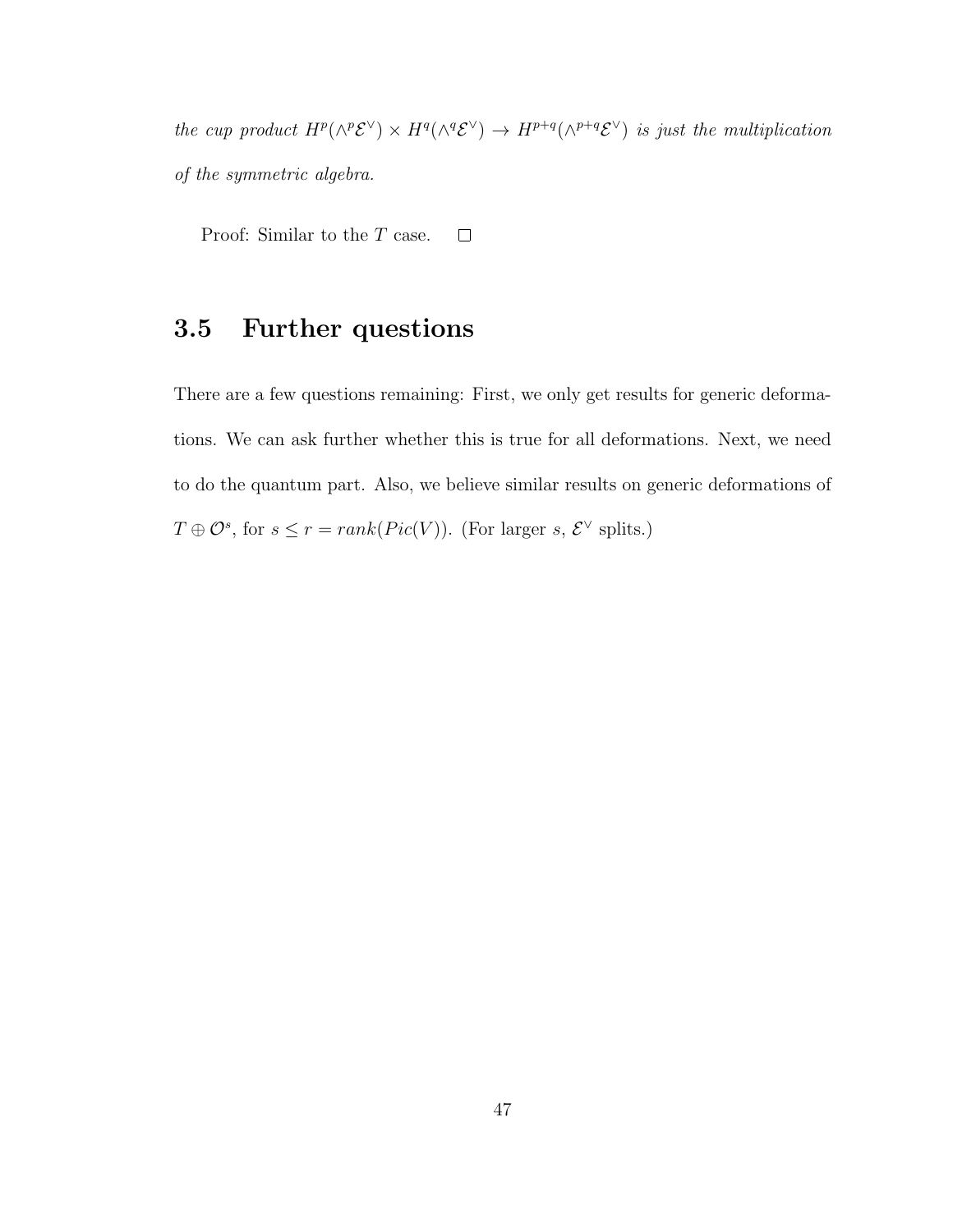### <span id="page-55-0"></span>Chapter 4

### Further Discussions

# <span id="page-55-1"></span>4.1 QSC for complete intersections in toric varieties

We want to extend the theory of quantum sheaf cohomology to omalous bundles over complete intersections in toric varieties. These include many Calabi-Yaus that are of interest for string compactifications.

The first case is when  $X \subset V$  is a hypersurface. The tangent bundle of X is the cohomology of the following monad sequence, i.e. a (non-exact) complex of vector bundles, each a direct sum of line bundles:

$$
0 \to \mathcal{O}_X \otimes W^\vee \to \oplus \mathcal{O}_X(D_i) \to \mathcal{N}_{X/V} \to 0,
$$
\n(4.1.1)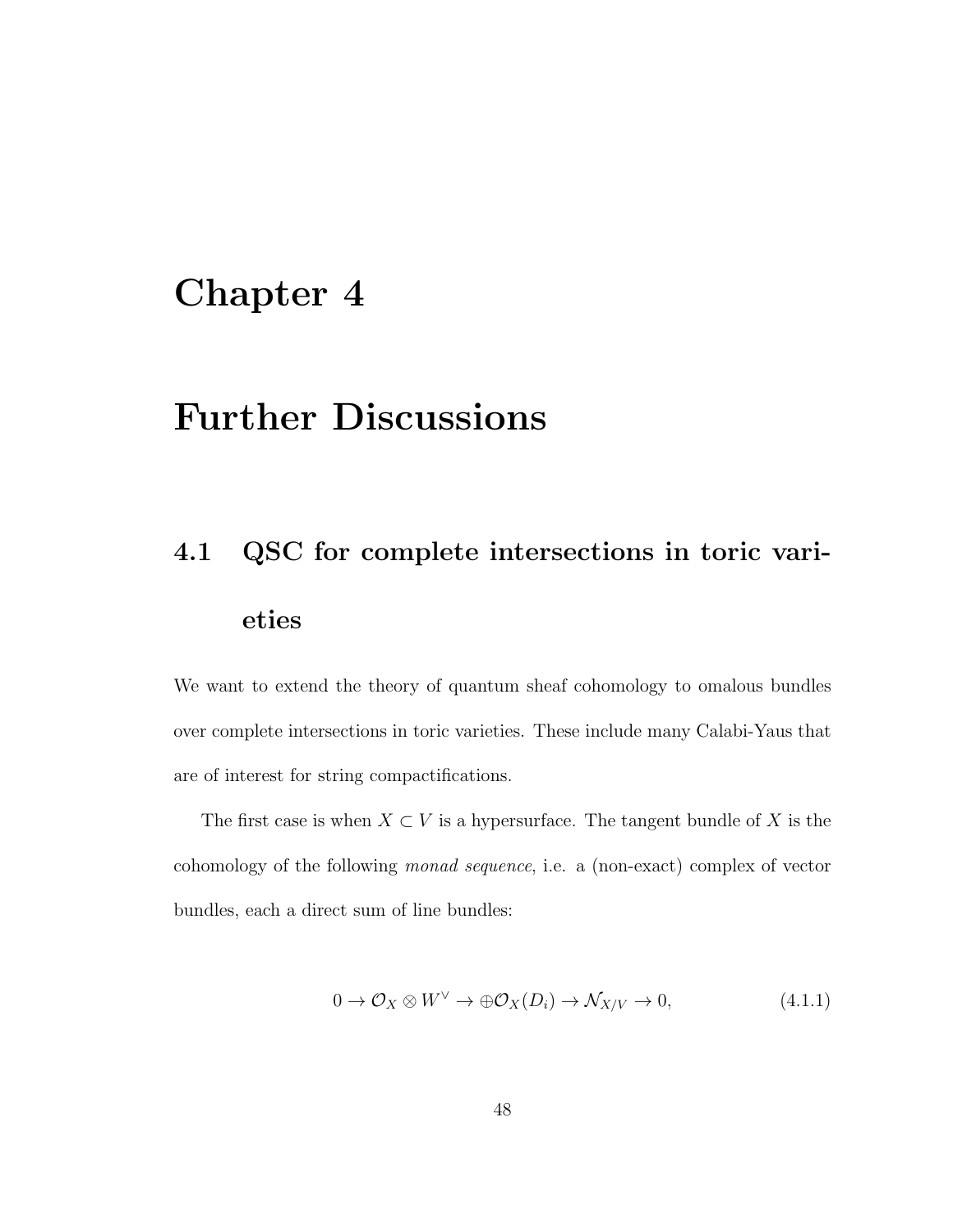where  $\mathcal{N}_{X/V}$  is the normal bundle.

The cohomology of a small deformation of this sequence will be an omalous bundle  $\mathcal E$  on X. The authors of [\[9\]](#page-59-1) conjecture that the "toric part" of the quantum sheaf cohomology ring structure of  $\mathcal E$  could be described similarly to the toric variety case.

We are currently working on this conjecture. This should enable us to compute quantum correlators and to prove the (0,2) quantum restriction conjecture in [\[18\]](#page-60-4). The argument will presumably generalize those given in  $[4][12][20]$  $[4][12][20]$  $[4][12][20]$  for the  $(2,2)$  case when  $\mathcal E$  is the tangent bundle. Another consistency check arises from the observation that certain toric varieties can be realized as complete intersections in others; in such cases, the quantum cohomology computed here must reproduce the answer obtained in Chapter [2.](#page-11-0)

#### <span id="page-56-0"></span>4.2 QSC for Grassmannians

The theory of quantum cohomology on Grassmannians has been studied by many authors ([\[3,](#page-58-4) [19\]](#page-60-5)). Accordingly, the quantum sheaf cohomology analogy will be interesting to both mathematicians and physicists. An ongoing project [\[10\]](#page-59-4) studies this problem, aiming to generalize the quantum cohomology ring

$$
QH^*X = \mathbb{Z}[c_1, ..., c_l, q]/(\sigma_{k+1}, ..., \sigma_{n-1}, \sigma_n + (-1)^l q)
$$
(4.2.1)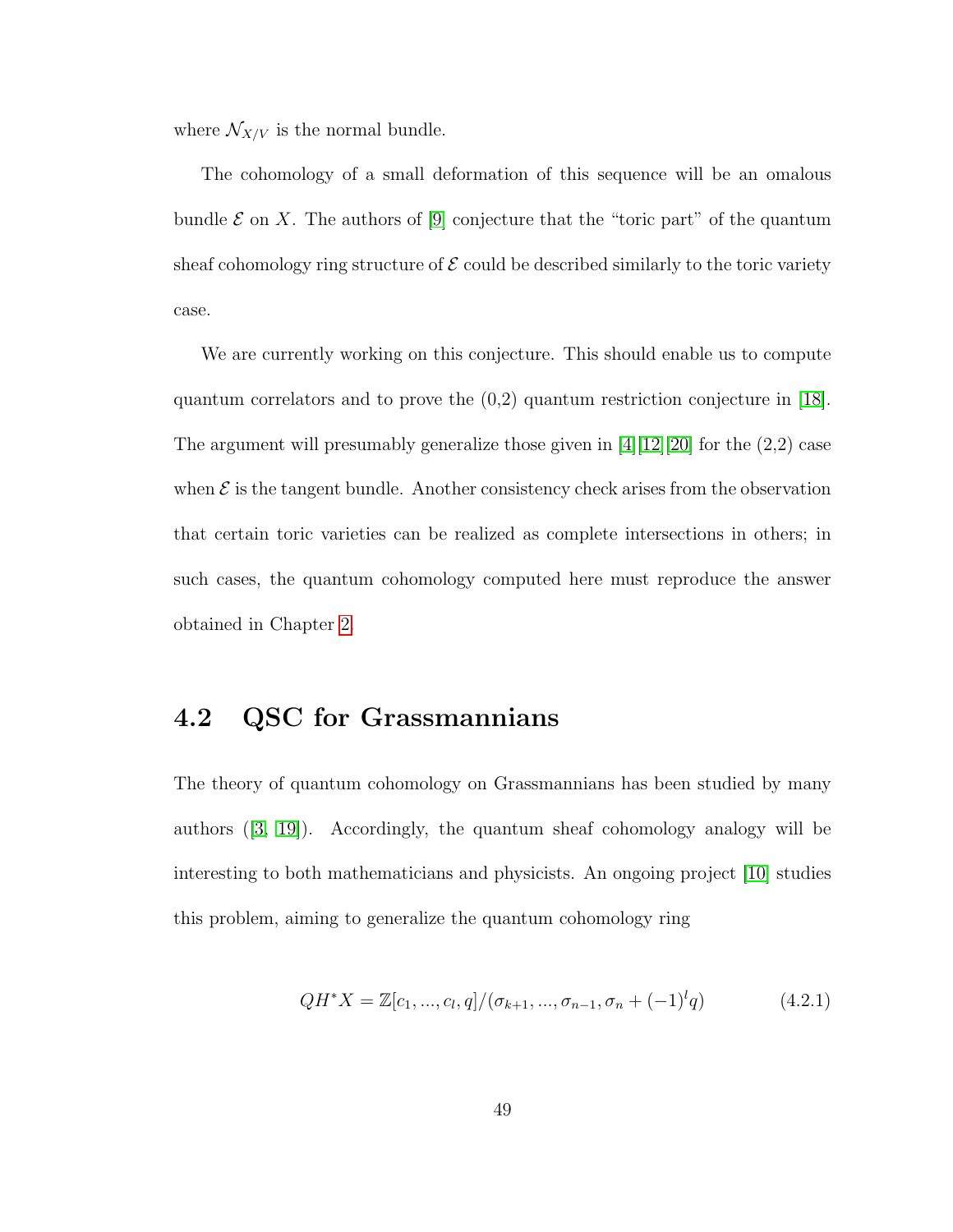of  $X = Gr(k, n)$  in [\[3\]](#page-58-4) to omalous bundles.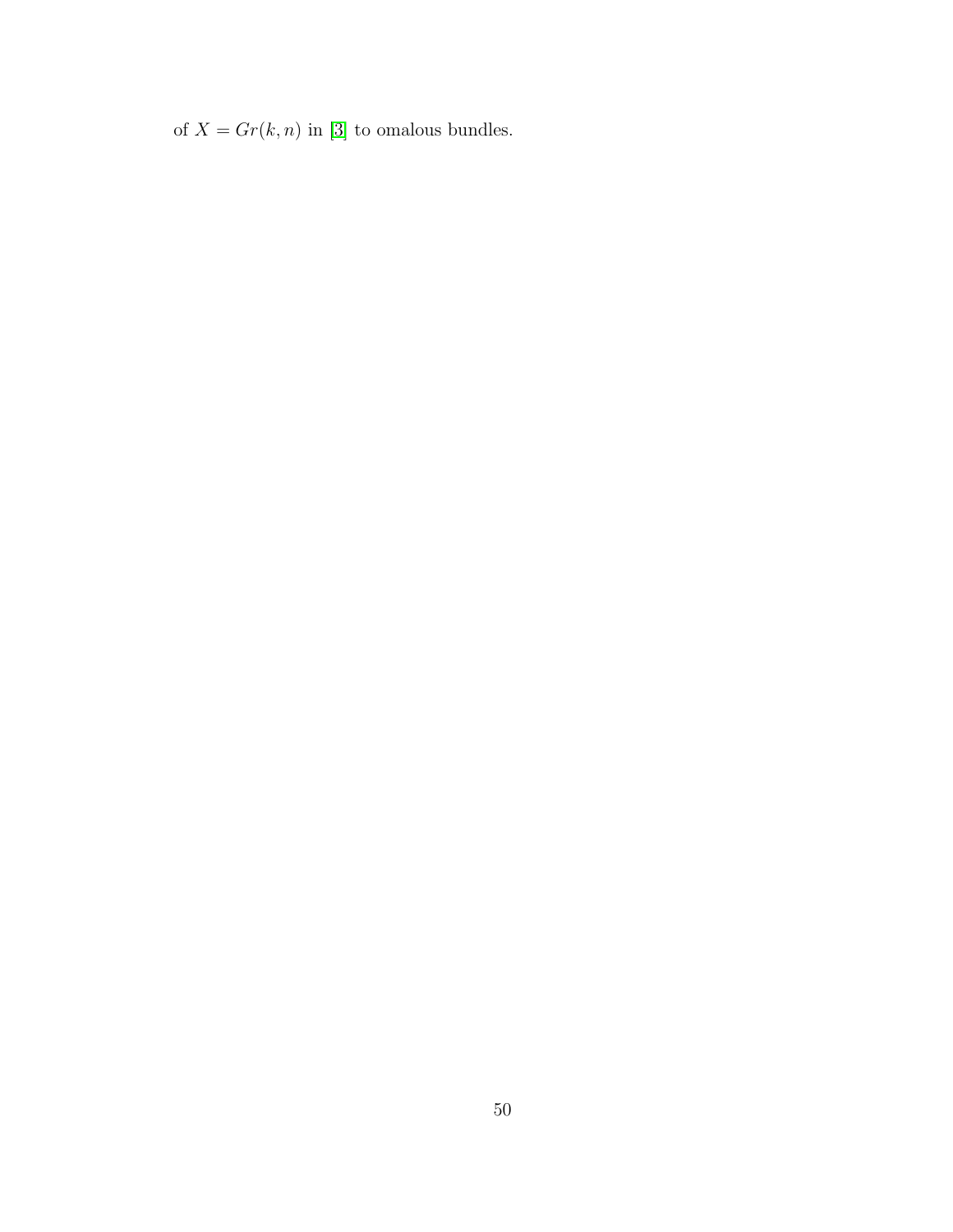### <span id="page-58-0"></span>Bibliography

- <span id="page-58-2"></span>[1] V. V. Batyrev, E. N. Materov, Toric Residues and Mirror Symmetry, preprint [math.AG/0203216](http://arxiv.org/abs/math/0203216)
- <span id="page-58-1"></span>[2] V. V. Batyrev, *Quantum cohomology rings of toric manifolds*, Astérisque,  $218$  $(1993), 9-34.$
- <span id="page-58-4"></span>[3] Buch, Anders, Andrew Kresch, and Harry Tamvakis. Gromov-Witten invariants on Grassmannians. Journal of the American Mathematical Society 16.4 (2003): 901-915.
- <span id="page-58-3"></span>[4] L. A. Borisov, Higher Stanley-Reisner rings and toric residues, Compos. Math. 141 (2005), 161-174, math.AG/0306307.
- [5] V. Bouchard, R. Donagi, An SU(5) Heterotic Standard Model, Physics Letters B Volume 633, Issue 6, 23 February 2006, Pages 783-791.
- [6] V. Braun, P. Candelas, R. Davies, R. Donagi, The MSSM Spectrum from (0,2)- Deformations of the Heterotic Standard Embedding, JHEP 1205 (2012) 127 arXiv:1112.1097 [hep-th]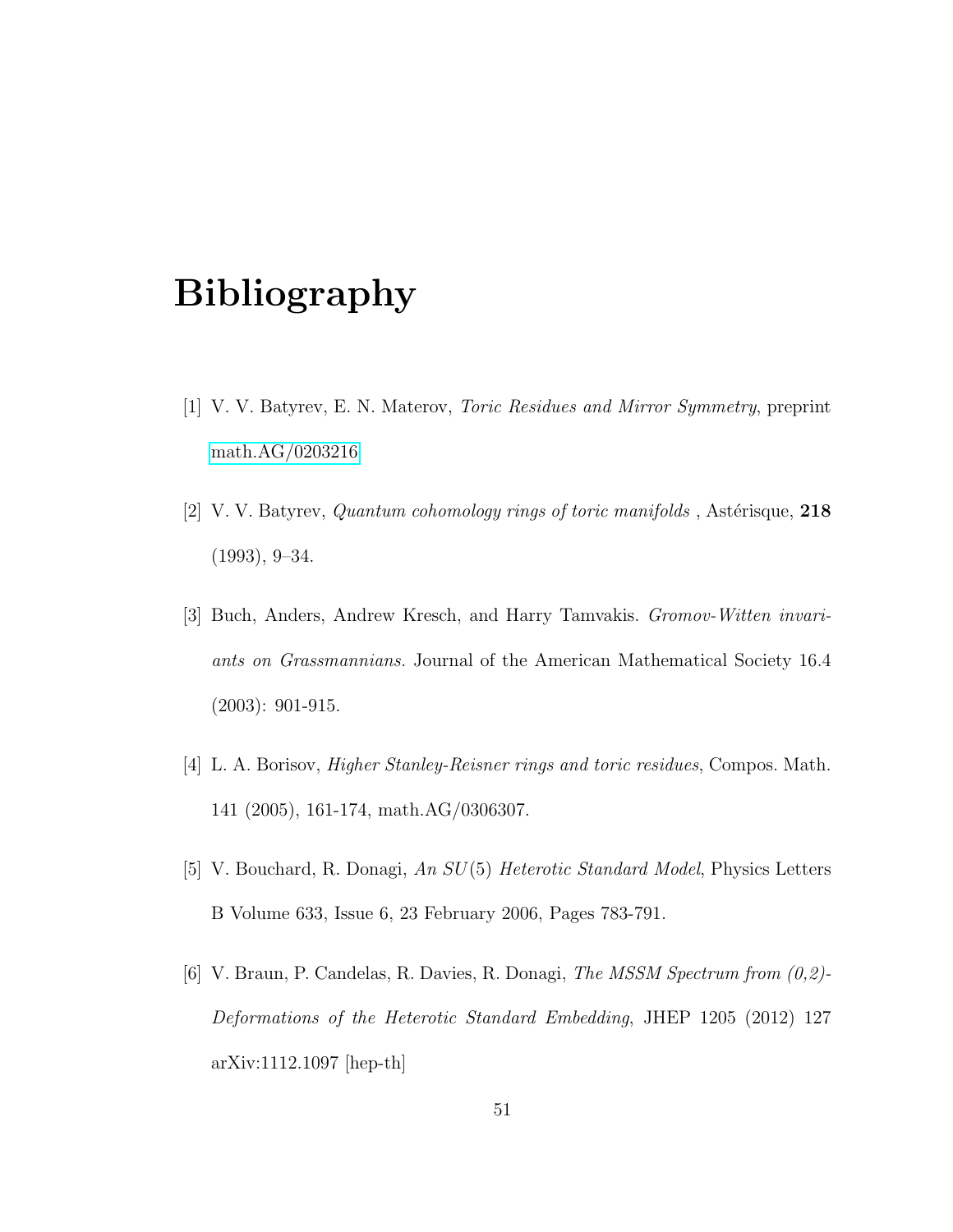- [7] M. Brion, M. Vergne, Arrangement of hyperplanes. I. Rational functions and  $Jeffrey-Kirwan residue$ , Ann. Sci. Ecole Norm. Sup.  $(4)$  32  $(1999)$ , no. 5, 715-741.
- <span id="page-59-2"></span>[8] D. A. Cox, J. B. Little, and H. Schenck, Toric Varieties, American Mathematical Society, 2011
- <span id="page-59-1"></span>[9] R. Donagi, J. Guffin, S. Katz and E. Sharpe, A Mathematical Theory of Quantum Sheaf Cohomology. 2011, arXiv:1110.3751
- <span id="page-59-4"></span>[10] R. Donagi, Z. V. Lu, and E. Sharpe, Quantum Sheaf Cohomology for Grassmannians, to appear.
- [11] R. Donagi, R. Reinbacher and S. Yau, Yukawa Couplings on Quintic Threefolds, arXiv:hep-th/0605203.
- <span id="page-59-3"></span>[12] K. Karu, Toric residue mirror conjecture for Calabi-Yau complete intersections, J. Algebraic Geom. 14 (2005), 741-760, math.AG/0311338.
- [13] A. Klyachko, Equivariant vector bundles on toral varieties, Math. USSR-Izv. 35 (1990), no. 2, 337-375.
- [14] I. V. Melnikov and M. R. Plesser,  $A(0,2)$  mirror map, J. High Energy Phys. 2011 (2011), no. 2, 001, 15 pages, arXiv:1003.1303.
- <span id="page-59-0"></span>[15] I. V. Melnikov, S. Sethi and E. Sharpe, Recent Developments in (0,2) Mirror Symmetry, arXiv:1209.1134